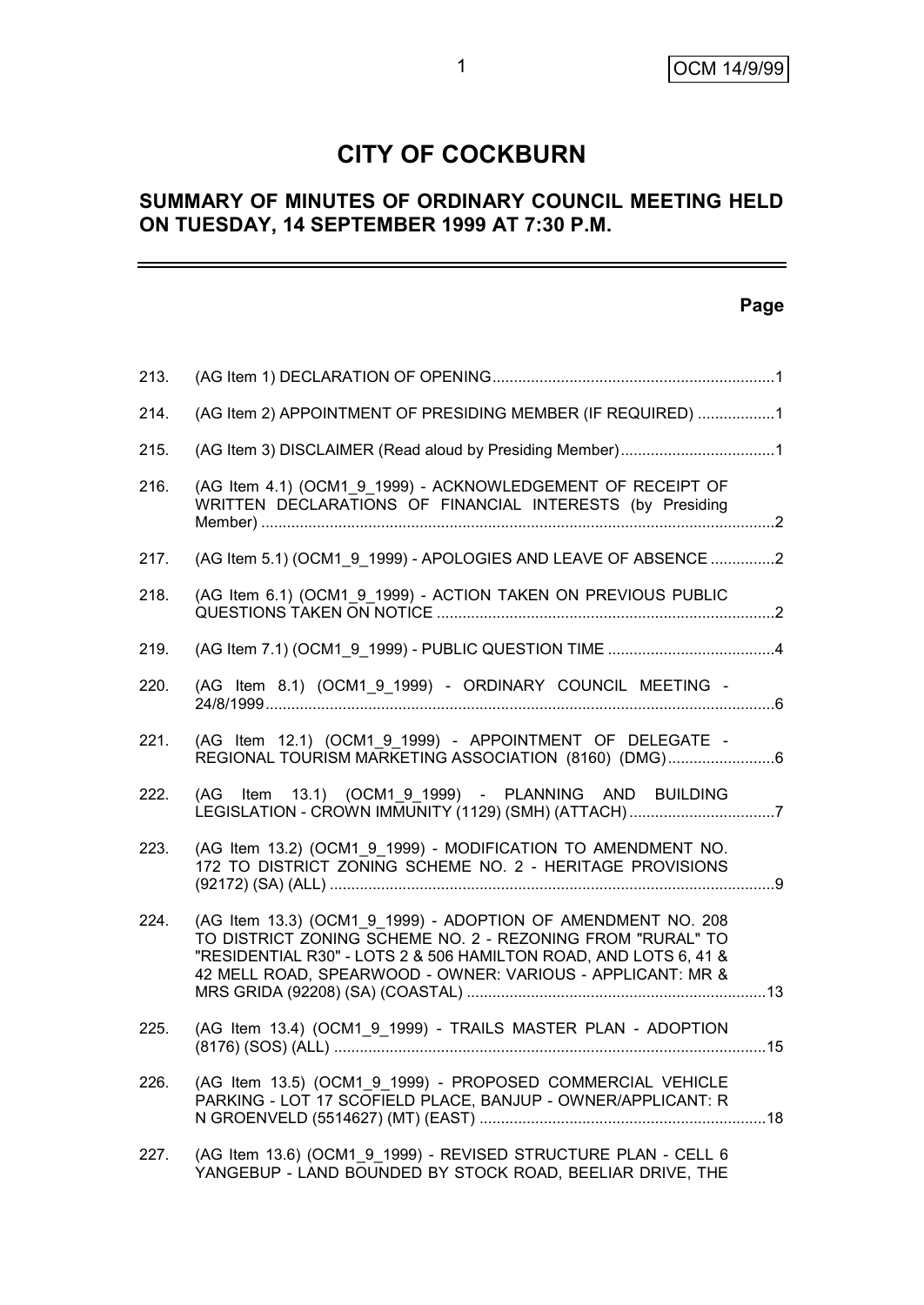|      | RAILWAY AND BIBRA LAKE INDUSTRIAL AREA - OWNER: VARIOUS -<br>APPLICANT: BSD CONSULTANTS (100883) (SA/AJB) (COASTAL)20                                                                                                                                  |  |
|------|--------------------------------------------------------------------------------------------------------------------------------------------------------------------------------------------------------------------------------------------------------|--|
| 228. | (AG Item 13.7) (OCM1 9 1999) - LOCAL PLANNING STRATEGY -<br>PROPOSED TOWN PLANNING SCHEME NO. 3 - REVISION (9485) (SMH) 25                                                                                                                             |  |
| 229. | (AG Item 13.8) (OCM1_9_1999) - REQUEST FOR RECONSIDERATION OF<br>COUNCIL DECISION - FINAL ADOPTION - AMENDMENT NO. 182 - LOT<br>PT 1 AND LOT 781 CNR NORTH LAKE ROAD AND BERRIGAN DRIVE,<br>SOUTH LAKE - OWNER: B & R INVESTMENTS PTY LTD (92182) (SR) |  |
| 230. | (AG Item 13.9) (OCM1_9_1999) - COOLBELLUP REDEVELOPMENT - FINI                                                                                                                                                                                         |  |
| 231. | (AG Item 14.1) (OCM1_9_1999) - INTERNAL AUDIT COMPLIANCE                                                                                                                                                                                               |  |
| 232. | (AG Item 14.2) (OCM1 9 1999) - PURCHASE OF LOT 146 HAMMOND<br>ROAD, JANDAKOT - CONSTRUCTION OF BEELIAR DRIVE (4413888)                                                                                                                                 |  |
| 233. | (AG Item 14.3) (OCM1 9 1999) - REPORT ON THE FINANCIAL<br>STATEMENTS - FORM OF FINANCIAL REPORTING (5505) (KL)51                                                                                                                                       |  |
| 234. | (AG Item 14.4) (OCM1 9 1999) - OFFER TO LEASE RESERVE 31607<br>SPEARWOOD AVENUE, BIBRA LAKE - BUNNINGS BUILDING SUPPLIES                                                                                                                               |  |
| 235. | (AG Item 15.1) (OCM1_9_1999) - BRIDGE OVER KWINANA FREEWAY -                                                                                                                                                                                           |  |
| 236. | (AG Item 16.1) (OCM1 9 1999) - SOUTH LAKE OTTEY CENTRE (RA)                                                                                                                                                                                            |  |
| 237. | (AG Item 16.2) (OCM1_9_1999) - COOLBELLUP LIBRARY EXTENSION                                                                                                                                                                                            |  |
| 238. | (AG Item 16.3) (OCM1 9 1999) - COCKBURN BOWLING AND                                                                                                                                                                                                    |  |
| 239. | (AG Item 23.1) OCM1_9_1999RESOLUTION OF COMPLIANCE (Section                                                                                                                                                                                            |  |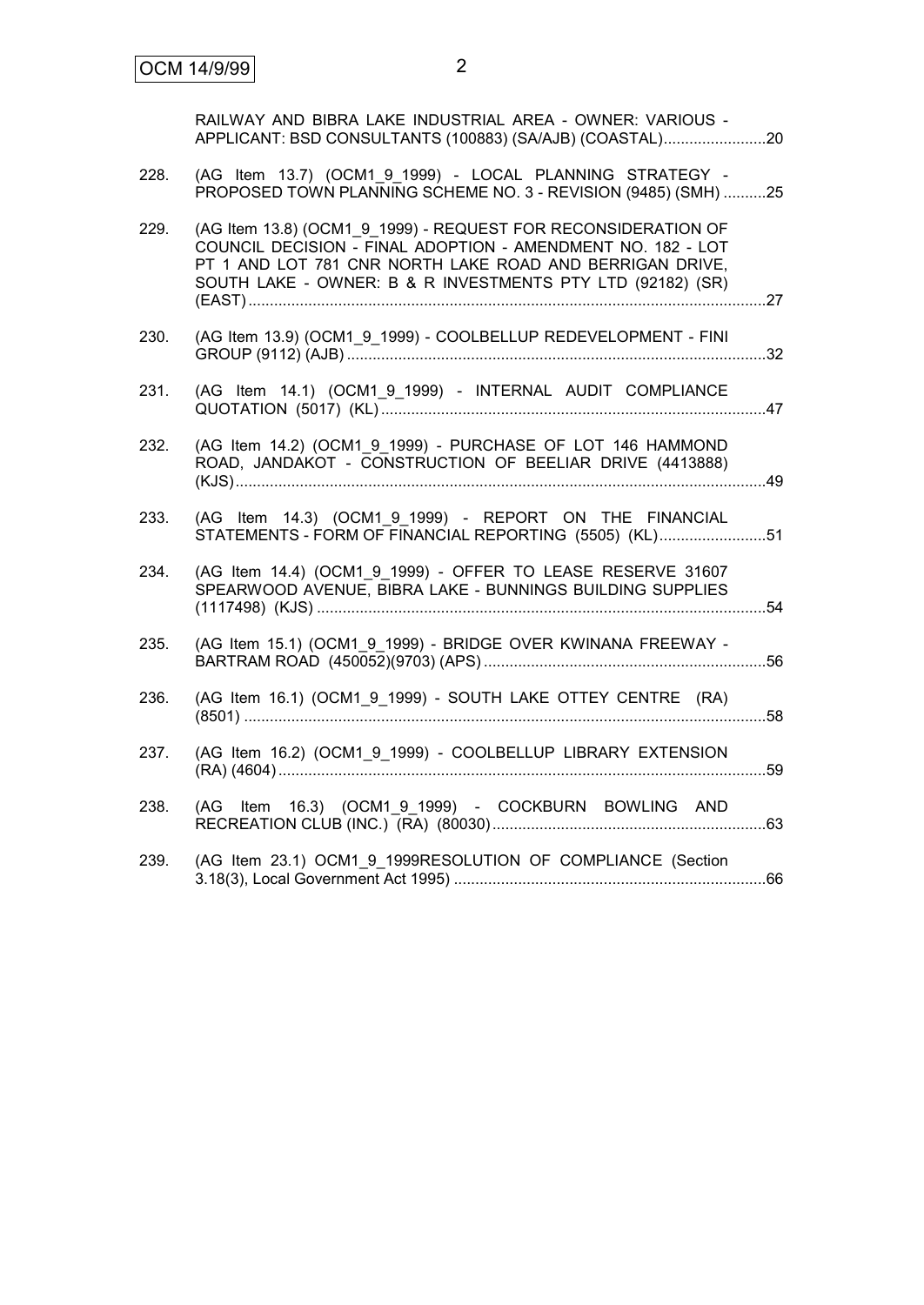# **CITY OF COCKBURN**

# **MINUTES OF ORDINARY COUNCIL MEETING HELD ON TUESDAY, 14 SEPTEMBER 1999 AT 7:30 P.M.**

#### **PRESENT:**

#### **COUNCIL MEMBERS**

| Mr J F Donaldson | $\overline{\phantom{0}}$ | <b>Chairperson of Joint Commission</b> |
|------------------|--------------------------|----------------------------------------|
| Ms J L Smithson  | $\overline{\phantom{0}}$ | Joint Commissioner                     |
| Mr M A Jorgensen | $\sim$                   | Joint Commissioner                     |

#### **IN ATTENDANCE**

| Mr R W Brown    | $\overline{\phantom{0}}$ | <b>Chief Executive Officer</b>         |
|-----------------|--------------------------|----------------------------------------|
| Mr D M Green    | $\overline{\phantom{0}}$ | <b>Director Community Services</b>     |
| Mr A T Crothers | $\sim$                   | Director, Finance & Corporate Services |
| Mr S M Hiller   |                          | Director, Planning & Development       |
| Mr B K Greay    | $\blacksquare$           | Director, Engineering                  |
| Mrs S Ellis     | $\blacksquare$           | Secretary to Chief Executive Officer   |

### **213. (AG Item 1) DECLARATION OF OPENING**

The Presiding Member declared the meeting opened at 7:30pm.

### **214. (AG Item 2) APPOINTMENT OF PRESIDING MEMBER (IF REQUIRED)**

Nil

**215. (AG Item 3) DISCLAIMER (Read aloud by Presiding Member)** Members of the public who attend Council Meetings, should not act immediately on anything they hear at the Meetings, without first seeking clarification of Council's position. Persons are advised to wait for written advice from the Council prior to taking action on any matter that they may have before Council.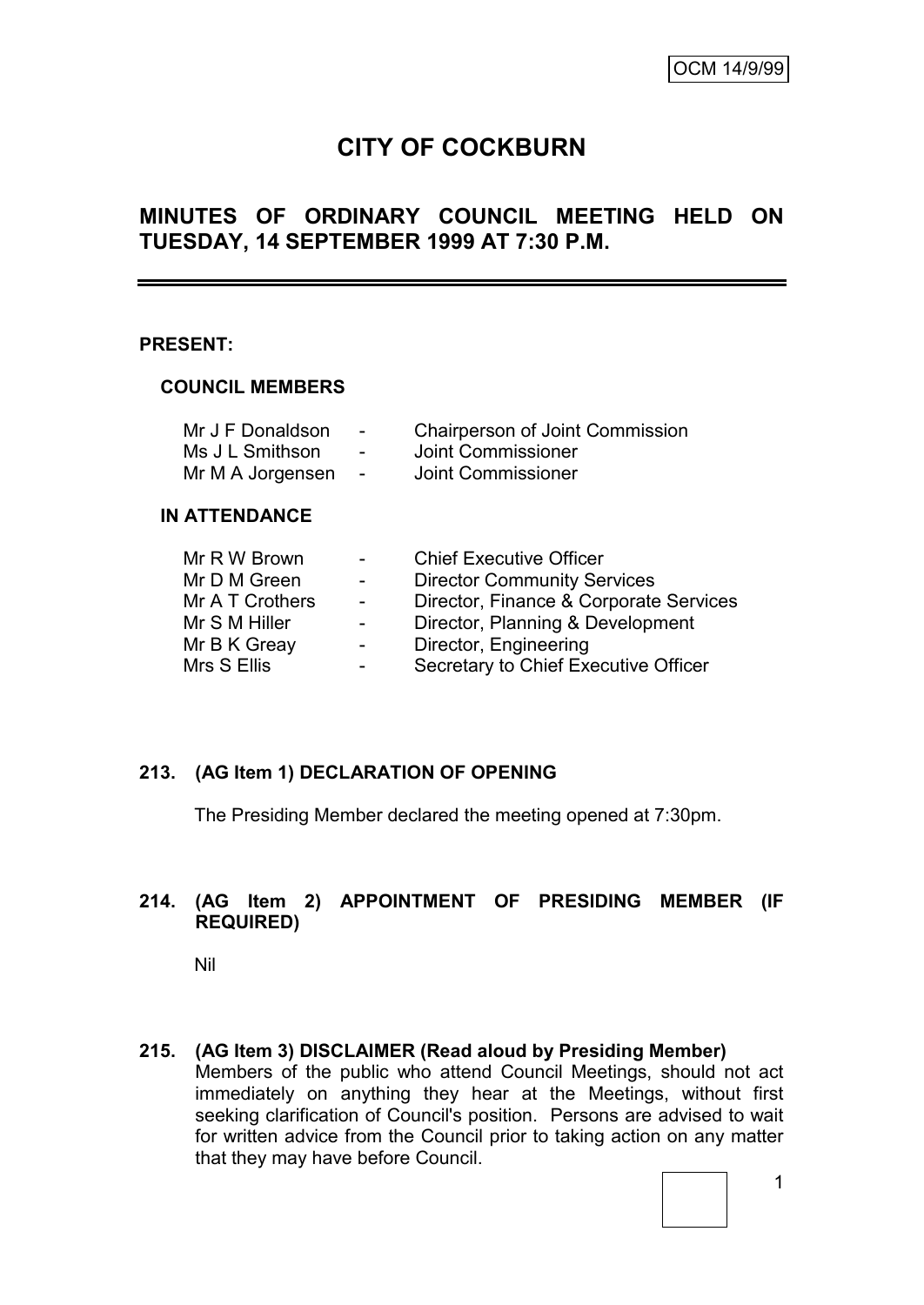## **216. (AG Item 4.1) (OCM1\_9\_1999) - ACKNOWLEDGEMENT OF RECEIPT OF WRITTEN DECLARATIONS OF FINANCIAL INTERESTS (by Presiding Member)**

Cmr Donaldson advised that he had received written advice from Cmr Smithson of a financial interest in agenda items 13.8 and 13.9.

#### **217. (AG Item 5.1) (OCM1\_9\_1999) - APOLOGIES AND LEAVE OF ABSENCE**

Nil

#### **218. (AG Item 6.1) (OCM1\_9\_1999) - ACTION TAKEN ON PREVIOUS PUBLIC QUESTIONS TAKEN ON NOTICE**

**Mrs Mary Jenkins - Public Question Time - 13 July 1999** - tabled a submission to gain approval for funding to support a series of workshops for people interested in entering local government.

Mrs Jenkins submission was forwarded to Municipal Training for consideration. By letter dated 16 August 1999, the Chief Executive Officer advised Mrs Jenkins that Municipal Training Services are prepared to conduct a training session for members of the community interested in standing for Council and that he would review the situation when future election details are known.

**Mrs Mary Jenkins - Public Question Time - 10 August 1999** queried how the Main Roads Department based their statistics, what criteria were used and how they came to their conclusions in regards to the Main Roads Department Assessment - Traffic Use and Pollution.

A response dated 25 August 1999, advised that the Main Roads Department had assessed three options for a connection south of the Fremantle Eastern Bypass which included Cockburn Road, the current alignment of the Fremantle Rockingham Highway as per the Metropolitan Region Scheme and an alternative alignment for the Fremantle Rockingham Highway which is west of the current MRS alignment. The three alternatives were subjected to a multi-criteria assessment which included:

Attributes classified as having economic objectives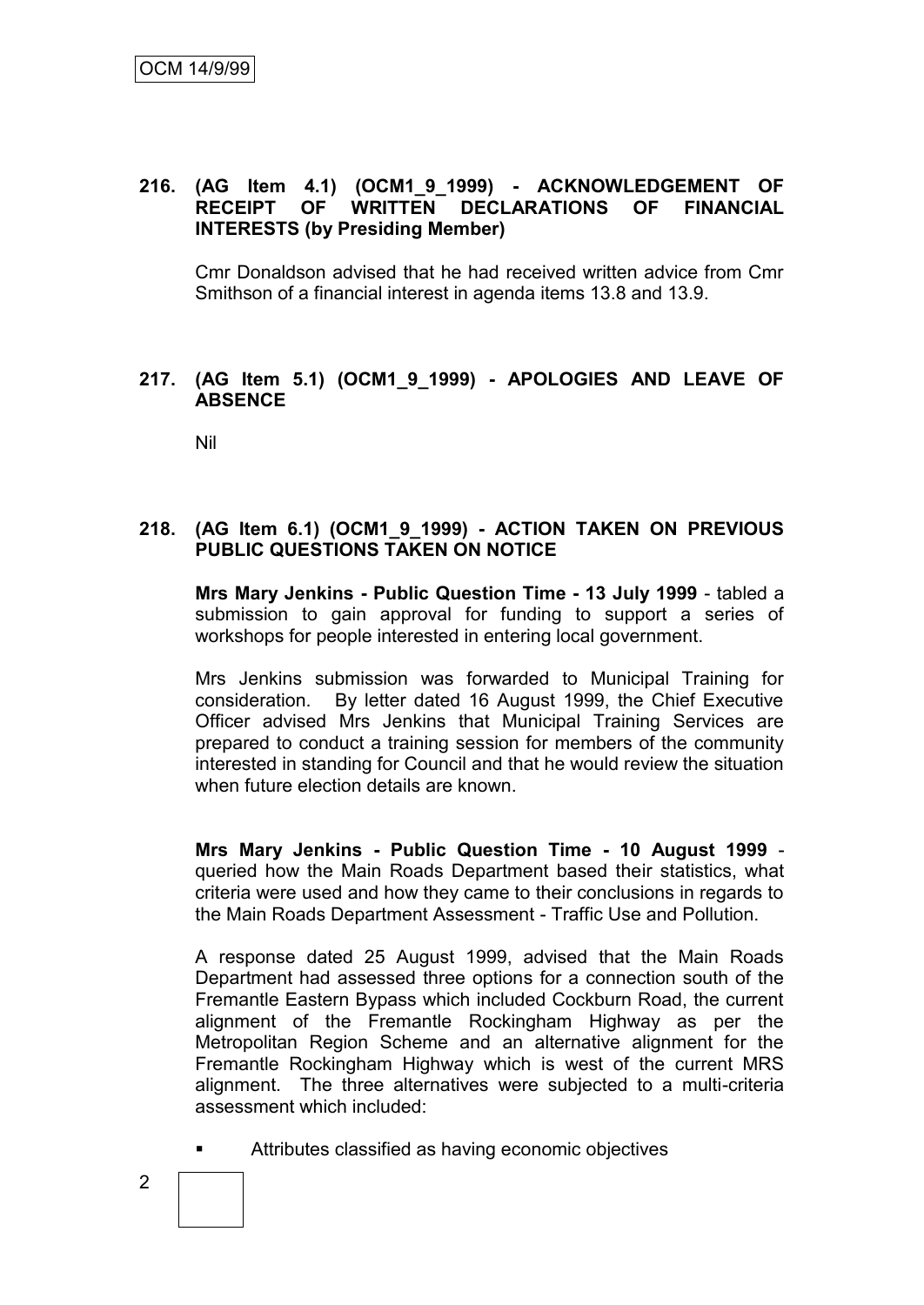- Attributes classified as having safety objectives
- Attributes classified as having environmental objectives
- Attributes classified as having social impacts

The assessment of air pollution levels was a qualitative assessment. The report concluded that pollution levels for the Cockburn Road alignment would be higher than that of the MRS and western alignments, due to the number of intersections along Cockburn Road causing stop/start operations and that the operating speed for most part of the travel along the section of the road at speeds of less than 80kph, would increase emissions compared to the MRS and western options.

**Mrs Mary Jenkins - Public Question Time - 24 August 1999** - in relation to a proposed R60 development in Gerald Road (Item 14.2), queried whether the property was connected to sewer.

A response dated 25 August 1999, advised that the R60 zoning in the local scheme was established on the basis that the sewer was available for re-development. There are developed properties to the west and south of the proposed development site, which are not sewered and form part of the Water Corporation in-fill sewer programme.

**Mrs Mary Jenkins - Public Question Time - 24 August 1999** queried Council's involvement in a report by consultants on the Coastal Highway linking Servetus Street to the Fremantle to Rockingham Highway.

A response dated 3 September advised that Planning Services was unaware of the report. During 1998, the City of Cockburn was invited by the Councils north of the river, to join them together with other south of the river Councils, on a joint Coastal Highway Review Group but the Council declined the offer.

**Ms Donna Mackveil - Public Question Time - 24 August 1999** tabled a petition regarding the continuance of the Early Education Program at the Coolbellup Family Centre. Ms Mackveil stated that the Centre had written to the Chief Executive Officer but no response had been received.

At an onsite meeting with the Social Services Manager and in a letter dated 7 September, Ms Makwell was advised that there is no record of her letter and enclosed a copy of correspondence to other members of the group who's letters were received.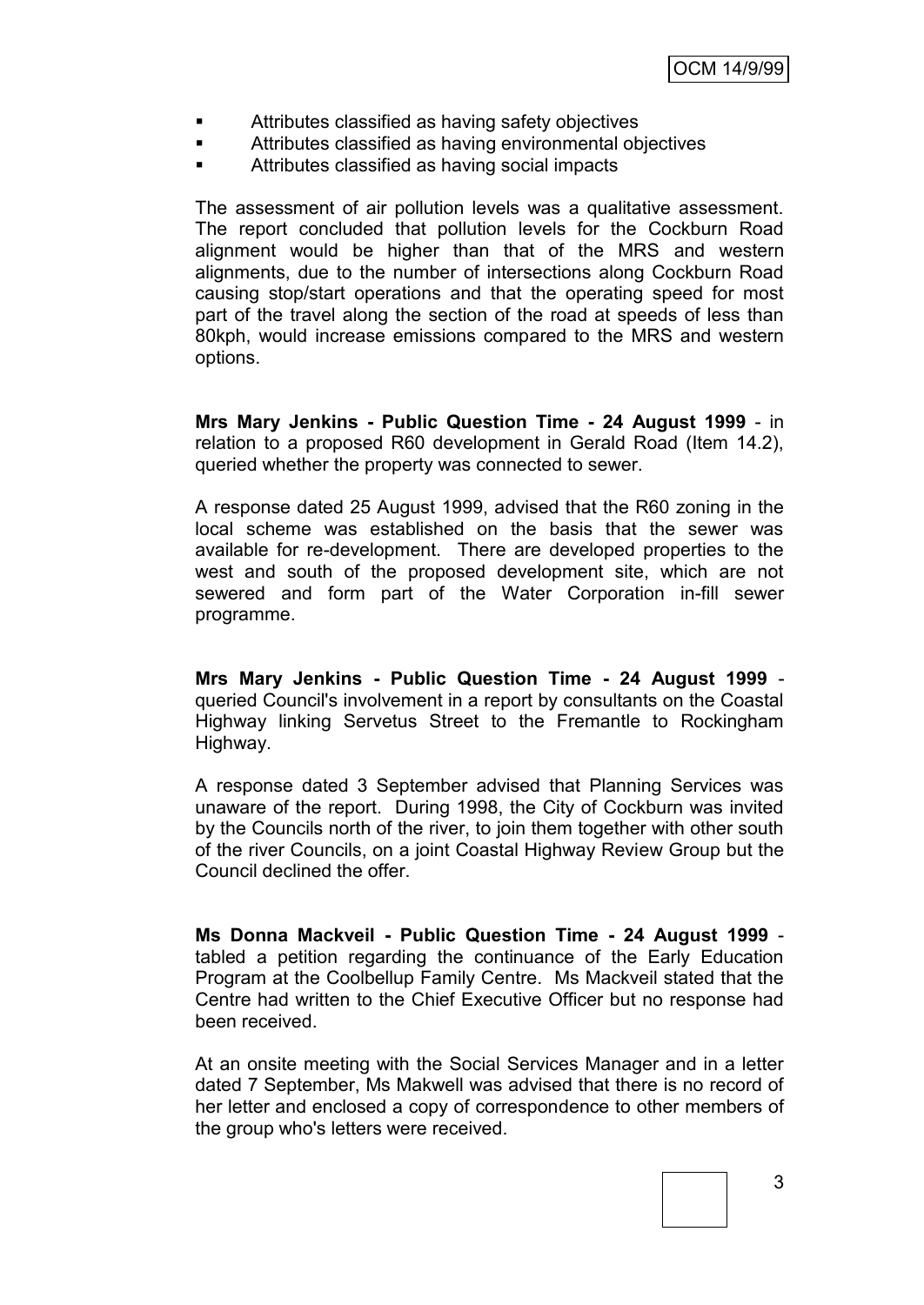At the meeting, the group accepted that they were in a position to operate independently and had a desire to continue. They are still able to access assistance from the program should they need it on an occasional basis. It was also agreed that building modifications will be made to increase the area available to the group which was confirmed in the 7 September letter.

## **219. (AG Item 7.1) (OCM1\_9\_1999) - PUBLIC QUESTION TIME**

**Val Oliver** regarding agenda item 16.2 hoped that Council would take into consideration both areas and would like to ask Council to consider reclaiming a smaller amount of the Vocational Centre floor space. Also regarding the Coolbellup upgrade, that Council consider not moving any of the grass trees in any of the parks.

**Cmr Donaldson** responded that an on site meeting was held at the Coolbellup Centre today. The Commissioners acknowledged that the Library needs more room and the Cockburn Vocation Centre needs more room and they are very concerned to ensure that both facilities have the amount of space they need to continue the invaluable work they do for the community.

**Michael Milos** addressed Council regarding property developments at Lot 111 Rockingham Road and the effect past developments have had on his property. He requested that officers visit the site to see first hand of his concerns. The Council was not aware of Mr Milos' current situation and requested Mr Milos to provide some background. Mr Milos tabled a number of documents with regard to his concerns. Cmr Donaldson advised that the documents would be copied, the originals returned to Mr Milos immediately and that the Administration would make some investigations into the matter.

**Wendy Blake** in relation to agenda item 13.9, queried point 5. of the recommendation and asked if Council had a further breakdown of the mix of native and exotic vegetation.

**Cmr Donaldson** responded that Council did not have a breakdown of the actual species of plants however, when that detailed information is received, Council will make it available.

**Mary Jenkins**, in relation to the Perth Metropolitan Regional Pedestrian Strategy, felt it was important that Cockburn put in a submission on this matter because, as pedestrians, Cockburn has been eliminated completely in the forthcoming Plan. The public will not have access to the beach because of the road transport plans as the road will be too dangerous. The Cities of Fremantle, Melville, Perth and Joondallup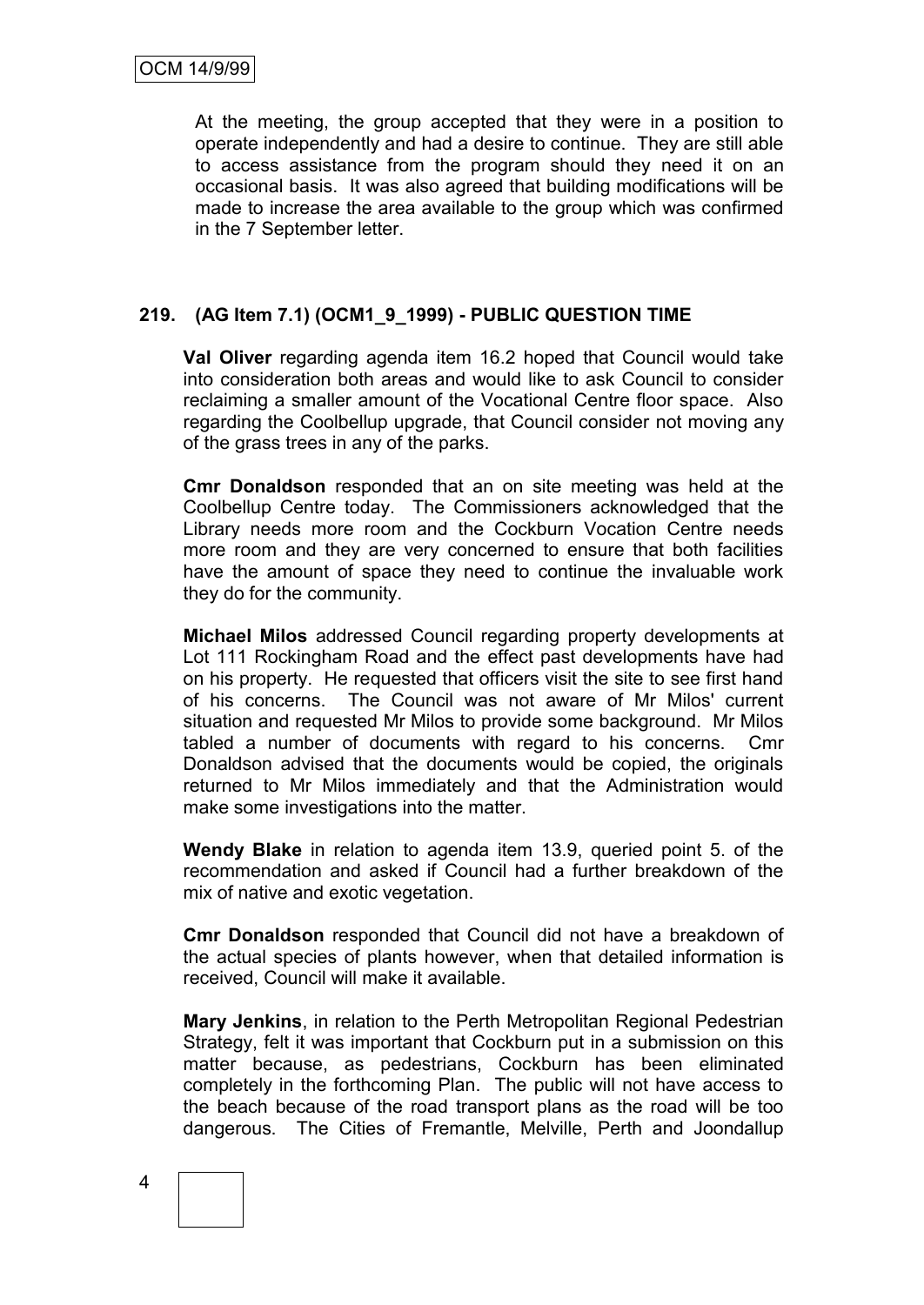contributed to this and now is the time for Cockburn to emphasise the pedestrian needs of the community.

**Director Planning** advised that Council had received a copy of the Strategy. Cmr Donaldson informed Mrs Jenkins that the Planning Staff will be looking at the document.

**Paula Ellis** wanted to make some comments about the New Living Plans. She felt they were quite good but a few things needed consideration such as:

- a) the landscaped boulevards are wonderful however, she did not think that Norfolk Pines should be included;
- b) the other trees (Jacarandas etc) she found OK
- c) the Hargreaves Park plan and the trees selected, she liked however, after attending some community meetings, some people are happy with the choices and others are not.

**Cmr Donaldson** commented that it is very encouraging to see so many people taking an interest in this matter. He believed that the developers are taking comments on notice, the Flame Trees will no longer be included, they want to respond actively to community wishes and are open to suggestions.

**Wendy Blake** asked if Council had received a submission from the Coolbellup Community Association. Cmr Donaldson replied yes.

Ms Blake continued that despite the fact that Fini says they have consulted widely, she did not believe that to be the case as herself and other people, had not received all the information. She queried if Council had any documentation on the consultation program carried out by Fini.

**Cmr Donaldson** responded that Council has been informed of the consultation process and is confident that the Fini Group is endeavouring to dispatch information to residents through mail drops, shopping centre displays, etc.

**Cmr Jorgensen** added that the consultation process has not finished and the undertaking Council has from Fini, is that a lot of the comments made are being taken on board and a more detailed plan will be brought to Council, taking those comments into account.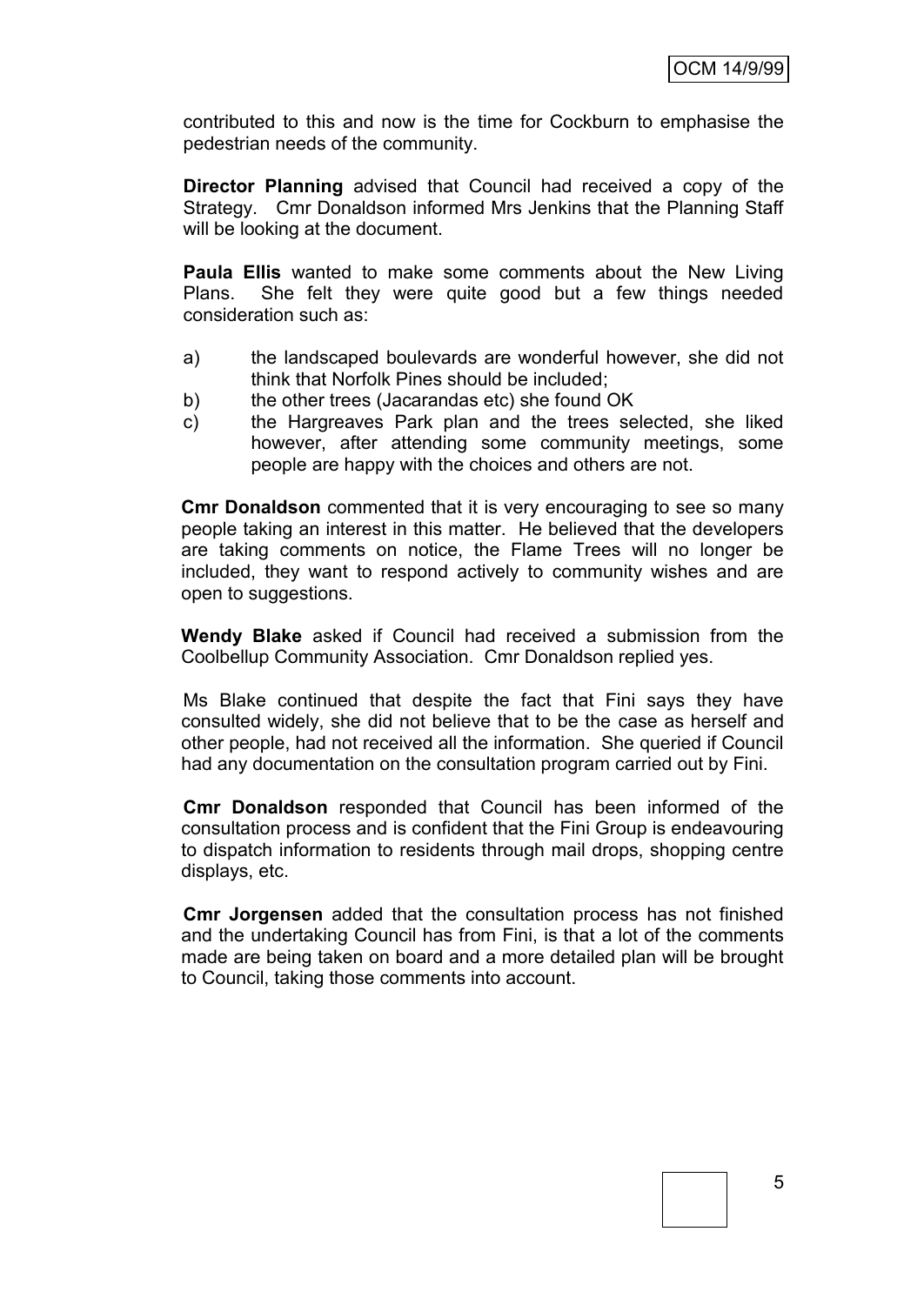#### **220. (AG Item 8.1) (OCM1\_9\_1999) - ORDINARY COUNCIL MEETING - 24/8/1999**

MOVED Cmr Jorgensen SECONDED Cmr Smithson that the Minutes of the Ordinary Council Meeting held on Tuesday, 24 August 1999 be confirmed as a true and accurate record.

## **CARRIED 3/0**

#### **221. (AG Item 12.1) (OCM1\_9\_1999) - APPOINTMENT OF DELEGATE - REGIONAL TOURISM MARKETING ASSOCIATION (8160) (DMG)**

#### **RECOMMENDATION**

That Council appoints the Director, Community Services as a Delegate to the South West Metropolitan Regional Tourism Marketing Association Inc.

#### **COUNCIL DECISION**

MOVED Cmr Smithson SECONDED Cmr Jorgensen that the recommendation be adopted.

**CARRIED 3/0**

#### **Background**

At its Meeting conducted on 11<sup>th</sup> May, 1999, Council appointed its Customer Services Manager as its delegate to the Association as an interim appointment, pending the re-establishment of an elected Council.

Council has now been notified of the resignation of the Customer Services Manager and it is necessary to appoint a replacement.

#### **Submission**

N/A

#### **Report**

As an interim appointment, it is recommended the Director, Community Services be appointed as an additional Delegate to the Association.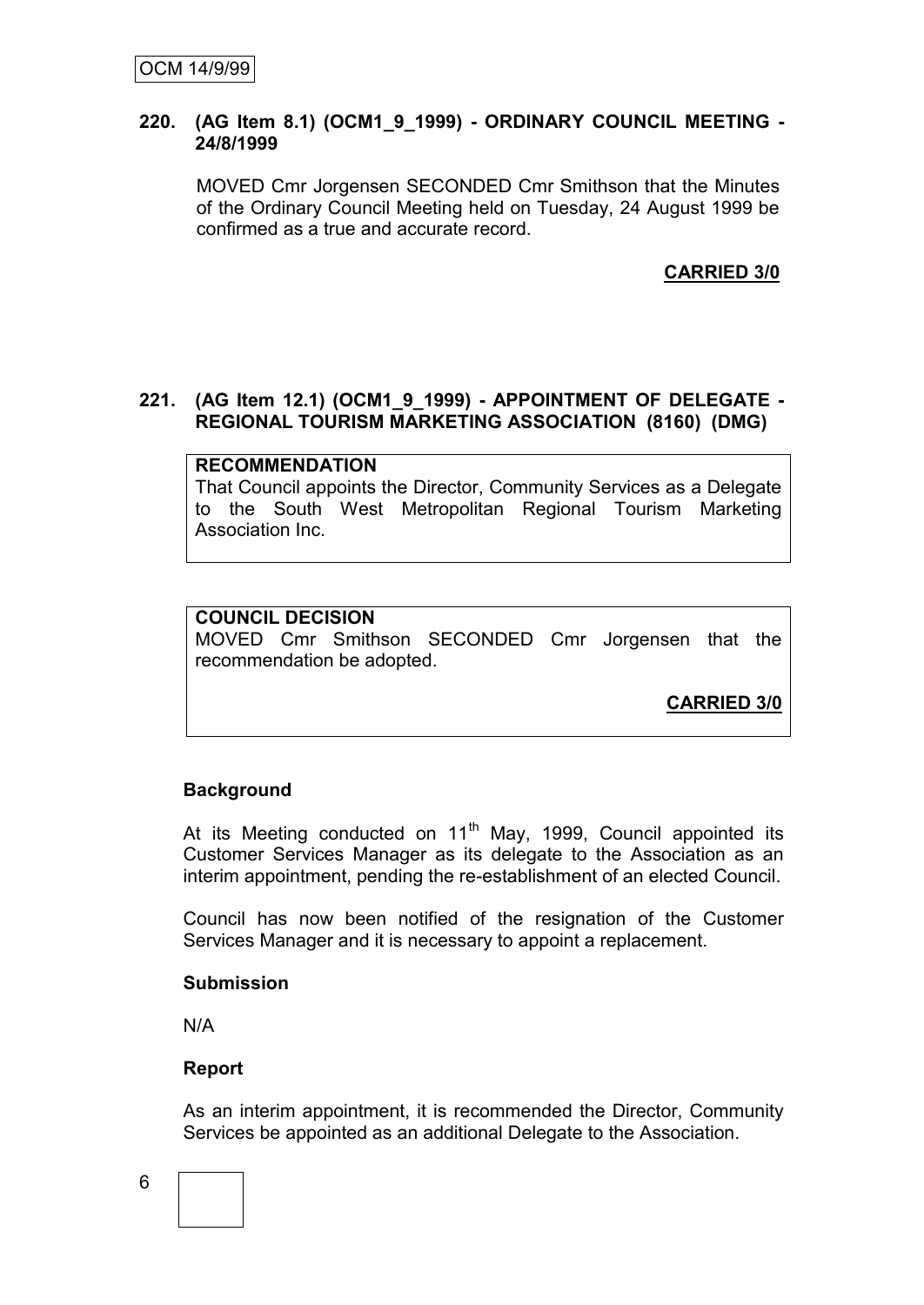# **Strategic Plan/Policy Implications**

N/A

# **Budget/Financial Implications**

Council contributes \$7,000 to the South West Metro Regional Tourism Association.

## **Implications of Section 3.18(3) Local Government Act, 1995**

Nil

## **222. (AG Item 13.1) (OCM1\_9\_1999) - PLANNING AND BUILDING LEGISLATION - CROWN IMMUNITY (1129) (SMH) (ATTACH)**

**RECOMMENDATION** That Council:

(1) adopt Policy "PD47 - PUBLIC WORKS" and include it in the Council Policy Manual;

# **COUNCIL DECISION**

That Council:

- (1) adopt Policy "PD47 PUBLIC WORKS" and include it in the Council Policy Manual;
- (2) include Policy PD47 in the Council's Delegation Register as DA - PD51 "Public Works"; and
- (3) amend the Policy by deleting the words "private sector" in item (2) of Policy "PD47 - PUBLIC WORKS".

**CARRIED 3/0**

# **Background**

Under most Acts the Crown is immune from having to comply with the provisions of various Acts and Regulations, and local schemes in respect to public works.

A public work not only includes infrastructure installation in public places, but also public buildings, wharves and jetties and public spaces.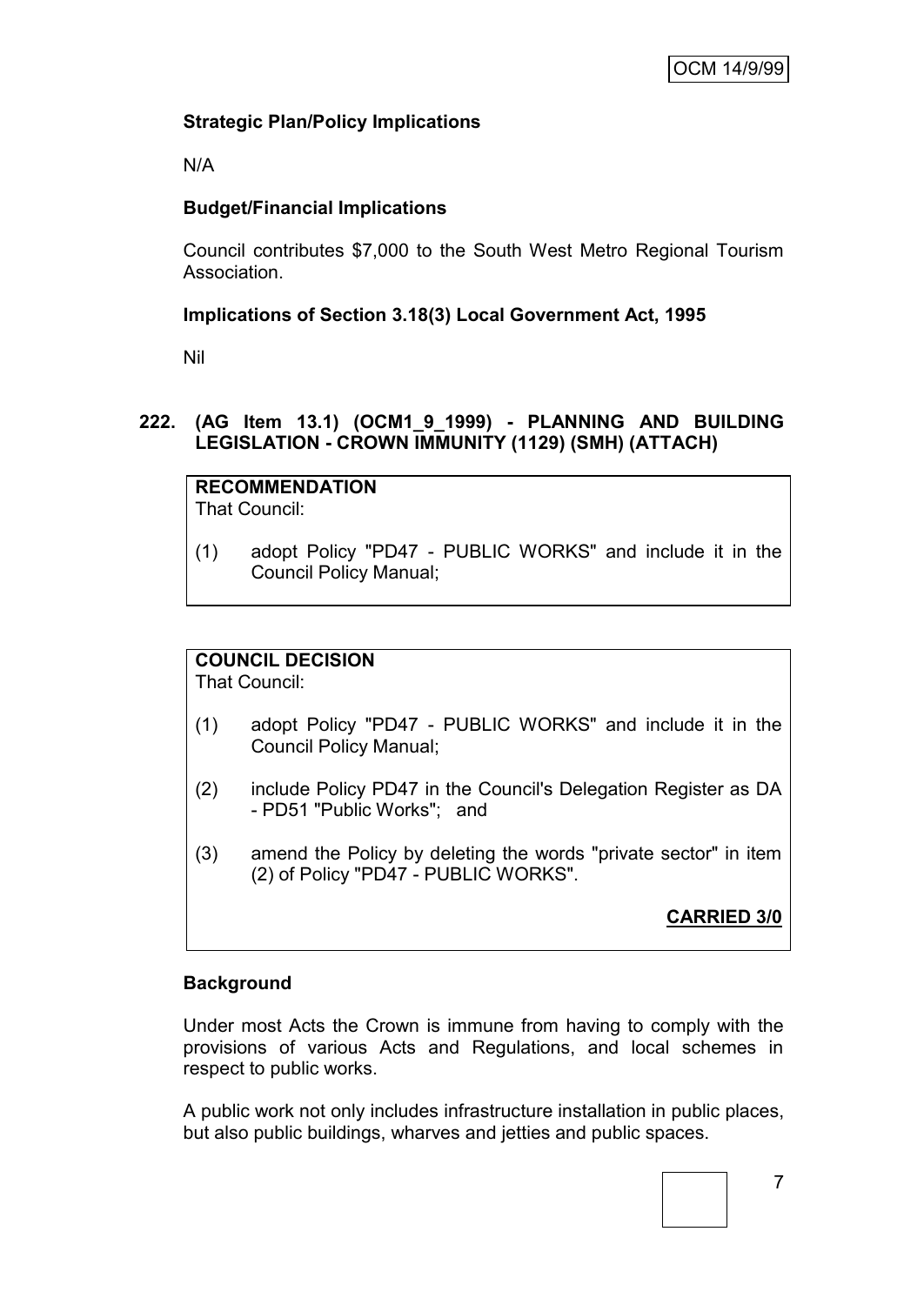Under the definition of public works in the Public Works Act there are 27 categories of public work.

Informal legal advice is that where a government agency will not lodge a formal planning application or not pay Council fees and seeks not to be bound by any Council law or regulation, the Council should not stamp an approval or give any indication that any proposal is acceptable because it could become inadvertently liable as an approving authority.

## **Submission**

McLeod and Co lodged a submission to the Department of Local Government in July 1999 suggesting that Crown Immunity should be removed from the proposed Building Act.

Although the submission was only referred to Development Services for information, it does raise some concerns about the fact that some Government Departments which seem to think it perfectly in order to require a Council to certify plans, but not equally in order to pay fees and comply with any conditions of approval.

McLeod and Co suggest that the Council may consider lodging a submission to the Department of Local Government seeking to have Crown Immunity removed from the proposed Building Act.

Given the current imminent status of the Building Act and the new Planning Legislation in the Parliamentary process, it seems unlikely that such significant changes would be entertained by either Minister.

### **Report**

Given that the current Crown immunity is likely to continue under both the proposed Building Act and the new Planning Legislation, it would be preferable for Council to establish a Policy to provide guidance to staff in dealing with and assessing Government projects which are deemed to be exempt because they are public works.

### **Strategic Plan/Policy Implications**

This is a new Policy which is proposed to be included in the Policy Manual. The Policy is proposed to be delegated to nominated officers.

### **Budget/Financial Implications**

N/A

**Implications of Section 3.18(3) Local Government Act, 1995**

Nil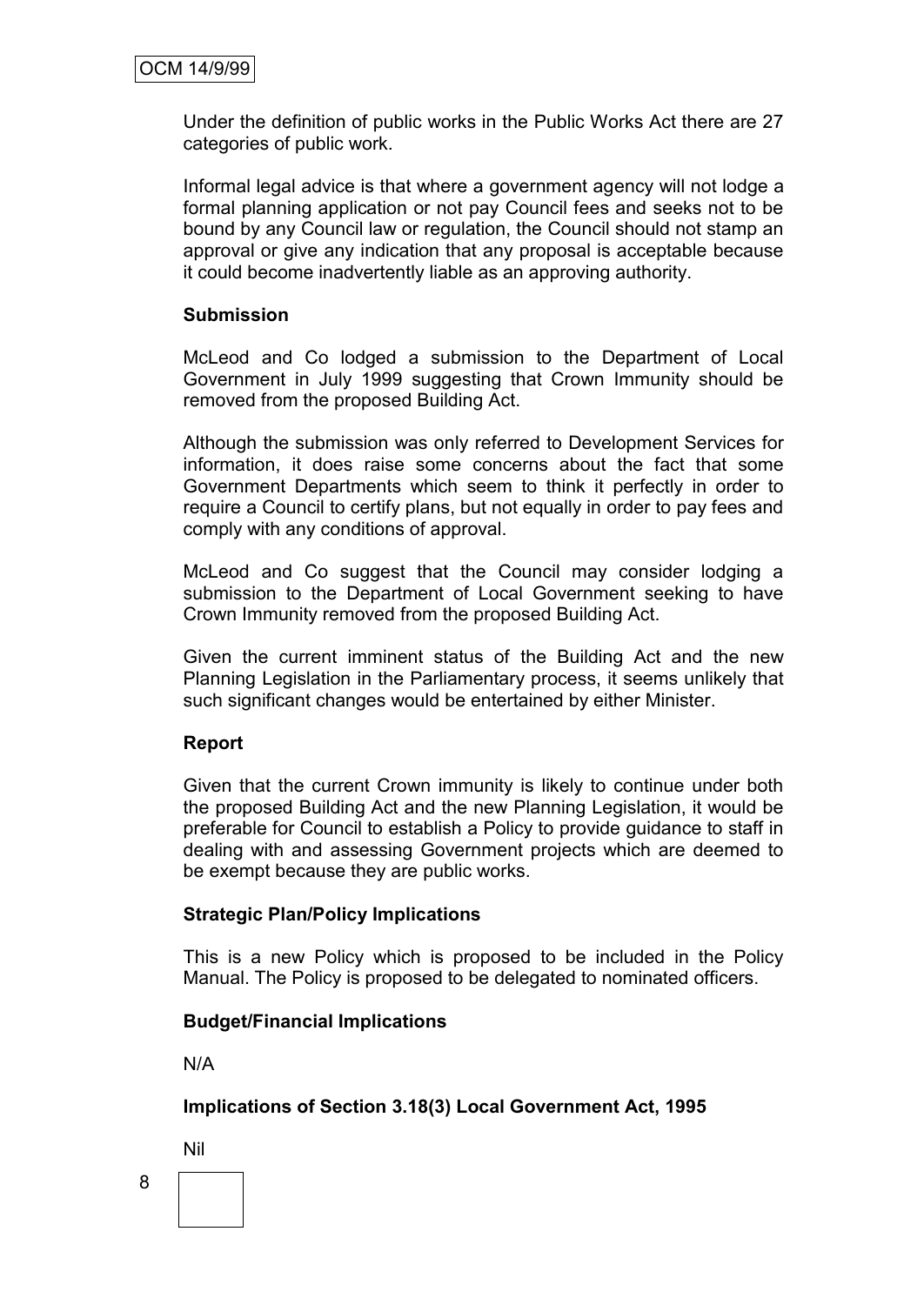### **223. (AG Item 13.2) (OCM1\_9\_1999) - MODIFICATION TO AMENDMENT NO. 172 TO DISTRICT ZONING SCHEME NO. 2 - HERITAGE PROVISIONS (92172) (SA) (ALL)**

**RECOMMENDATION** That Council:

- (1) advise the Western Australian Planning Commission of the following, in regard to the proposed modifications to Amendment No. 172:
	- 1. it supports the modifications to Clause 5.8.7 (a)(ii) to read "the felling or damaging of trees which are included on the Heritage List by virtue of their being associated with buildings or structures also on the Heritage List" as the intent of the Heritage of WA Act is that a Heritage List should only include elements of the natural environment or landscape if they form part of the context of a building or structure on the List;
	- 2. it supports the modifications to Clause 5.8.6(a) by inserting "the Management Categories assigned to any Place and" after the words "Council shall have regard to";
	- 3. that the "Place List", included in Council's Municipal Heritage Inventory, is Council's "Heritage List" referred to in Clause 5.8.1;
- (2) require Council's Planning And Development Division to prepare a report on alternative statutory and/or policy mechanisms to preserve areas, places and sites of natural heritage significance.

### **COUNCIL DECISION**

MOVED Cmr Smithson SECONDED Cmr Jorgensen that the recommendation be adopted.

**CARRIED 3/0**

### **Background**

The history of the amendment is as follows: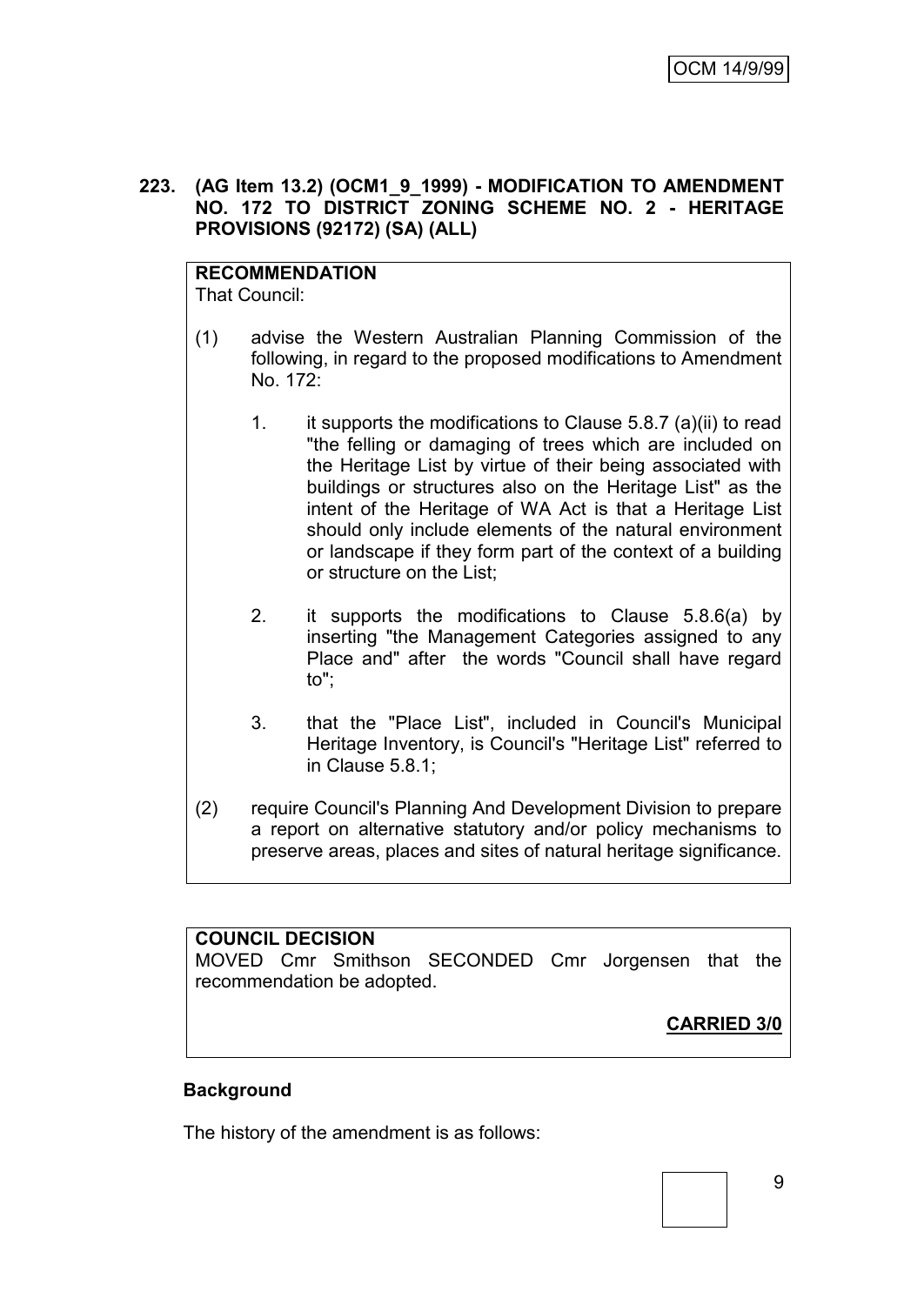- 1. August 1997 the amendment was initiated by Council;
- 2. December 1997 Western Australian Planning Commission (WAPC) granted consent to advertise the amendment subject to a number of modifications being effected;
- 3. February 1998 modifications adopted by Council;
- 4. April 1998 advertising period closed, three submissions were received;
- 5. May 1998 Council adopted the amendment for final approval;
- 6. 31 December 1998 the WAPC advised that the Hon. Minister has decided **not** to approve the subject amendment until the following modifications were effected:
	- delete Clause 5.8.3 (Management Categories) as these serve no statutory purpose in the Amendment;
	- delete Clause 5.8.7(a)(ii) as trees and vegetation which do not have historical heritage value are more appropriately protected by other mechanisms such as tree preservation clauses in a town planning scheme or by designation of Special Control Areas as proposed in the Model Scheme Text;
	- delete Clause 5.8.7(e) as a claim for compensation for heritage provisions does not arise in the legislation;
	- modify Clause 5.8.10 by limiting the density bonus to up to 50% in order to be consistent with recently approved District Zoning Schemes;
- 7. 16 February 1999 Council resolved to advised the WAPC and the Hon. Minister Planning of the following:
	- it adopts the modification to delete Clause 5.8.3 (Management Categories);
	- it is not prepared to adopt the modification to delete Clause 5.8.7(a)(ii) regarding the felling or damaging of any trees listed;
	- it adopts the modification to delete Clause 5.8.7(e) regarding compensation for heritage provisions;
	- it adopts the modification to modify Clause 5.8.10 by limiting the density bonus to up to 50%;
	- request the WAPC and the Hon. Minister to support the modifications to Clause 5.8.6(a) by inserting "the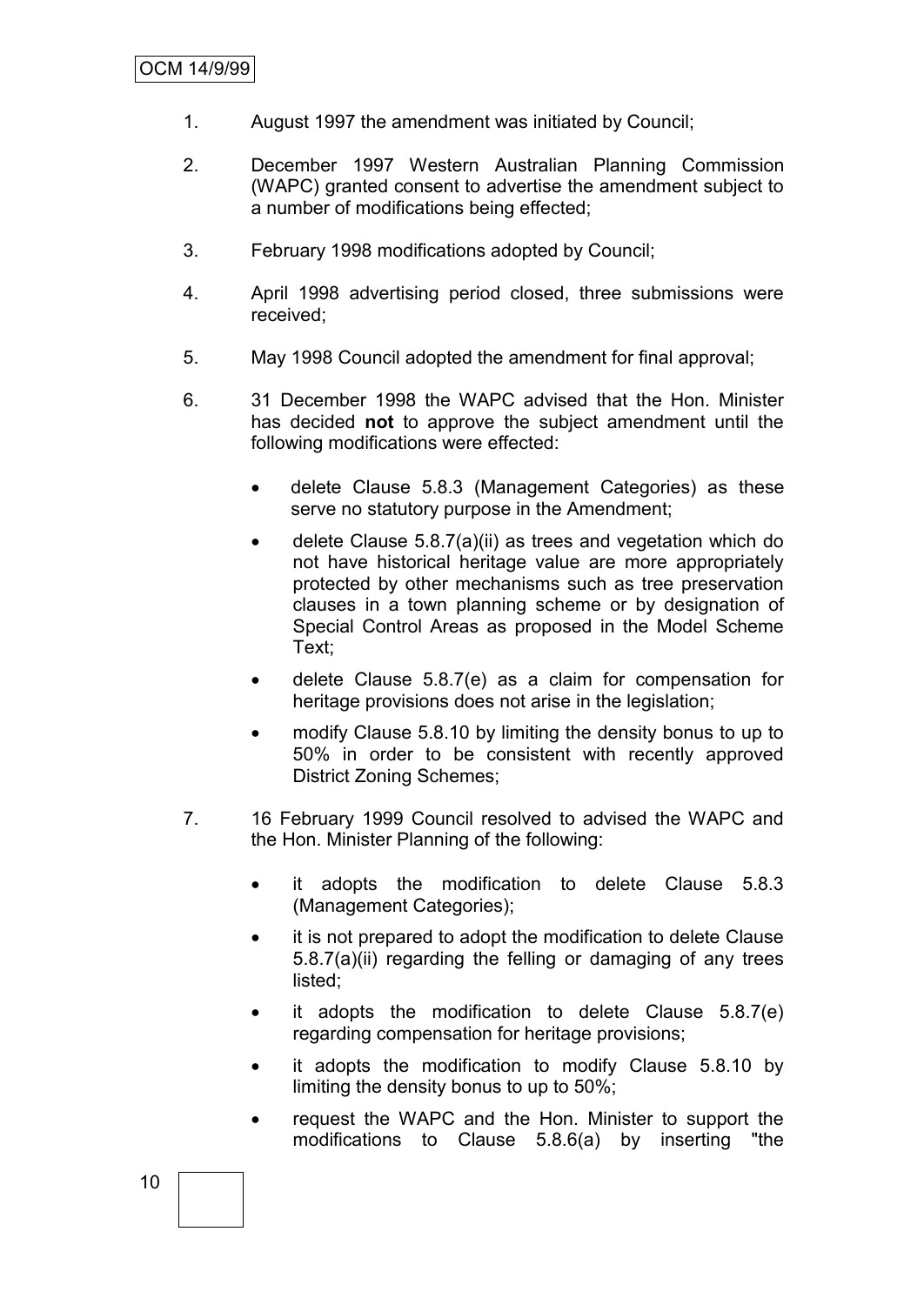Management Categories assigned to any Place and" after the words "Council shall have regard to".

### **Submission**

The WAPC advised Council on 3 August 1999, that the Hon. Minister has reconsidered his decision (dated 31 December 1998) and is prepared to:

- 1. substitute Modification 2 with the following:
	- (2) Modify subclause 5.8.7(a)(ii) to read "the felling or damaging of trees which are included on the Heritage List by virtue of their being associated with buildings or structures also on the Heritage List" as the intent of the Heritage of WA Act is that a Heritage List should only include elements of the natural environment or landscape if they form part of the context of a building or structure on the List;
- 2. include the following additional modification:
	- (5) Clause 5.8.6(a) to be modified by inserting "the Management Categories assigned to any Place and" after the words "Council shall have regard to"

### **Report**

It is recommended that Council advise the Western Australian Planning Commission of the following:

1. That it supports the substitute modification for subclause 5.8.7(a)(ii), to read as "the felling or damaging of trees which are included on the Heritage List by virtue of their being associated with buildings or structures also on the Heritage List". This will bring the subject subclause in line with the Heritage Act of Western Australia (1990) which states in Section 45: Municipal inventories:

"The Council of a municipality shall compile and maintain an inventory of **buildings** within its district which in its opinion are, or may become, of cultural heritage significance."

Because of this the Council proposal under Clause 5.8.7(a)(ii) to prohibit the "felling and damaging of any trees **listed**", is therefore unacceptable because trees, in themselves, cannot be listed on the Municipal Inventory. This is unfortunate, but the list is limited to buildings.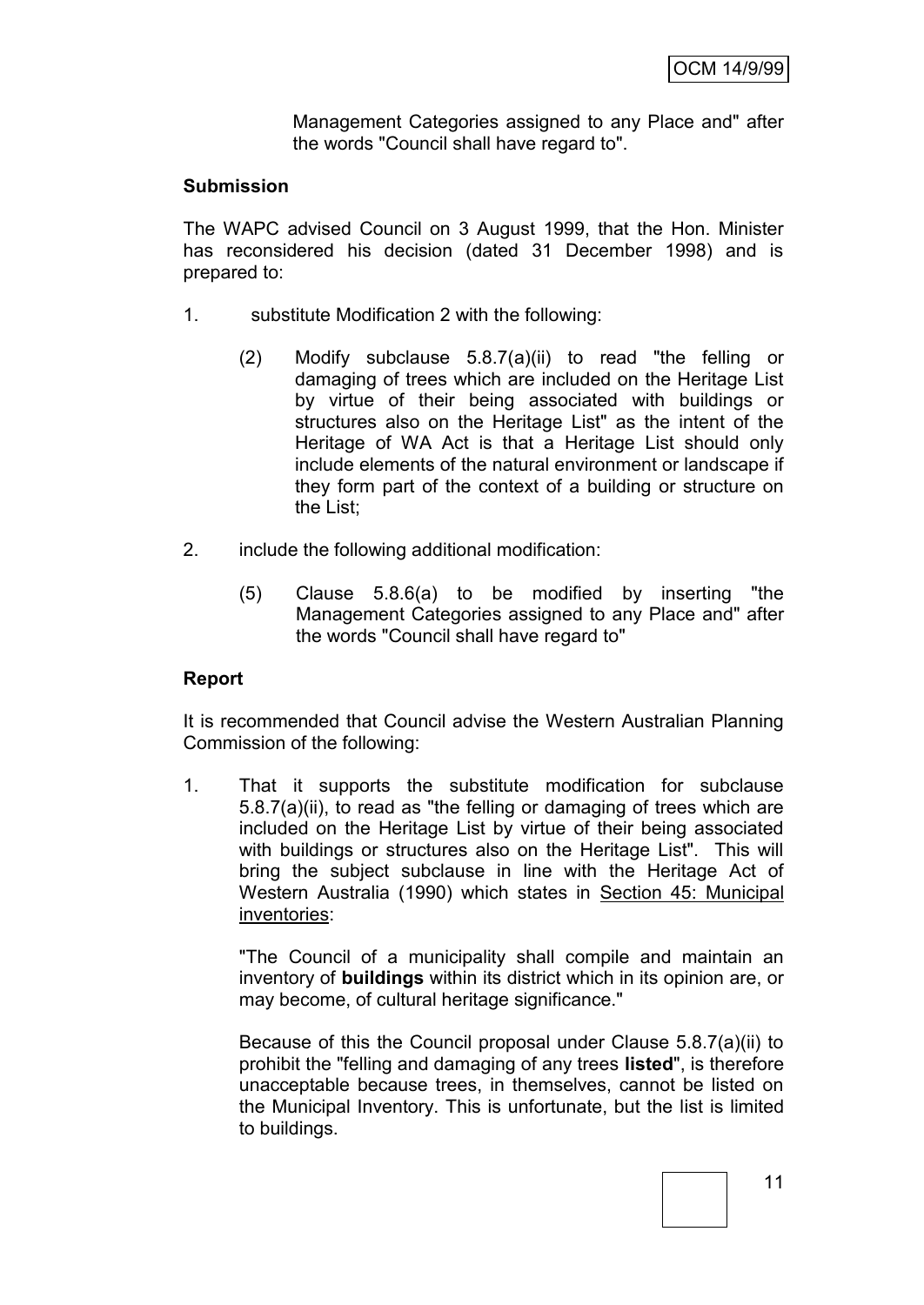The WAPC stated in its correspondence that the intent of the Heritage of WA Act is that a Heritage List should only include elements of the natural environment or landscape if they form part of the context of a building or structure on the List. Furthermore, most natural heritage sites listed in Council Municipal Inventory List are located on Regional Reserves, eg the Beeliar Wetlands, Tuart Trees at Brownman Swamp, and are excluded from Council jurisdiction. The only exception is the Woody pear stand, located on Pt Lot 90 Forrest Road, Bibra Lake.

- 2. That it supports modification to Clause 5.8.6(a), by inserting the wording "the Management Categories assigned to any Place and" after the words "Council shall have regard to". This modification was requested by Council (dated 16 February 1999), as it enables the link to remain between the Scheme Text and the Management Categories in the Municipal Inventory. The Clause 5.8.3 (Management Categories) was deleted at the request of the WAPC, as they served no statutory purpose in the Amendment documentation.
- 3. Council's Planning and Development Division believe there is a need for an alternative statutory mechanism or policy for identification and preservation of significant Natural heritage sites, places or areas, which are not located on a Regional Reserve. This will enable Council to identify local sites, places and areas which have either natural and/or cultural heritage significance, and may include significant trees or stands, eg the Woody Pear Stand in Bibra Lake, wetlands, plantations, parks, forested areas, local reserves etc.

### **Strategic Plan/Policy Implications**

2.8 - Heritage and Historical Conservation

### **Budget/Financial Implications**

Council to pay all costs associated with the amendment. Funds for Council initiated amendments are provided for within the 1999/00 Budget.

### **Implications of Section 3.18(3) Local Government Act, 1995**

Nil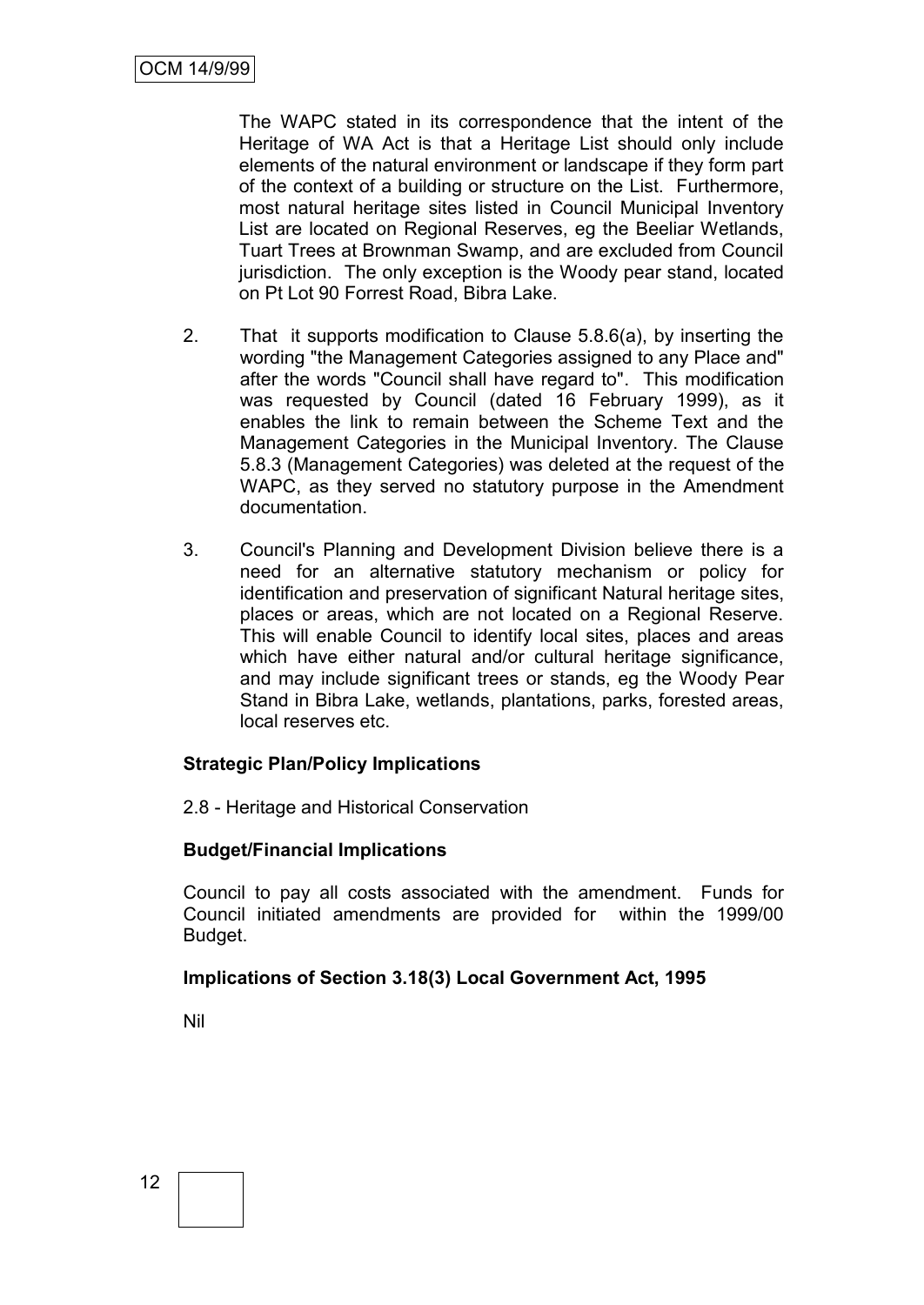**224. (AG Item 13.3) (OCM1\_9\_1999) - ADOPTION OF AMENDMENT NO. 208 TO DISTRICT ZONING SCHEME NO. 2 - REZONING FROM "RURAL" TO "RESIDENTIAL R30" - LOTS 2 & 506 HAMILTON ROAD, AND LOTS 6, 41 & 42 MELL ROAD, SPEARWOOD - OWNER: VARIOUS - APPLICANT: MR & MRS GRIDA (92208) (SA) (COASTAL)**

#### **RECOMMENDATION** That Council:

- (1) adopt the amendment without modification;
- (2) in anticipation of the Hon. Minister's advice that final approval will be granted, the amendment documents be signed, sealed and forwarded to the Western Australian Planning Commission.

**COUNCIL DECISION** MOVED Cmr Smithson SECONDED Cmr Jorgensen that the recommendation be adopted.

**CARRIED 3/0**

## **Background**

The owner of Lot 42 (No. 5) Mell Road, Spearwood requested Council to amend the zoning of their property from "Rural" to "Residential". No other details were provided.

The amendment was initiated by Council on 20 April 1999, and referred to the Department of Environmental Protection (DEP) for assessment. The DEP advised the scheme did not require assessment, however advice was given relating to soil contamination.

### **Submission**

The amendment has been advertised for a period of 42 days, with the advertising period ending on the 11 August 1999. No submissions were received.

### **Report**

Lot 42 is within the Packham Urban Development Area and is one of six (6) small Rural zoned lots adjacent to Stage 8 which was subdivided in about 1997. These lots were excluded from Stage 8 as each of the lots already contained a residence, with the exception of Lot 750 Mell Road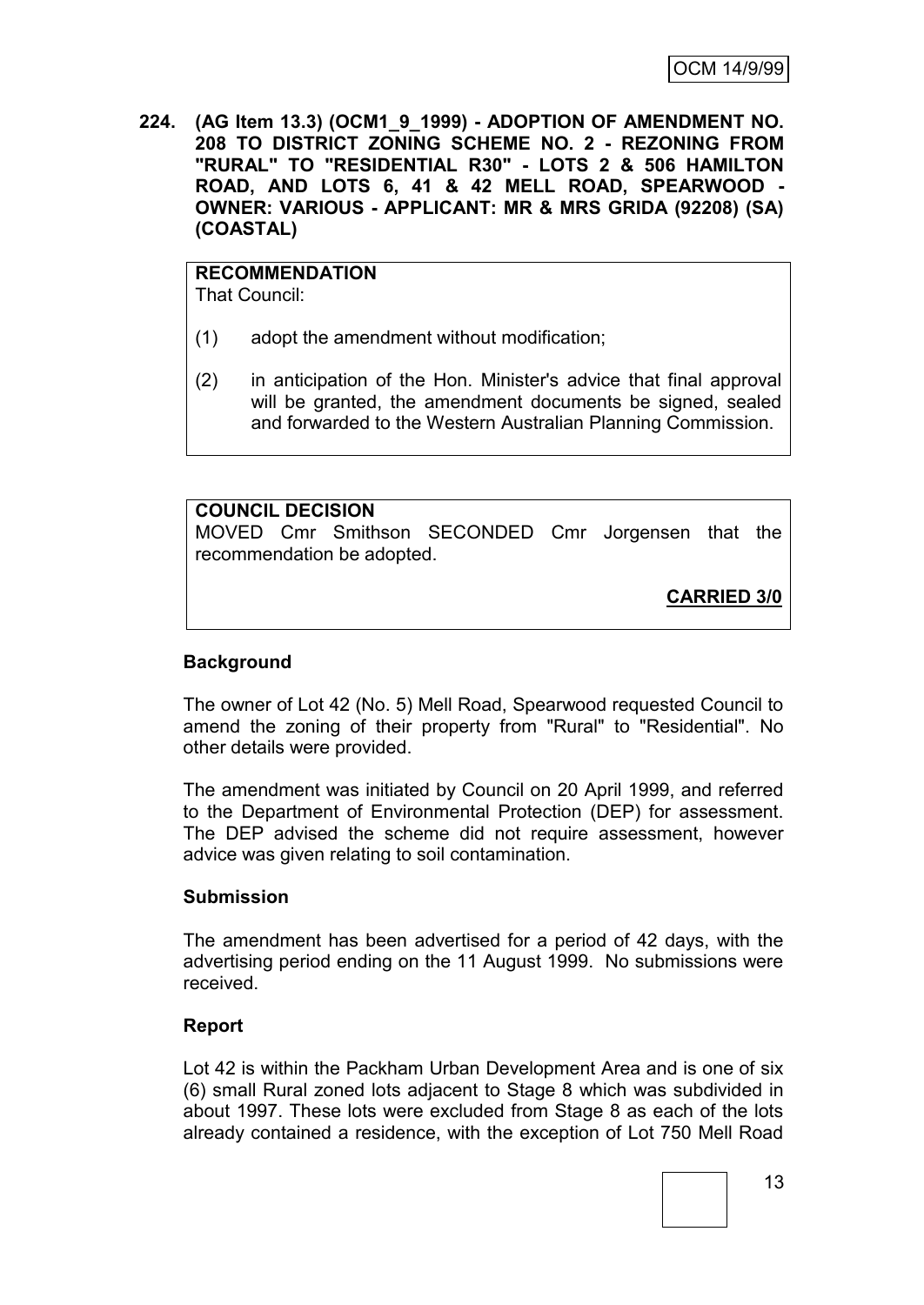which contains a heritage listed church building. Five of the lots are designated for Residential use under the Packham Structure Plan.

The land is zoned "Urban" under the Metropolitan Region Scheme and there is limited potential for further subdivision of the lots. Section 35A of the Metropolitan Region Town Planning Scheme Act (1959) requires Council's Town Planning Scheme to be in conformity with the Metropolitan Region Scheme.

The subject land is outside the interim 500 metre Watsons Odour buffer currently prescribed by the Environmental Protection Authority.

Only one of the lot owners has requested Council to amend the zoning of the land from Rural to Residential. It is however considered inappropriate to rezone only one lot in isolation. For this reason the other four residential lots in the immediate locality currently zoned Rural are included in the Amendment.

The proposed amendment will have the effect of rationalising the zoning to reflect the current use of the lots and be in conformity with the Residential zoning of adjacent land to the south.

It is recommended that the Amendment be adopted for final approval, without modification.

#### **Strategic Plan/Policy Implications**

N/A

#### **Budget/Financial Implications**

Council to pay all costs associated with the amendment. Although this relates to private land, the Council decided in the interests of orderly and proper planning to extend the request of 1 landowner to 5 other owners to resolve the zoning of small developed lots in Packham. Funds to cover the associated costs have been provided in the 1999/00 Budget.

#### **Implications of Section 3.18(3) Local Government Act, 1995**

Nil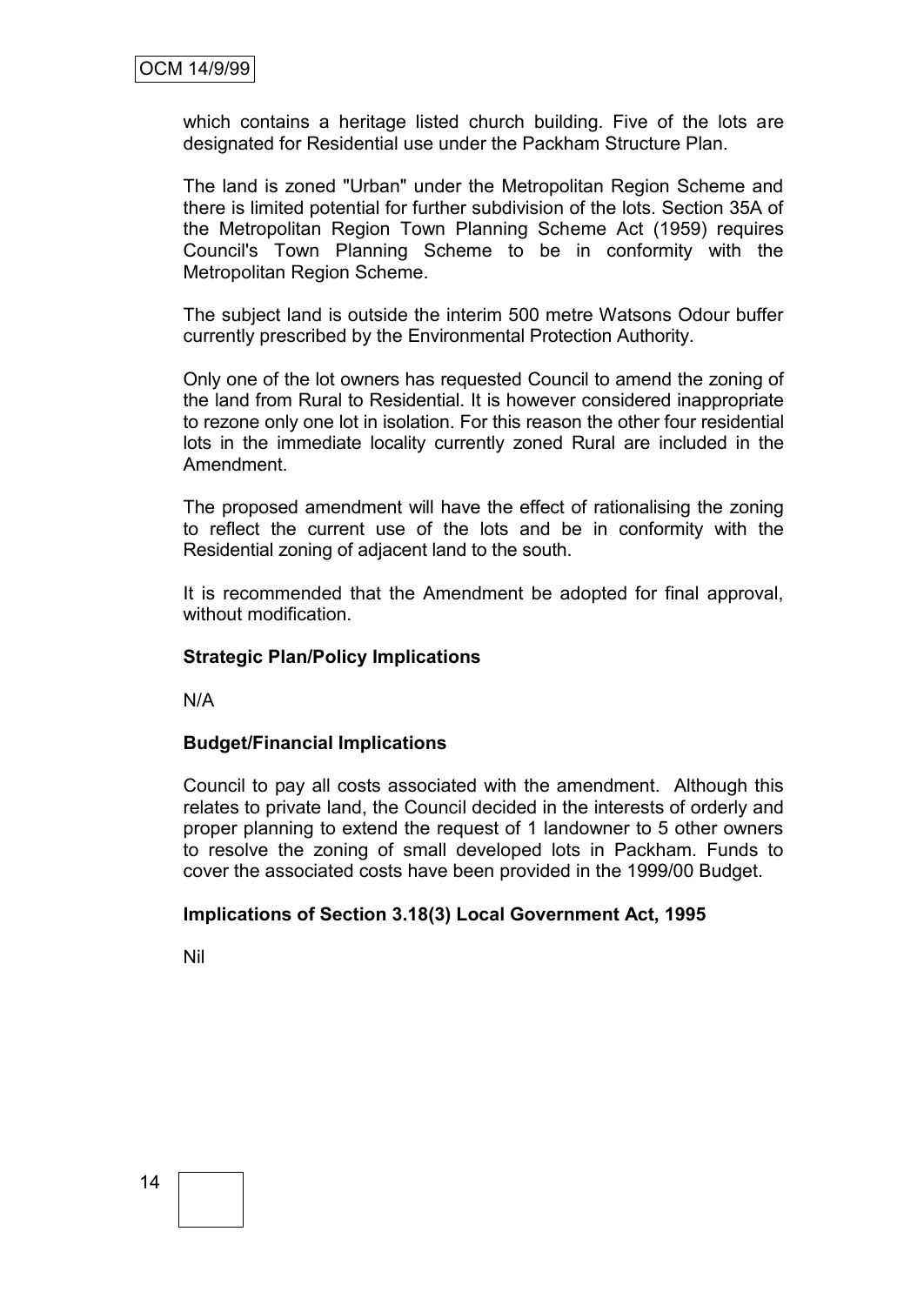## **225. (AG Item 13.4) (OCM1\_9\_1999) - TRAILS MASTER PLAN - ADOPTION (8176) (SOS) (ALL)**

## **RECOMMENDATION**

That Council:

- (1) adopt the Trails Master Plan as the basis for guiding the future development of recreational trails in the City of Cockburn;
- (2) accept the priorities for development of the individual trails as detailed in Recommendation 1 of the Trails Master Plan, but not commit to a Ten Year Plan as recommended, rather, implementation of trail development plans will be pursued where possible depending on the budgetary resources and external funding sources prevailing at the time.

# **COUNCIL DECISION**

MOVED Cmr Jorgensen SECONDED Cmr Smithson that Council:

- (1) adopt the Trails Master Plan as the basis for guiding the future development of recreational trails in the City of Cockburn;
- (2) accept the priorities for development of the individual trails as detailed in Recommendation 1 of the Trails Master Plan, but not commit to a Ten Year Plan as recommended, rather, implementation of trail development plans will be pursued where possible depending on the budgetary resources and external funding sources prevailing at the time; and
- (3) include priorities for development on a staged basis in future Principal Activity Plan deliberations.

**CARRIED 3/0**

### **Explanation**

To ensure that the Plan is not just adopted as a model but also ensure it is developed by putting in place, a proper process to pick up areas that private sector developers may not undertake.

# **Background**

In June 1998, the City was successful in obtaining a grant of \$5,000 from Lotteries Western Australia to be put towards the cost of the production of a recreational trails plan for the Cockburn region.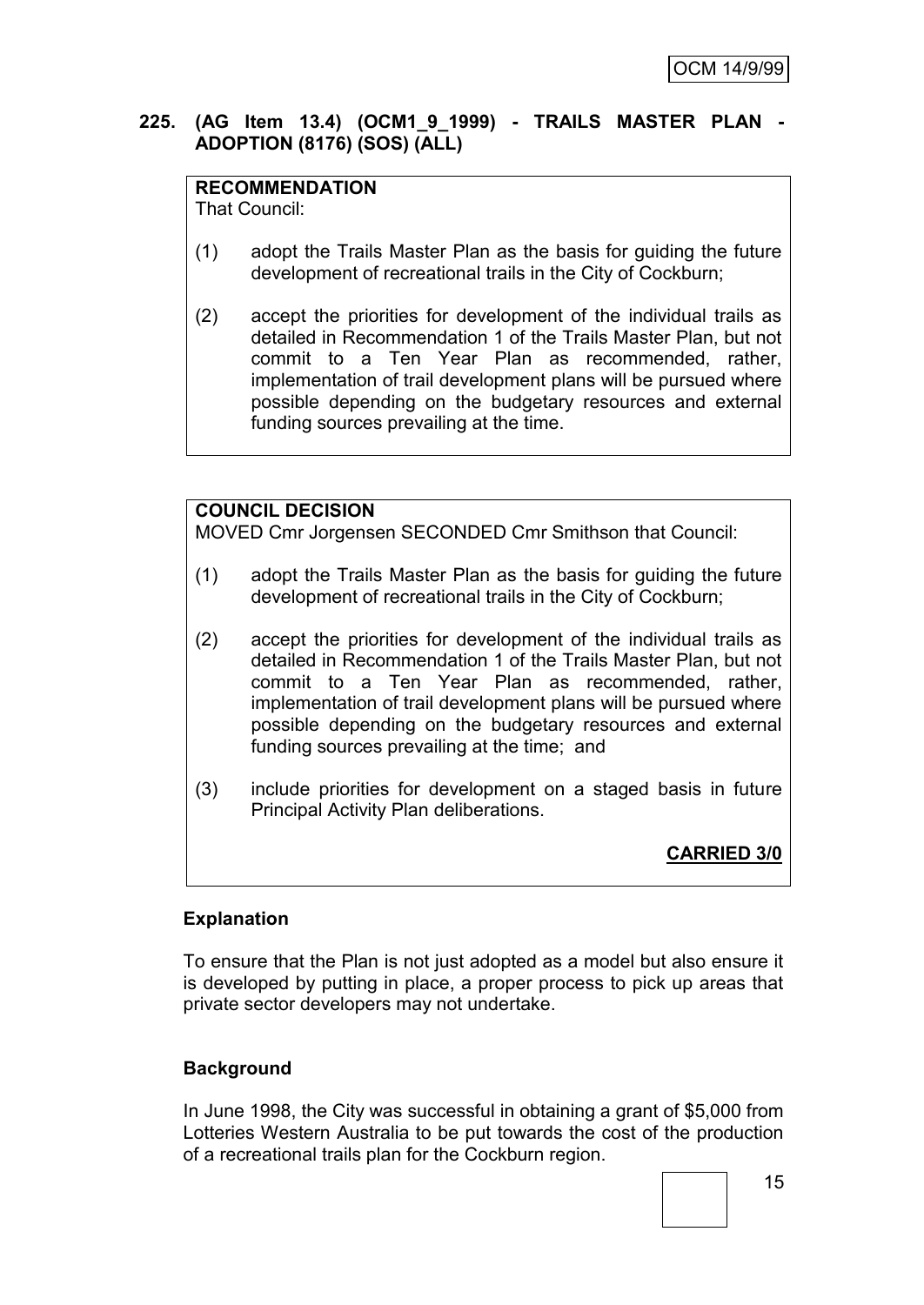In October 1998, Maher Brampton Associates was engaged to prepare a Trails Master Plan. The key objective of the Consultant"s brief was to identify the potential for recreational trails in Cockburn and to assess the opportunities and constraints for their development.

Through the preparation of the Master Plan, various agencies and individuals were consulted, including the Department of Conservation and Land Management, Ministry for Planning, Wetlands Education Centre and Conservation Society and individuals representing various user groups.

#### **Submission**

The Trails Master Plan provides extensive detail on various aspects of trails development. Essentially the Master Plan contains three key areas of information;

- Introductory information  $-$  the value of trails, analysis of the natural attributes of Cockburn and identification of key stakeholders and issues;
- The Trails Network details the existing and proposed trails network and the opportunities for incorporating various themes into the network;
- Costs and Resourcing approximate cost estimates for each trail are provided and recommendations are made on how to best resource trails development.

The Master Plan"s executive summary, recommendations, and map are included in the Agenda Attachments.

### **Report**

The Trails Master Plan is considered to be a valuable document that will provide direction for the development and upgrading of recreational trails within Cockburn. The Master Plan also fits in well with ongoing work on the review of the Cockburn Bikeplan in promoting regional linkages and non-vehicular movement systems for various user-groups.

The Trails Master Plan makes 14 recommendations regarding the development of a recreational trails network. The key recommendations focus on;

- Prioritising each trail and the sequence of development;
- Suggested methods to attract funding;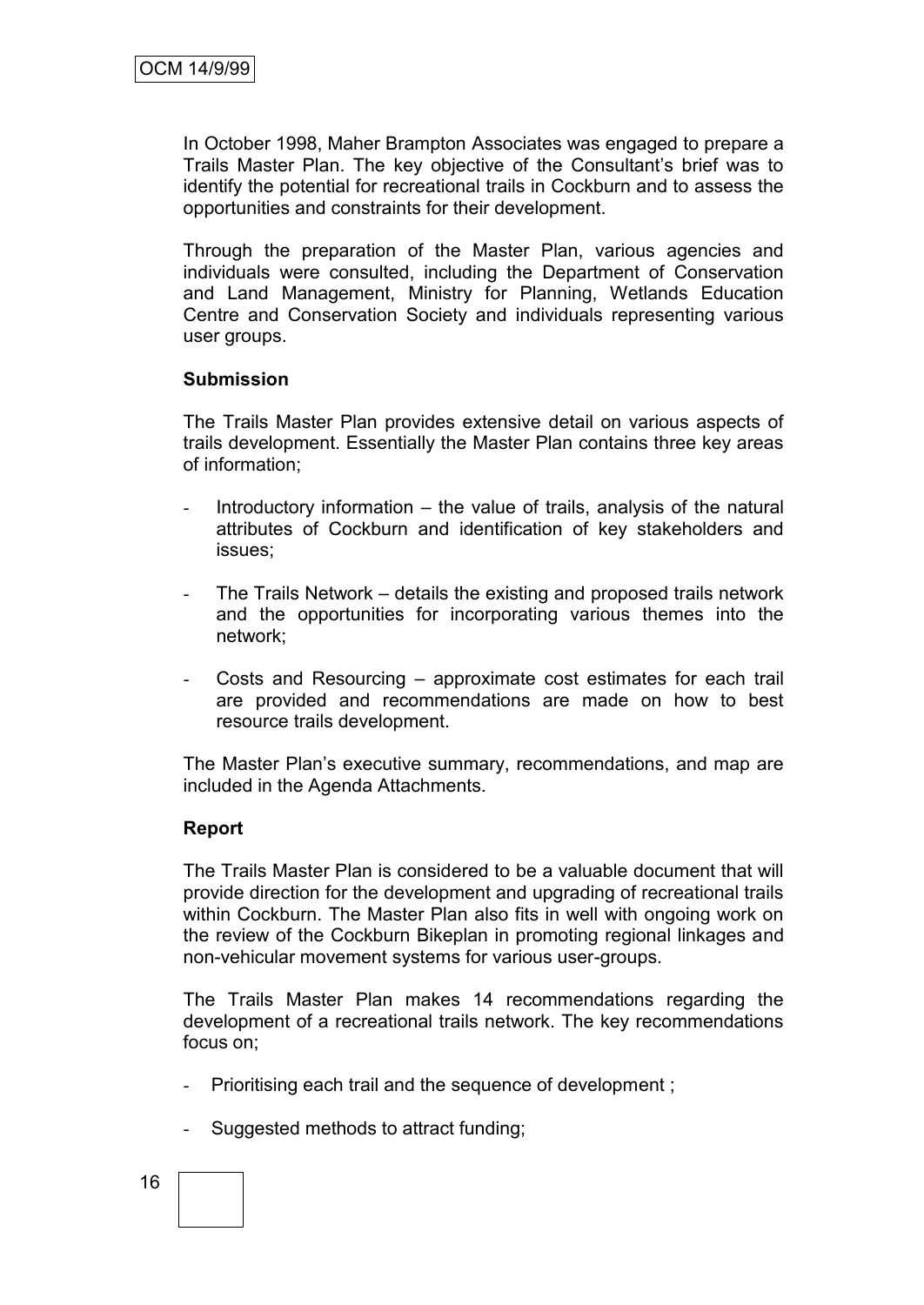- The need for inclusion of trails planning in Management Plans for Beeliar and Jandakot Regional Parks;
- The need for liaison with the Aboriginal community to identify opportunities for interpretative features along the trails; and
- Using planning processes when considering development proposals to capitalise on/protect opportunities for trails development.

These recommendations should form the basis for guiding Council"s decisions to implement a recreational trails network. It is, however, important to make specific comment on Recommendation 1, which urges Council to adopt a "Ten Year Trail Development Program", for the progressive implementation of each of the individual trails that will form the Trails Network.

There is no disagreement with the priorities allocated to developing each trail as outlined in the proposed Program, however Council cannot commit itself to a rigid spending program over a ten-year time frame. Rather, it is recommended that the priorities outlined in the proposed Program be adopted as the basis for pursuing future trails development, but the actual implementation should be approached case-by-case and year-by-year, depending upon the budgetary resources and external funding opportunities prevailing at the time.

It is recommended that the Trails Master Plan be adopted on this basis.

### **Strategic Plan/Policy Implications**

Corporate Plan. The Master Plan is consistent with Corporate Strategic Plan initiatives to improve recreational facilities and to foster awareness of environmental, cultural and historic attributes in the City.

#### **Budget/Financial Implications**

No funds for this project were recommended for inclusion in the 1999/00 Budget. Funding options will need to be assessed as appropriate during the financial year or reconsidered in the 2000/01 Budget.

#### **Implications of Section 3.18(3) Local Government Act, 1995**

Nil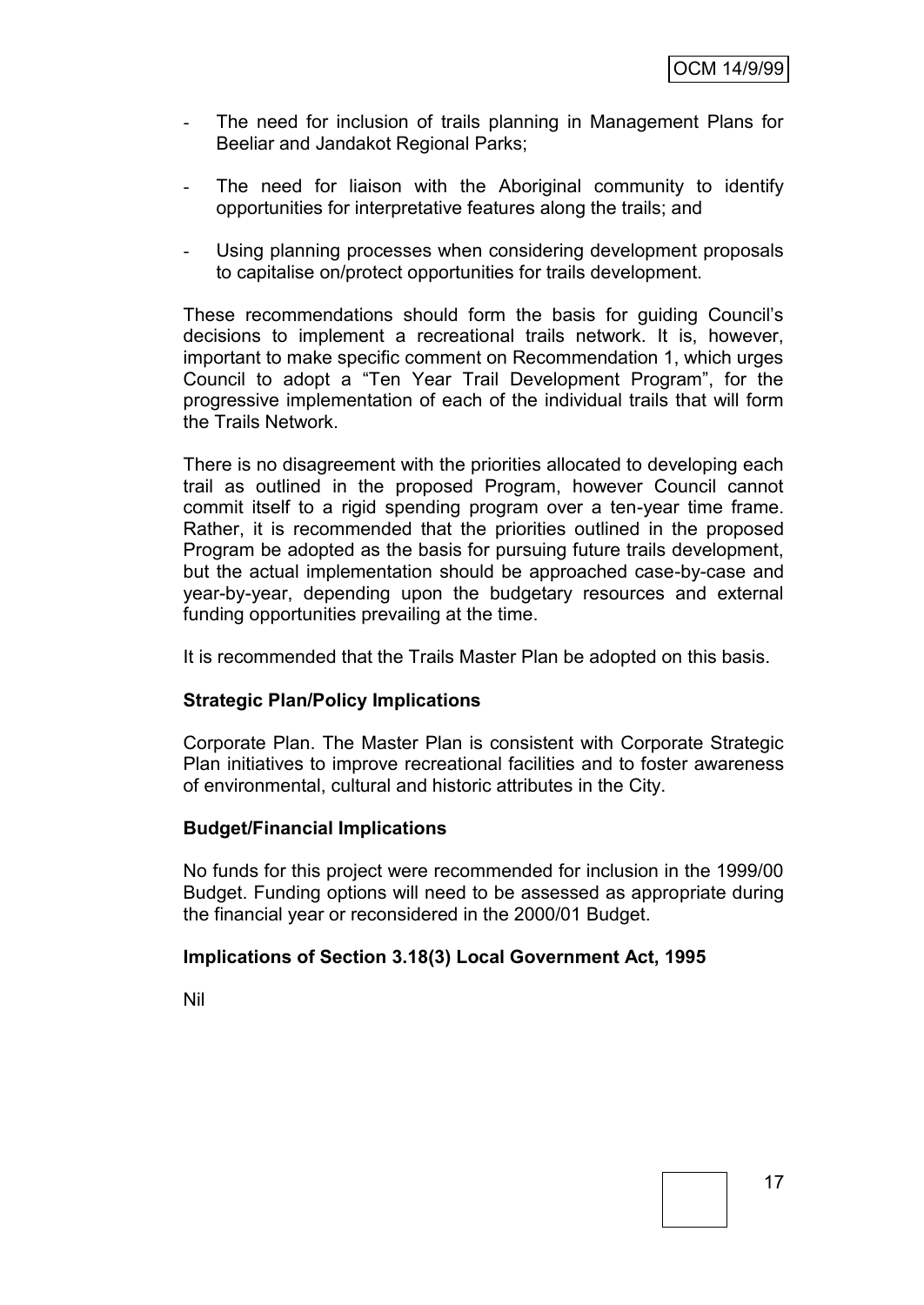## **226. (AG Item 13.5) (OCM1\_9\_1999) - PROPOSED COMMERCIAL VEHICLE PARKING - LOT 17 SCOFIELD PLACE, BANJUP - OWNER/APPLICANT: R N GROENVELD (5514627) (MT) (EAST)**

## **RECOMMENDATION**

That Council:

(1) approve the application for commercial vehicle parking on Lot 17 Scofield Place, Banjup subject to the following conditions:

Standard Conditions

1. Standard conditions contained in Council Policy PD17 as determined appropriate to this application by the delegated officer under clause 7.6 of Council"s District Zoning Scheme  $N^{\circ}$  2;

Special Conditions

- *1. The truck being parked on a bunded concrete pad.*
- *2. All wastewater from the concrete pad being collected and filtered to the satisfaction of the Water and Rivers Commission.*
- *3. No major servicing of the vehicle being undertaken on the lot.*
- (2) issue a Form 2 Approval to Commence Development to the applicant;
- (3) advise those who made a submission or Council"s decision accordingly.

### **COUNCIL DECISION**

MOVED Cmr Smithson SECONDED Cmr Jorgensen that the recommendation be adopted.

**CARRIED 3/0**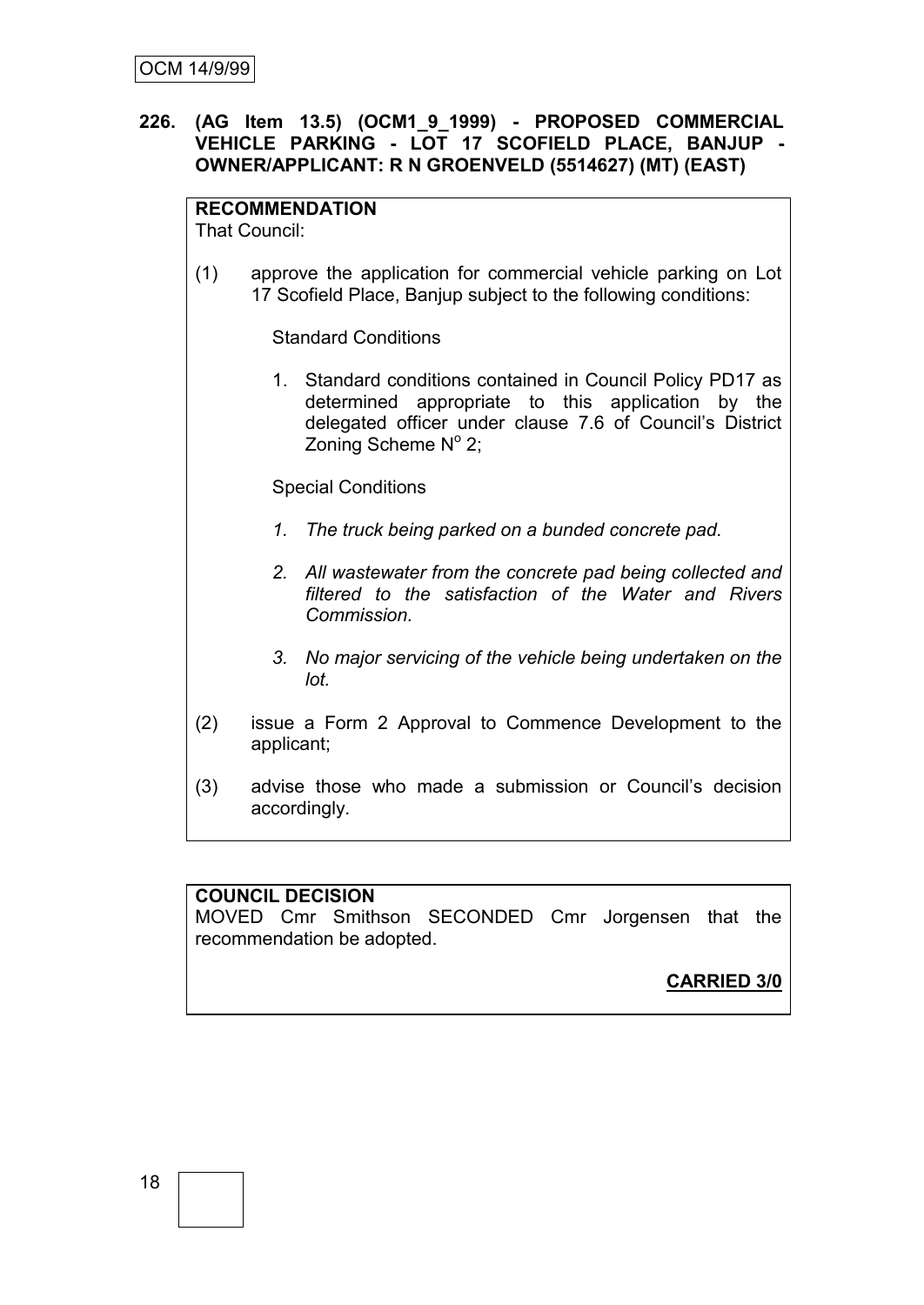## **Background**

| ZONING:           |                     | MRS: RURAL WATER PROTECTION |
|-------------------|---------------------|-----------------------------|
|                   |                     | <b>ZONE</b>                 |
|                   | DZS:                | SPECIAL RURAL ZONE NO. 9 -  |
|                   |                     | <b>BARTRAM ROAD, BANJUP</b> |
| <b>LAND USE:</b>  | <b>VACANT</b>       |                             |
| LOT SIZE:         | 20443m <sup>2</sup> |                             |
| AREA:             | N/A                 |                             |
| <b>USE CLASS:</b> | "AA"                |                             |

### **Submission**

The applicant has made an offer to purchase the lot, subject to receiving Council approval to park a commercial vehicle on the property. The vehicle is an 8 ton truck with a backhoe on the back. The truck will be parked on a concrete pad and only minor servicing will occur on the property. A house and shed will also be built on the lot. A submitted site plan is attached to this agenda.

The application was referred to surrounding landowners for information and comment. A summary of the two submissions received from neighbours is attached to this agenda.

The property is within the Rural – Water Protection Zone and was referred to the Water and Rivers Commission for comment. They have no objection to the proposal subject to a number of conditions. A copy of their response will be tabled at the meeting.

# **Report**

One submission was received opposing the commercial vehicle parking but it implies that they thought the lot would be used as a transport depot. They referred to drivers arriving in cars to collect their trucks. Their main fear is that the number of trucks will move beyond one. The application is for only one truck with the owner / driver resident on the property. The submission is anonymous so we have been unable to clarify this point with them.

The proposed commercial vehicle is a Isuzu tray-back truck. The proposed parking area is well setback from all boundaries and is screened by existing vegetation from all sides. The applicant has confirmed that the truck will leave after 7am and arrive back after by 4.30pm. It does not need to be left idling when it is started up. Given all of the above factors, the vehicle is not expected to affect the amenity of the area.

The conditions requested by the Water & Rivers Commission ensure there is no contamination to the groundwater.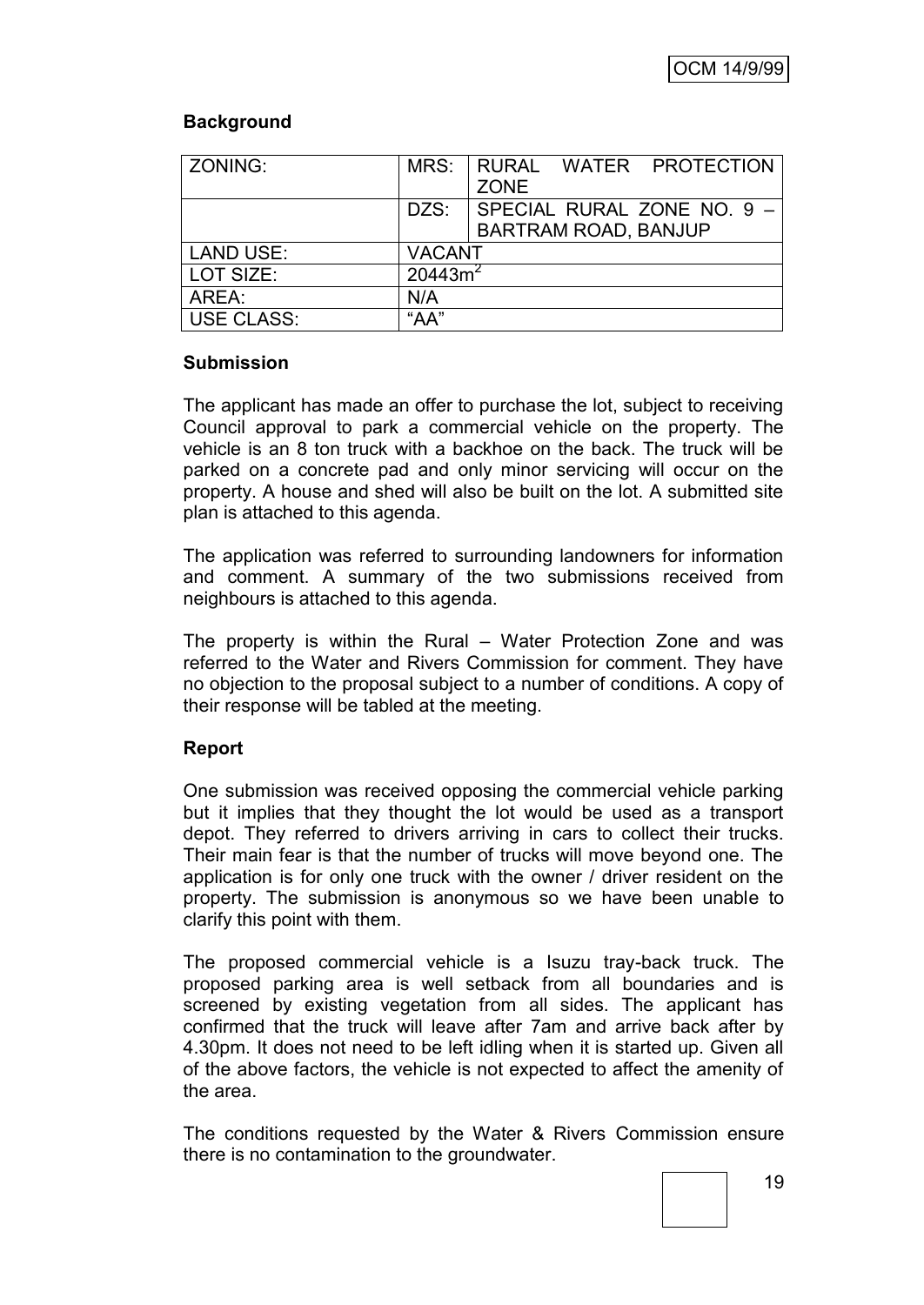## **Strategic Plan/Policy Implications**

N/A

**Budget/Financial Implications**

N/A

# **Implications of Section 3.18(3) Local Government Act, 1995**

Nil

**227. (AG Item 13.6) (OCM1\_9\_1999) - REVISED STRUCTURE PLAN - CELL 6 YANGEBUP - LAND BOUNDED BY STOCK ROAD, BEELIAR DRIVE, THE RAILWAY AND BIBRA LAKE INDUSTRIAL AREA - OWNER: VARIOUS - APPLICANT: BSD CONSULTANTS (100883) (SA/AJB) (COASTAL)**

# **RECOMMENDATION**

That Council:

- (1) adopt the proposed modifications and revised structure plan, dated 16 June 1999, to Cell 6 Yangebup structure plan, subject to the following modifications:
	- 1. redesign of Lots 81, 82 and 83 to create two lots, and one lot behind house lot 72;
	- 2. redesign of the drainage site, south of Beeliar Drive in accordance with Council's subdivision application for the land (WAPC No. 110720);
	- 3. redesign the POS allocation on Lot 34 Thorne Place in accordance with 10% POS requirement;
	- 4. redesign the access places to access ways, with a minimum 15 metre road reserve, as per attached plan;
- (2) request the Western Australian Planning Commission to adopt the revised Structure Plan, with modifications, as a guide for its consideration of subsequent subdivision applications within the Cell 6 Yangebup;
- (3) notify the applicant, relevant landowners and those who made submissions of Council's decision accordingly.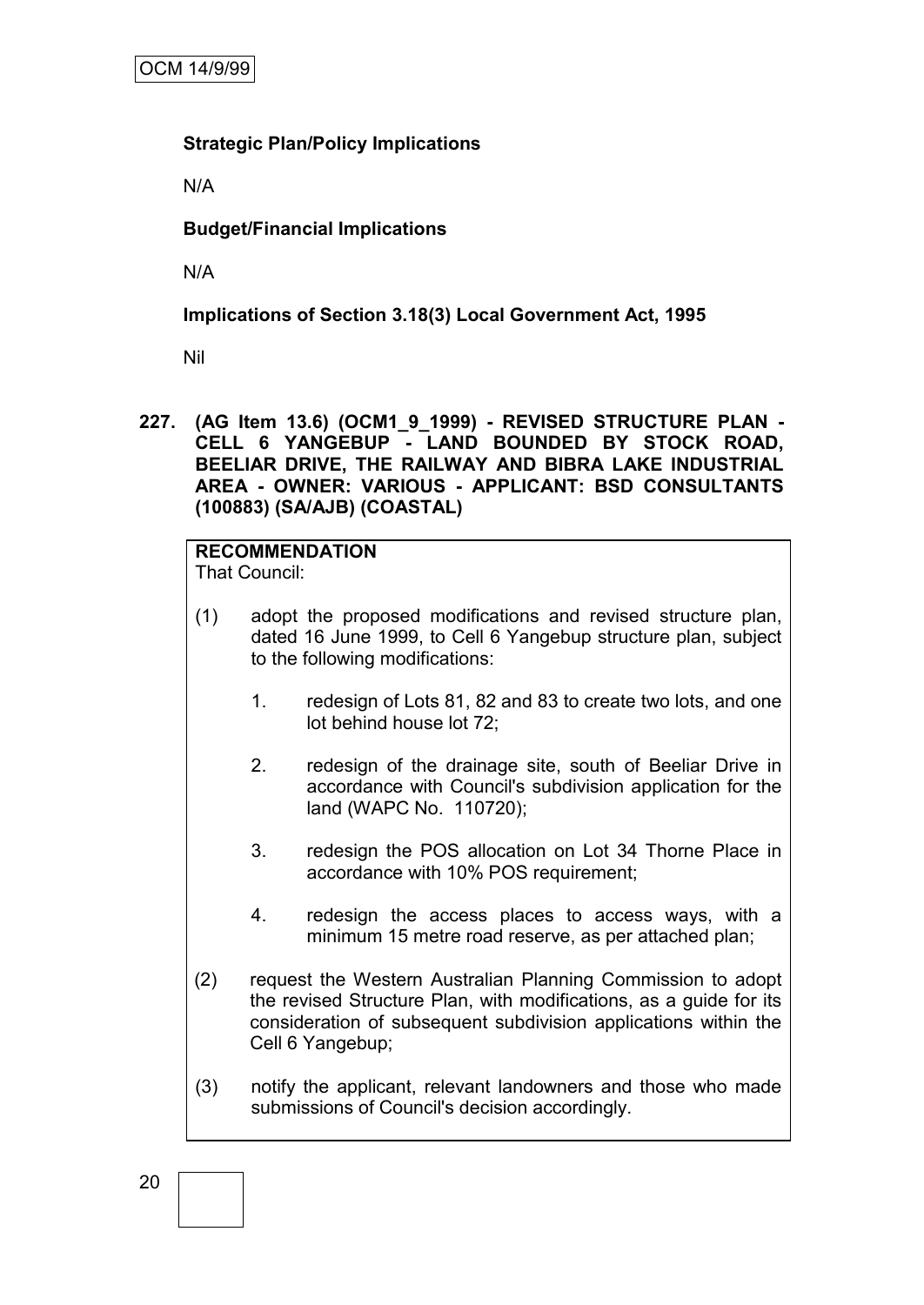## **COUNCIL DECISION**

The Chief Executive Officer advised that the heading of this item was incorrect where it shows the applicant as BSD. It should read: "Applicant: Chapman Glendinning".

MOVED Cmr Jorgensen SECONDED Cmr Smithson that Council:

- (1) adopt the proposed modifications and revised structure plan, dated 16 June 1999, to Cell 6 Yangebup structure plan, subject to the following modifications:
	- 1. redesign of Lots 81, 82 and 83 to create two lots, and one lot behind house lot 72;
	- 2. redesign of the drainage site, south of Beeliar Drive in accordance with Council's subdivision application for the land (WAPC No. 110720);
	- 3. redesign the POS allocation on Lot 34 Thorne Place in accordance with 10% POS requirement:
	- 4. redesign the access places to access ways, with a minimum 15 metre road reserve, as per attached plan;
- (2) request the Western Australian Planning Commission to adopt the revised Structure Plan, with modifications, as a guide for its consideration of subsequent subdivision applications within the Cell 6 Yangebup;
- (3) notify the applicant, relevant landowners and those who made submissions of Council's decision accordingly; and
- (4) note that the heading is amended to show the applicant as Chapman Glendinning.

**CARRIED 3/0**

### **Background**

| ZONING:           | MRS: | Urban                  |
|-------------------|------|------------------------|
|                   | DZS: | <b>Residential R20</b> |
| <b>LAND USE:</b>  | N/A  |                        |
| LOT SIZE:         | N/A  |                        |
| AREA:             | N/A  |                        |
| <b>USE CLASS:</b> | N/A  |                        |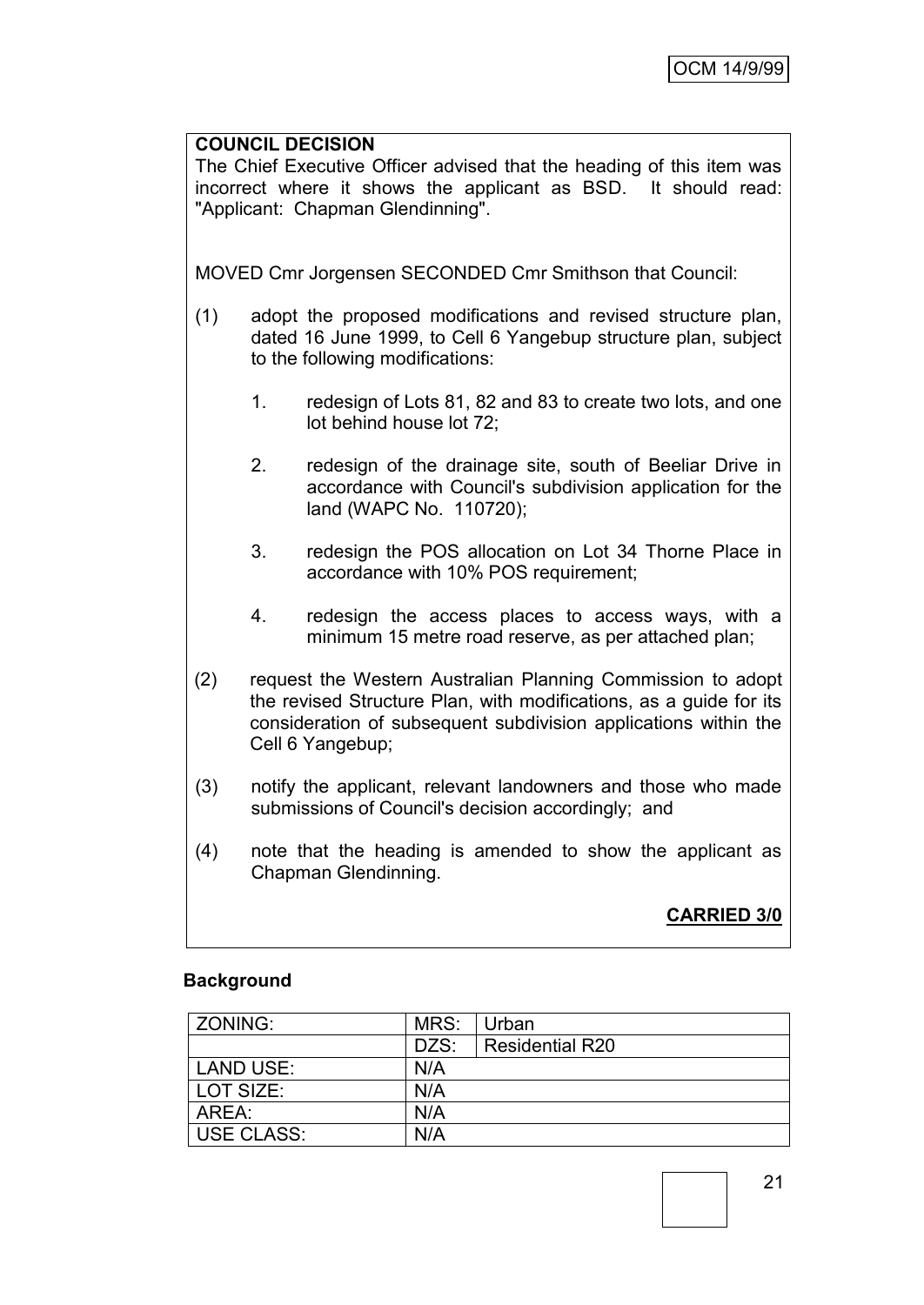The existing structure plan was included in Amendment No. 123, the amendment to rezone the land included in Cells 6 and 8 Yangebup. Council resolved to seek final approval on the 15 July 1997, and amendment was gazetted on 7 October 1997. A subdivision application for Cell 6 was lodged, but deferred pending resolution of the public open space allocation.

A revised subdivision plan for Cell 6 Yangebup was submitted in November 1998, for Council's consideration. The plan was deficient in the provision of 10% Public Open Space (POS) for the application area, and the applicant requested that Council considered the following arrangement:

- POS (or other acceptable land) to be established on the first diagram of survey, to be pro-rata and proportionate to the participating landowners to whole - ie some 2.8 ha out of the total 3.6 ha required. In this regard, it is recognised that one owner who is not yet a signatory to the outstanding application, is expected to become one in the near future and would be recognised as participatory;
- The bulk of the southern POS area would be vested under Section 20A at the time;
- The balance of the approximate 2.8 ha being set aside as either POS and vested as such or being transferred to the Council in fee simple. Such land to be generally low lying land and located in the north eastern part of the project;
- This latter land would be held by Council until such time as either the northern POS area shown on the plan becomes available for POS or in the event that this does not occur within what Council determines to be reasonable time, the land the subject of the transfer would then be set aside as POS buffer and the subdivisions design adjusted accordingly.

Council resolved at it Ordinary Meeting, held on 15 December 1998, to refer to item back to the next Community Development Committee to enable the preparation of a detailed report.

#### **Submission**

The applicant has submitted another revised structure plan for Cell 6 Yangebup, dated 16 June 1999. The proposed modifications in the revised Structure Plan include:

 Inclusion of a higher density development site (zoned R40) on Lot 19 (south east corner);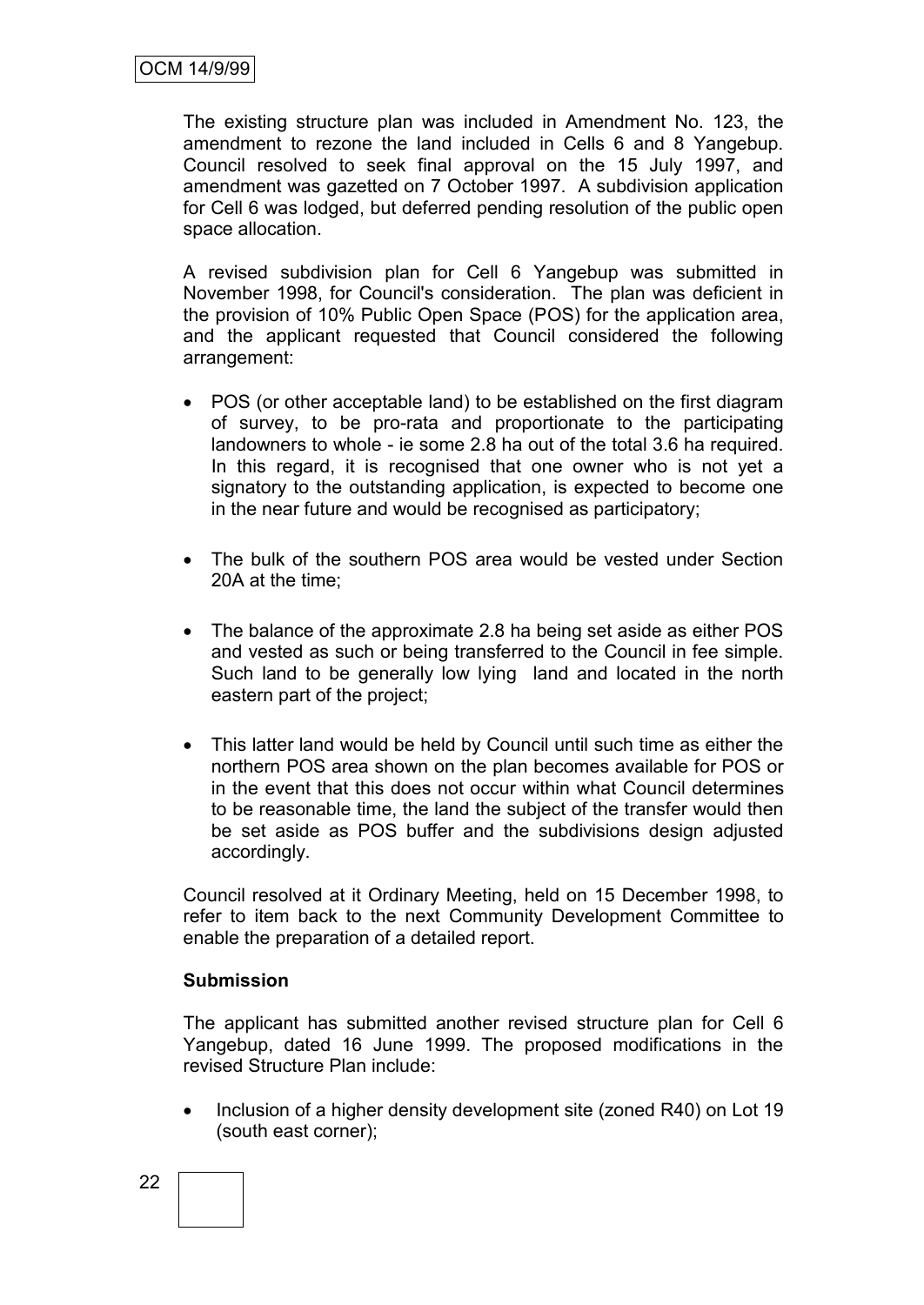- Modification to the road layout and public open space distribution (POS) over Lot 13, Part Lot 12, Part Lot 1 and Lot 501 in the north east corner of the Structure Plan;
- Minor modification to the road design over Lots 5 and 6 on the western side;
- Deletion of the proposed road on the eastern side of the POS, located on the west side;
- Inclusion of a drainage site on Lot 32;
- The design of Lot 34 is subject to the resolution of land requirements by the landowners, with Main Roads WA, and as such is not included in this revised structure plan.

The revised structure plan is otherwise similar to the previous plan.

Council advertised the revised plan for a period of three weeks, the advertising period closing on the 13 August 1999. The Council wrote to 27 landowners and received seven submissions were received. Refer to Schedule of Submissions and revised structure plan attached to the agenda.

### **Report**

The revised structure plan has been considered by Council Officers, and includes the following features and modifications:

- 1. Retention of central POS for active purposes;
- 2. The POS and road layout for the Lot 13, Part Lot 12, Part Lot 1 and Lot 501 has been modified. The plan indicates 10% of POS on Lot 501 Storey Place and Lot 13 Shallcross Street, which are not included in the current subdivision application. An appropriate area for Lot 1 as been allocated for POS, and is located at the common boundaries of the above lots to form a Local Park for residents in the northern portion of the cell, which is an objective of the Liveable Neighbourhoods - Community Code Design.

The road design has been modified to including moving the proposed cul-de-sac on Lot 501 Shallcross Street northwards to enable a road to abut the POS site and create a four metre wide access way to Lot 500, and redesign of the road system over the above lots, including creation of cul-de-sac, rather than a through road. The redesign of the road layout still provides for an accessible and connective local road system, although it does not reflect the community design code principles.

3. The design of Lot 34 is subject to the resolution of land requirements by landowners, with Main Roads WA, and as such is not included in this revised structure plan. However, provision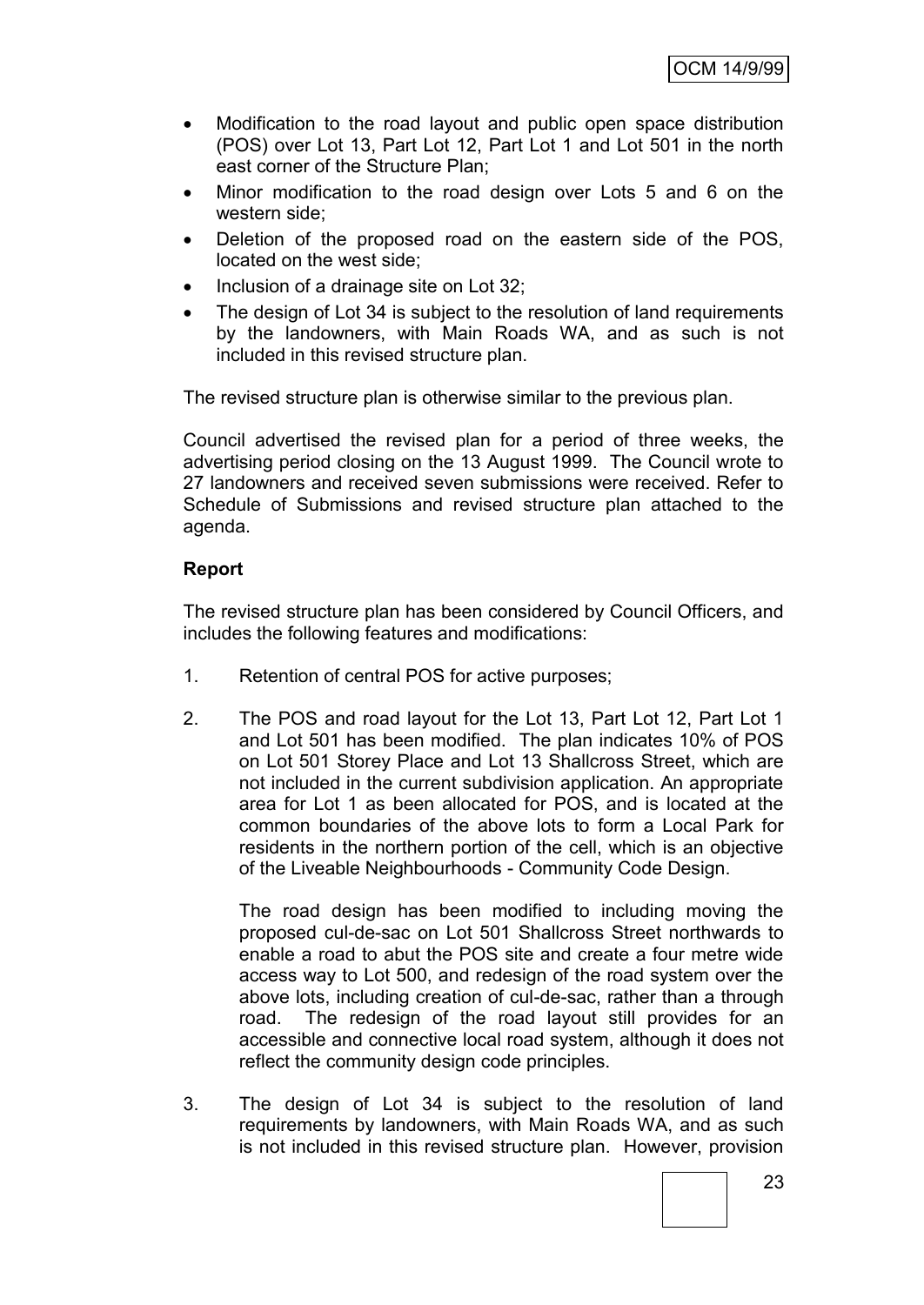for 10% POS of Lot 34 Thorne Place is still provided for( with minor modification to the revised structure plan), together with 10% POS for Part Lot 3 Shallcross Street and Lot 1 Yangebup Road, being set aside at the common boundaries as open space as a local park for residents west of Shallcross Street. The proposed road on the west of the POS has been deleted from the revised plan.

- 4. Redesign of the road system west of Shallcross Street to incorporate a more connective and accessible system, including relocating the link road with Shallcross Street onto Lot 5 Shallcross Street. Previously there was not enough separation between the two link roads onto Shallcross Street, creating a unsafe intersection, therefore moving the western link road southwards allows for better traffic movement and safety.
- 5. Inclusion of an R40 site on Lot 19 Yangebup Road, to allow for an area of higher density housing within the cell, in accordance with the original proposal.
- 6. Council has included a road on Lot 16 Shallcross Street, which is required to create a convenient and direct access to the central POS area. This proposed road will allow for a walkable distance to the active POS area for a majority of residents.
- 7. The applicant has indicated a 3430m2 drainage site, south of Yangebup Road. This land is currently subject to a separate subdivision application (WAPC No. 110720), which shows the area as being five residential lots, a sewer easement and drainage area. There is no agreement between Council and the applicant to locate the drainage on this site. The applicant gave an undertaking to provide estimated drainage calculations for Cell 6, prior to submitting the revised structure plan, however these have not been provided.

There may be an opportunity to co-locate the drainage for the Cell 6 in the old quarry site south of Beeliar Drive, along with Council's drainage site for subdivision of Part Lot 621 Yangebup Road, (WAPC No: 110720).

However, to expedite approval process and issue of subdivision approval conditions, adoption of the revised structure plan should not depend upon the resolution of the drainage issue. The drainage issue will be finalised as apart of the preparation of the detailed plan and approval conditions for the subdivision.

The revised plan provides a solution to the POS problem by supplying 10% POS for both non-participating land owners and adjoining participating landowners, which will allow for better distribution of POS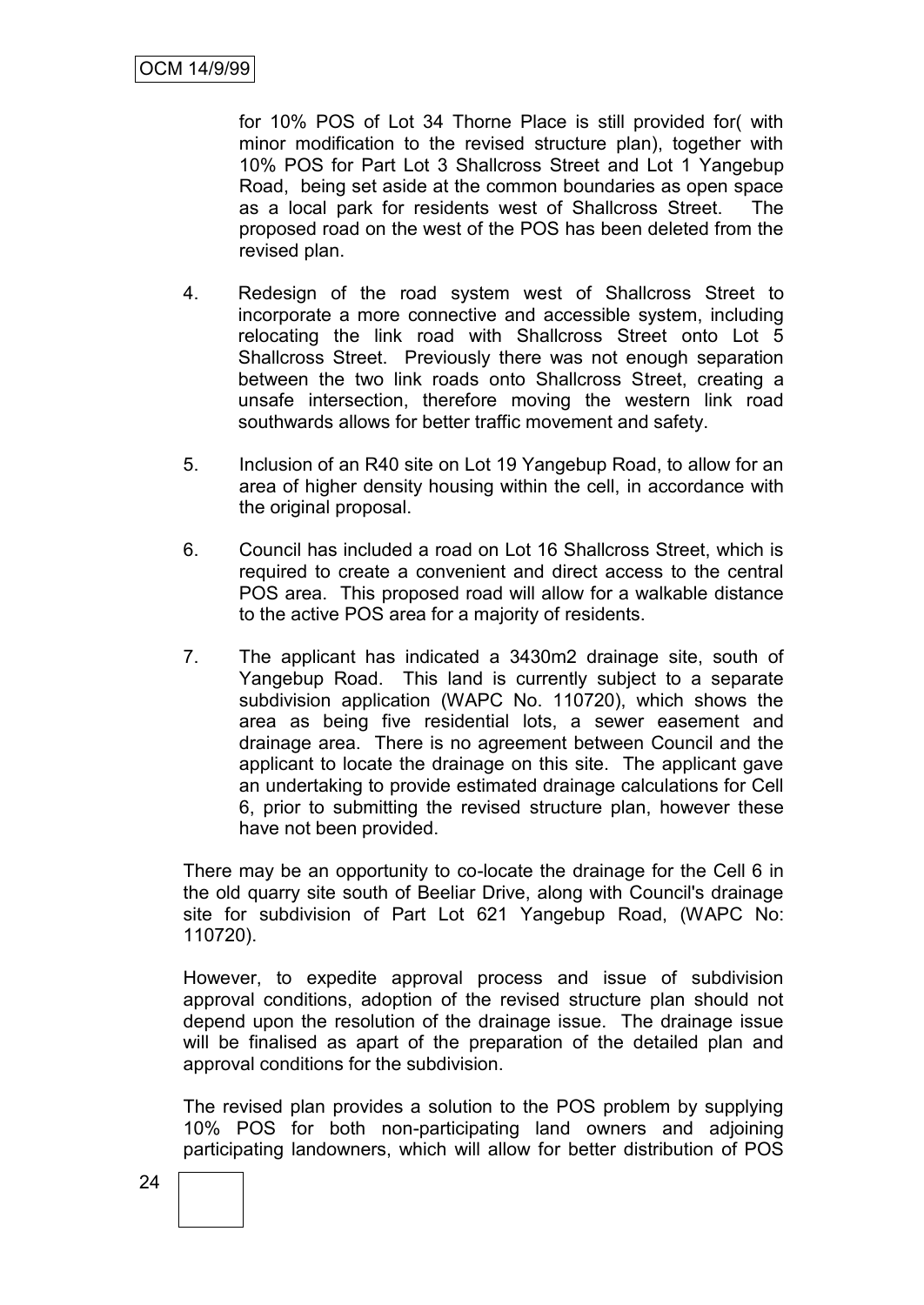through out the subject area, which in turn creates a simpler administration process. The revised plan also allows for better access to the central large section of POS (ie active POS) and improves the connectivity on local roads, with the inclusion of the suggested road design modifications. However, the allocation of drainage is an issue which requires clarification, and can be resolved at the subdivision approval stage.

Council's agreement to the modifications to the Structure plan and the adoption of the revised structure plan will enable the processing of the subdivision applications, by delegated authority.

### **Strategic Plan/Policy Implications**

N/A

### **Budget/Financial Implications**

N/A

**Implications of Section 3.18(3) Local Government Act, 1995**

Nil

## **228. (AG Item 13.7) (OCM1\_9\_1999) - LOCAL PLANNING STRATEGY - PROPOSED TOWN PLANNING SCHEME NO. 3 - REVISION (9485) (SMH)**

# **RECOMMENDATION**

That Council:

- (1) receive the revised version of the Local Planning Strategy;
- (2) adopt the revised Local Planning Strategy;
- (3) forward the revised Local Planning Strategy to the Western Australian Planning Commission for endorsement following signature by the Chief Executive Officer .

## **COUNCIL DECISION**

MOVED Cmr Smithson SECONDED Cmr Jorgensen that the recommendation be adopted.

# **CARRIED 3/0**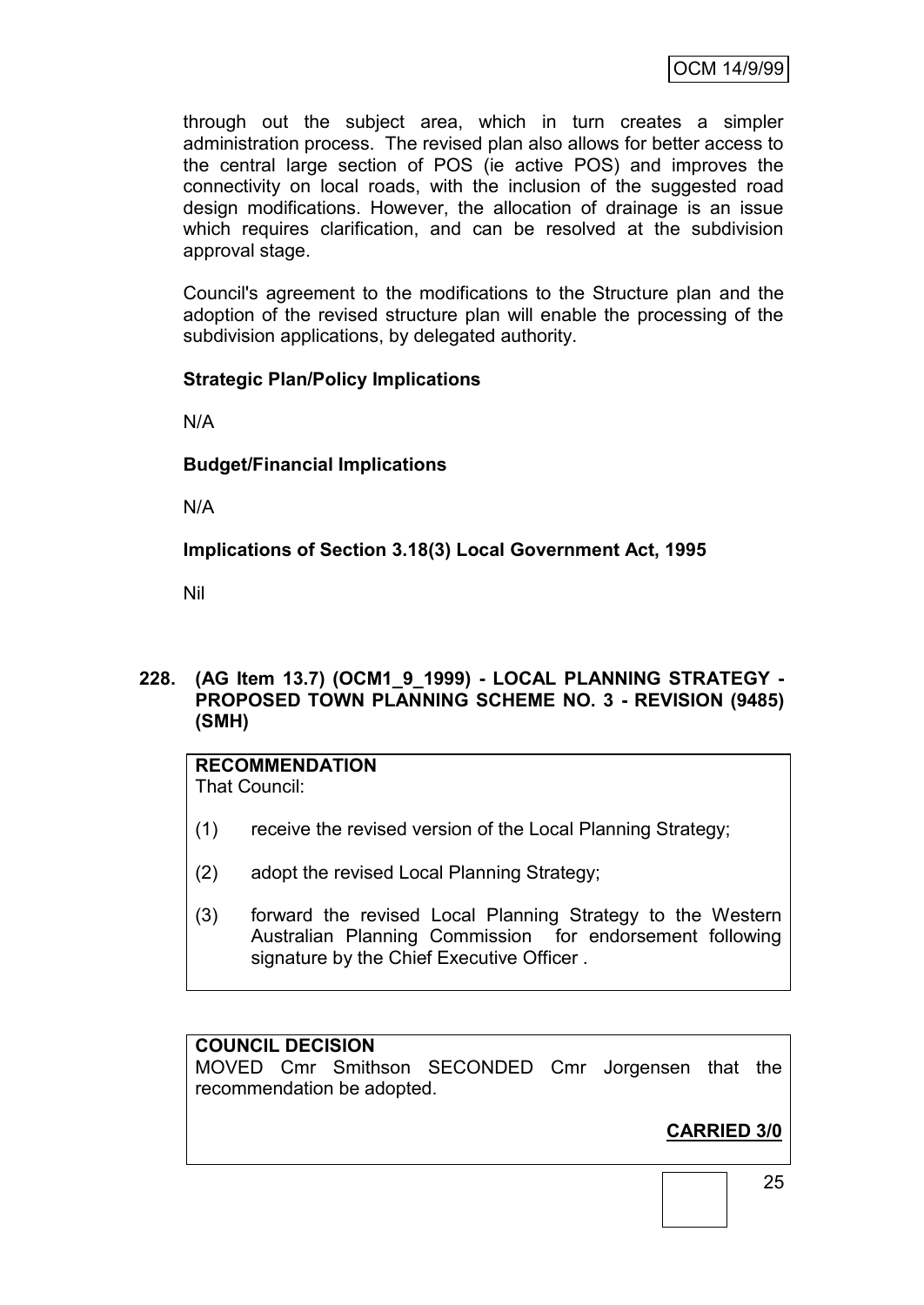#### **Background**

The Council submitted its Local Planning Strategy to the Commission for its consideration and endorsement. However, the Ministry for Planning found the Strategy unacceptable and required significant modifications to be undertaken before it would be submitted to the Commission.

The documents were returned with a schedule of suggested changes.

On the 13 July 1999, the Council received the advice from the Ministry and directed the Director Planning and Development to revise the Strategy having regard for the Ministry's advice.

#### **Submission**

Recent discussions with the Ministry for Planning officers, indicated that they are keen to receive the revised version of the Local Planning Strategy so that it can be reported on to the WAPC together with proposed Town Planning Scheme No. 3 (Version 2).

The assessment of proposed Town Planning Scheme No. 3 (Version 2) has now been completed and the Ministry is anxious for the Minister to make a decision to advertise.

The Council staff have been informally advised of the changes required to the Scheme, and these have already been completed, in anticipation of the Minister's advice.

#### **Report**

The Local Planning Strategy has been completed in accordance with the Ministry requirements.

80% of the first version was able to be retained and parts deleted and new parts added as necessary.

The staff believe that the document is now in a form that should be acceptable to the Ministry.

A copy of the Local Planning Strategy has been provided separately to each Commissioner, and will be tabled at the meeting.

It is recommended that the Council adopt the Strategy for endorsement by the Commission, given that the Strategy will be advertised with Town Planning Scheme No. 3 for public comment, according to the proposed revisions to the Town Planning Regulations.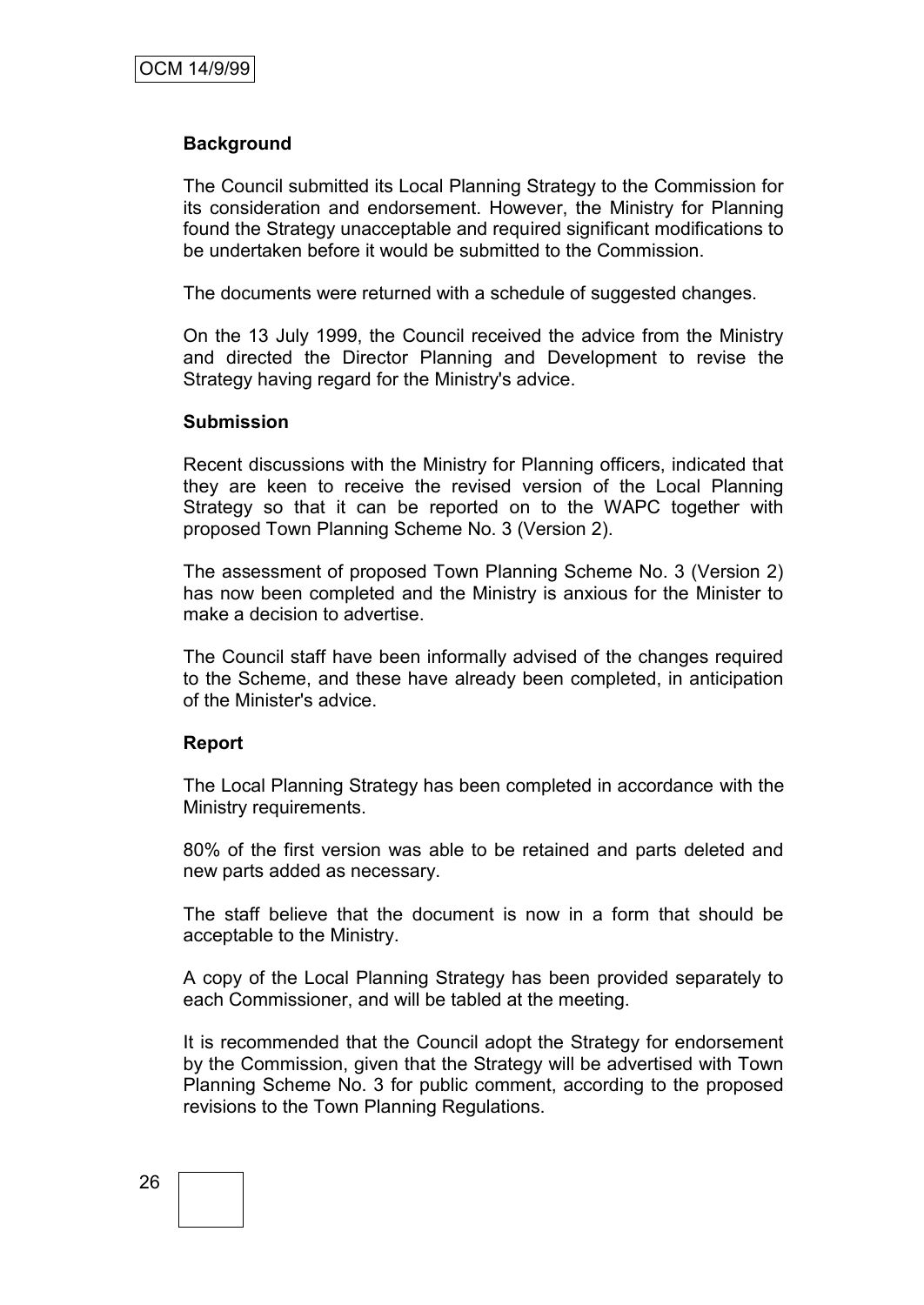# **Strategic Plan/Policy Implications**

N/A

# **Budget/Financial Implications**

N/A

# **Implications of Section 3.18(3) Local Government Act, 1995**

Nil

# **DECLARATION OF FINANCIAL INTEREST**

Cmr Donaldson read aloud a written declaration from Cmr Smithson.

**Cmr Smithson** - Item 13.8 - The nature being, that the Planning Division of her employer, BSD Consultants, acts for Liberty who are involved in the development of the site.

**Cmr Smithson** - Item 13.9 - The nature being that the Civil and Traffic Engineering divisions of her employer, BSD Consultants, are working on this project.

# **CMR SMITHSON LEFT THE MEETING AT THIS STAGE THE TIME BEING 8:03PM.**

**229. (AG Item 13.8) (OCM1\_9\_1999) - REQUEST FOR RECONSIDERATION OF COUNCIL DECISION - FINAL ADOPTION - AMENDMENT NO. 182 - LOT PT 1 AND LOT 781 CNR NORTH LAKE ROAD AND BERRIGAN DRIVE, SOUTH LAKE - OWNER: B & R INVESTMENTS PTY LTD (92182) (SR) (EAST)**

# **RECOMMENDATION**

That Council advise the applicant and the Western Australian Planning Commission as follows:-

- (1) the Council has no objection to the Minister granting final approval to Amendment No. 182, subject to adding point 3. to the Amendment Text as follows:-
	- "3. Amending the Scheme Text by adding to the "Third Schedule - Restricted Uses" additional provisions to protect the amenity of adjoining residential areas as follows: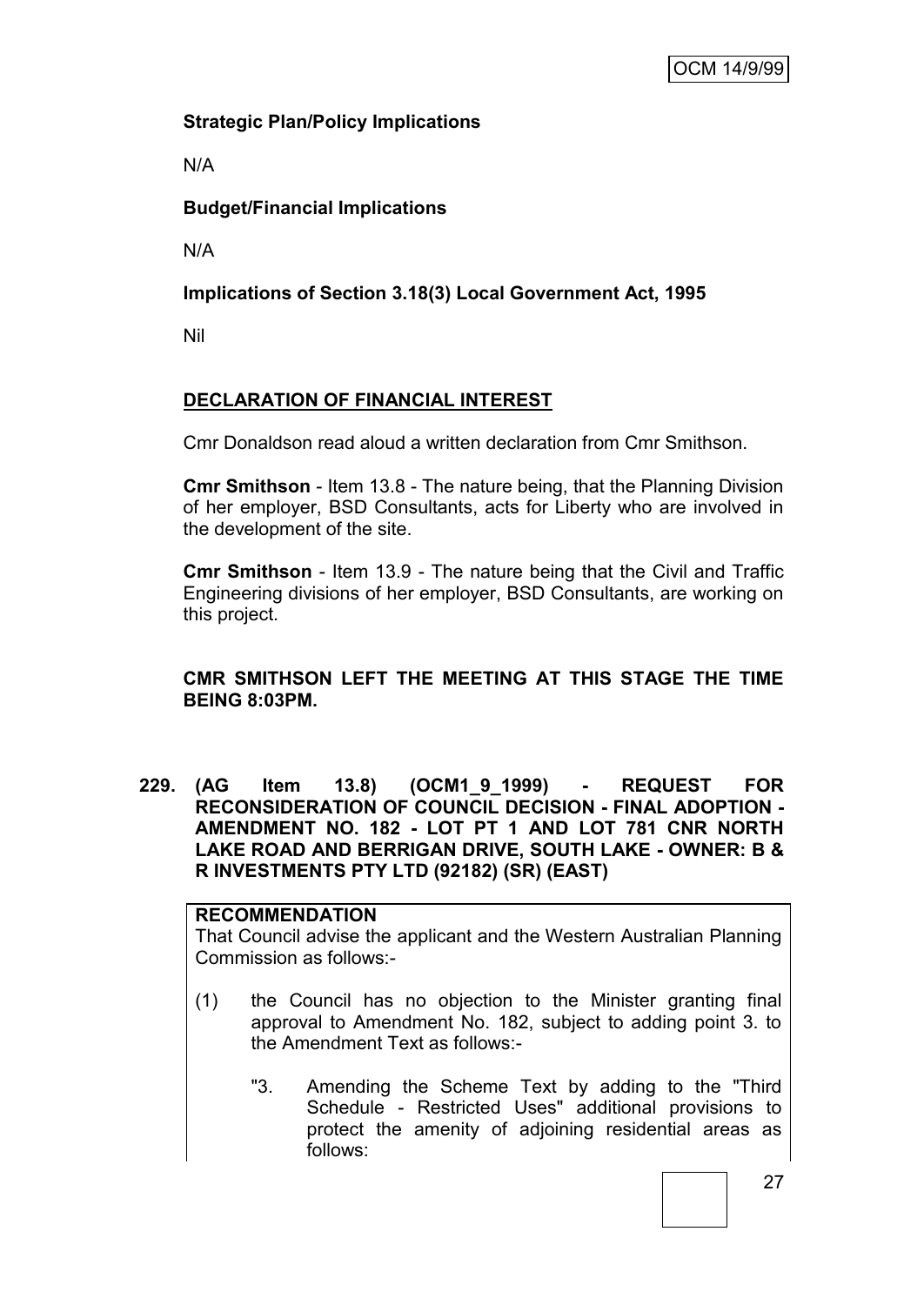| <b>Street</b>                                                                                                                                                                                                                          |                                                                                                                                                                          |          | <b>Particulars of Land</b>                              | <b>Restricted Uses</b>                                                                                                                                                                                                                                                                                   |  |  |
|----------------------------------------------------------------------------------------------------------------------------------------------------------------------------------------------------------------------------------------|--------------------------------------------------------------------------------------------------------------------------------------------------------------------------|----------|---------------------------------------------------------|----------------------------------------------------------------------------------------------------------------------------------------------------------------------------------------------------------------------------------------------------------------------------------------------------------|--|--|
| Cnr Berrigan Drive and<br><b>Forrest Road</b>                                                                                                                                                                                          |                                                                                                                                                                          |          | Lot 781 and Pt Lot 1                                    | those uses which may be<br>permitted within the Mixed<br>Business Zone as set out<br>in the First Schedule<br>(Zoning Table), excluding<br>the following uses: Hotel/<br>Tavern, Veterinary<br>Hospital, Cottage Industry,<br>and subject to the<br>following conditions:                                |  |  |
|                                                                                                                                                                                                                                        |                                                                                                                                                                          |          |                                                         | 1. Building setbacks to<br><b>Residential boundaries</b><br>shall be a minimum of 3<br>metres:<br>2. A masonry wall not less<br>than 2 metres in height<br>shall be constructed<br>along boundaries with<br>Residential zoned land;<br>3. No vehicular access to<br>Labyrinth Way shall be<br>permitted. |  |  |
| (2)                                                                                                                                                                                                                                    | Any Development applications for the site shall be required to<br>address the following matters:-                                                                        |          |                                                         |                                                                                                                                                                                                                                                                                                          |  |  |
|                                                                                                                                                                                                                                        | 1.<br>A traffic and circulation study being conducted, at the<br>developer's cost, by a suitably qualified and independent<br>consultant, to the Council's satisfaction; |          |                                                         |                                                                                                                                                                                                                                                                                                          |  |  |
| 2 <sub>1</sub><br>Information on the possible impact of lighting and noise<br>on the adjoining residents being submitted by the<br>developer to ensure no adverse impact on the adjoining<br>residents, to the Council's satisfaction; |                                                                                                                                                                          |          |                                                         |                                                                                                                                                                                                                                                                                                          |  |  |
|                                                                                                                                                                                                                                        | 3.                                                                                                                                                                       | comment. | The development application being advertised for public |                                                                                                                                                                                                                                                                                                          |  |  |

## **COUNCIL DECISION**

MOVED Cmr Jorgensen SECONDED Cmr Donaldson that the recommendation be adopted.

**CARRIED 2/0**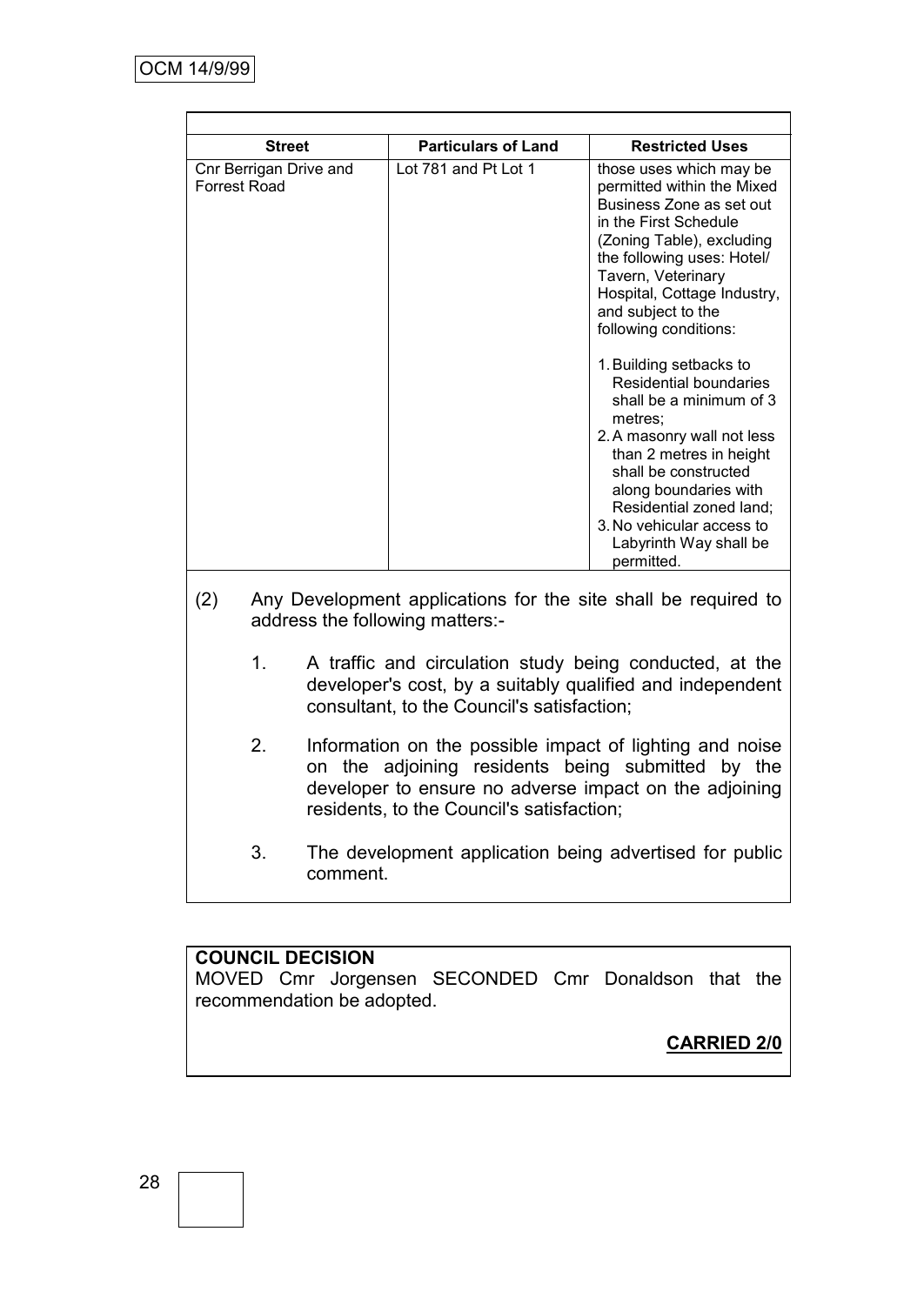## **Background**

Amendment No. 182 proposed to amend Lots Pt 1 and 781 from Residential R15 and R30 to "Mixed Business".

The applicant for the amendment (Optimum Performance Solutions Pty Ltd/BSD Consultants) has requested Council reconsideration/ rescission of Council's decision of 19 January 1999 not to seek final approval. Council's Resolution was as follows:

*"That Council:*

- *(1) uphold the submissions objecting to the amendment; and*
- *(2) advise the Minister for Planning, that Council does not wish to proceed with the amendment, on the basis that the zoning of mixed business would not be compatible with the adjoining residential land."*

A motion to rescind this decision was lost at the subsequent Council Meeting on 16 February 1999 due to the lack of an Absolute Majority.

The history of the Amendment is as follows:

The Amendment was proposed in September 1997, and initiated by Council in October 1997. The Environmental Protection Authority (EPA) advised that an assessment of the Amendment was not required in December 1997. The advertising of the Amendment for public comment was from 3 July until 14 August 1998.

Fifteen (15) submissions were received, nine (9) of which had no objection. The balance (6) objected.

The Schedule of Submissions is attached to the Agenda and was considered by Council at its meeting on 19 January 1999. This followed deferrals of the Amendment at the Council Meetings of 17 September 1998 and 17 November 1998, pending finalisation of Amendment No. 155 which introduced the "Mixed Business" zone into Council's Scheme. A list of the uses permitted 'as of right' or subject to Council's discretion under the "Mixed Business" zone is included as an attachment.

It is important to point out that the staff recommended support for the Mixed Business (non-retail) proposal which was not supported by the Council, and is able to support this revised proposal by the Minister because it is more restrictive than previously proposed.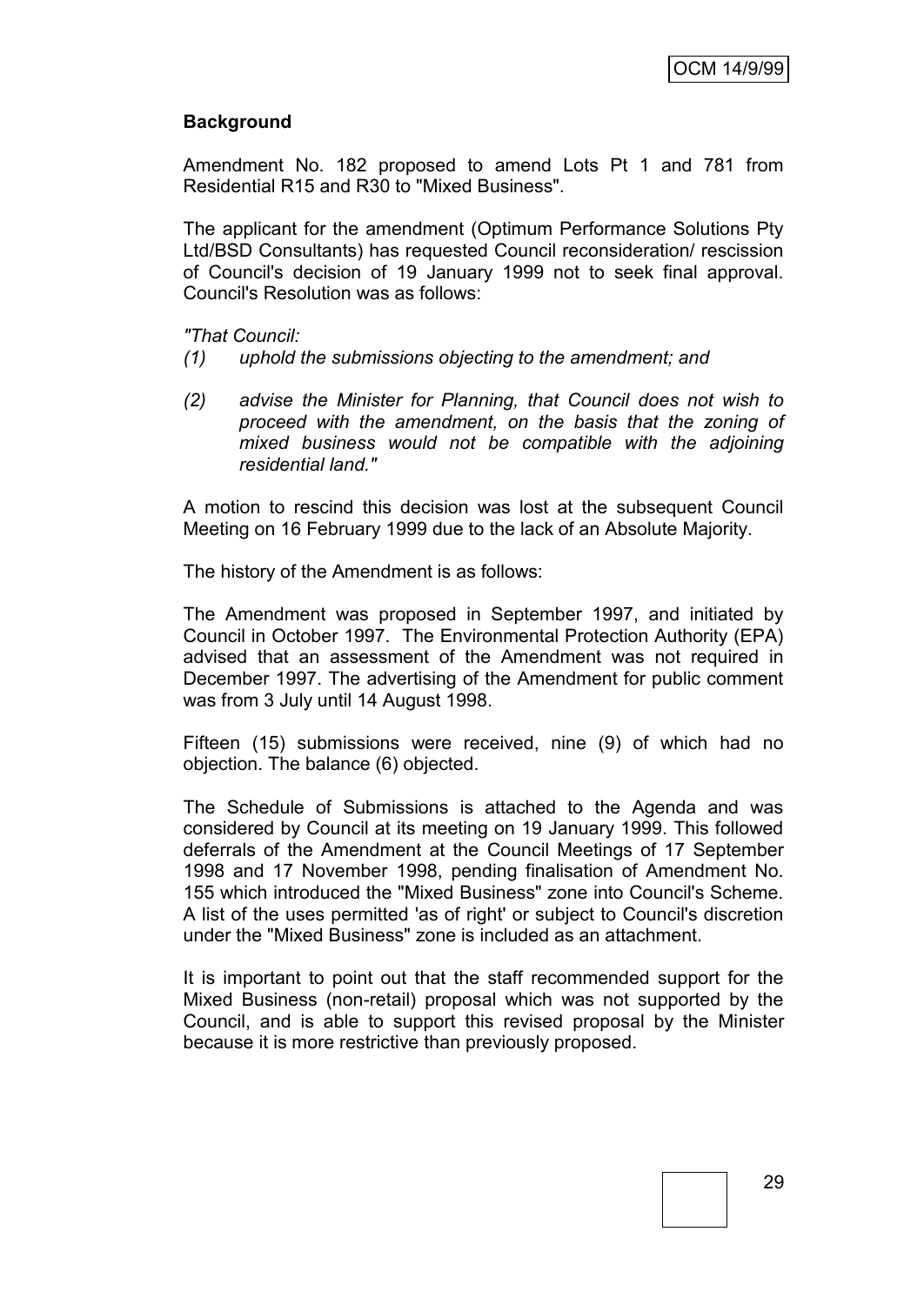## **Submission**

Council's 19 January 1999 decision on the Amendment has since been considered by the WAPC and the Hon Minister for Planning as outlined in the WAPC letter to the Council dated 2 August 1999 (attached).

The applicant has submitted a modified proposal as per their letter dated 24 August 1999 (attached).

The principal modification to the Amendment is the proposal to exclude the uses of 'Hotel', 'Tavern', 'Veterinary Hospital' and 'Cottage Industry' from the range of uses permissible under the "Mixed Business" zoning to be applied to the subject land.

The secondary modification is to the 'Development Concept Plan' in respect of the following:

- *"a) deletion of the crossover from the residential street (Rimington Court) abutting the site;*
- *b) masonry wall along the residential abutment land;*
- *c) pedestrian link via Labyrinth Way only;*
- *d) slightly modified building layout to move all buildings of the common boundaries with the residential lots;*
- *e) pedestrian access between the buildings and the masonry common fence line to prevent storage or untidy development occurring behind the commercial buildings."*

### **Report**

The matters considered relevant to Council's decision are as follows:

- 1. Legislative/ procedural requirements and Council's role in the final determination of the Amendment;
- 2. The extent to which the proposed modifications to the range of permissible uses and the development plan will overcome the concerns raised in the submissions and ensure the amenity of the adjoining residential areas is not jeopardised. Council's previous decision was "… on the basis that the zoning of "Mixed Business" would not be compatible with the adjourning residential land."

As far as 1. above is concerned, the Town Planning Regulations provide that the final decision concerning finalisation of amendments rests with the Hon. Minister for Planning. The Minister has signalled an intention to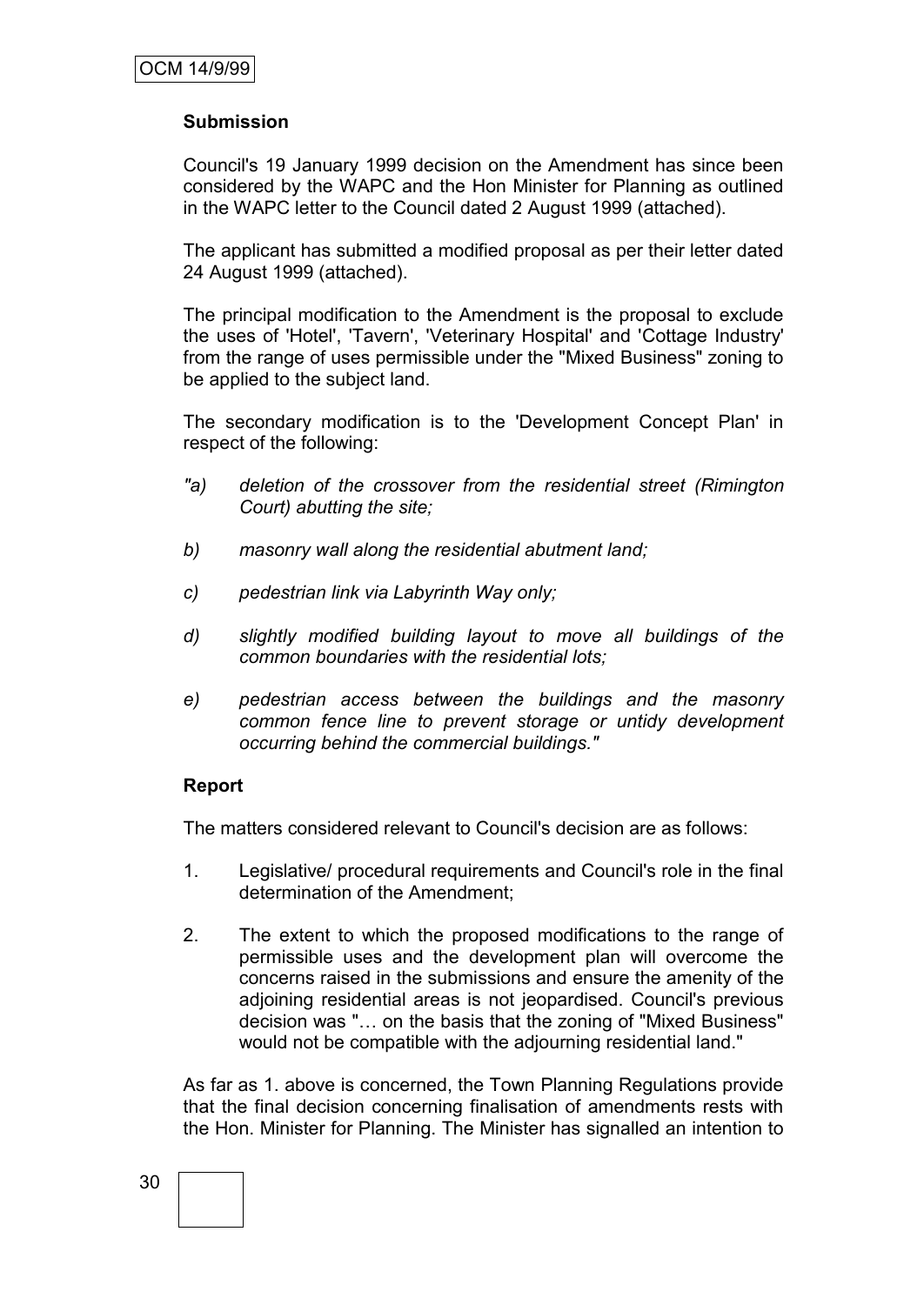consider approval of the Amendment, subject to modifications designed to, address the issue of residential amenity.

Council's options are to firstly, reiterate its previous (19.1.99) decision; secondly, advise the Hon. Minister that it would be prepared to support modifications to the Amendment in the form submitted by the applicant, or; thirdly, advise that it would be prepared to support an alternative form of modifications.

It is not possible to rescind the 19 January 1999 decision (as this decision has already been actioned under the Town Planning Regulations), if the Council wishes to pursue the second or third option outlined above.

As far as 2. above is concerned, it is considered that the proposed restrictions on the range of permissible uses to apply to the land, in conjunction with the proposed development restrictions, satisfactorily address the residential amenity issue. The proposed development restrictions, namely setbacks, vehicle access restrictions and the proposed masonry wall are not, however, legally binding on the current or any subsequent landowner/ developer. It is therefore considered desirable to give statutory effect to the proposed development restrictions to ensure their implementation by incorporating them into the Amendment Text. This would be the third option mentioned above and is detailed in the Officer Recommendation. Clause 3.4.1 of Council's Scheme provides that the Council may specify the conditions under which land may be developed within a Restricted Use zone.

These Scheme restrictions, if adopted by the Hon. Minister, should also be supported by a requirement that Development Applications address the further matters listed in (2) of the Officer Recommendation.

### **Strategic Plan/Policy Implications**

N/A

### **Budget/Financial Implications**

N/A

### **Implications of Section 3.18(3) Local Government Act, 1995**

Nil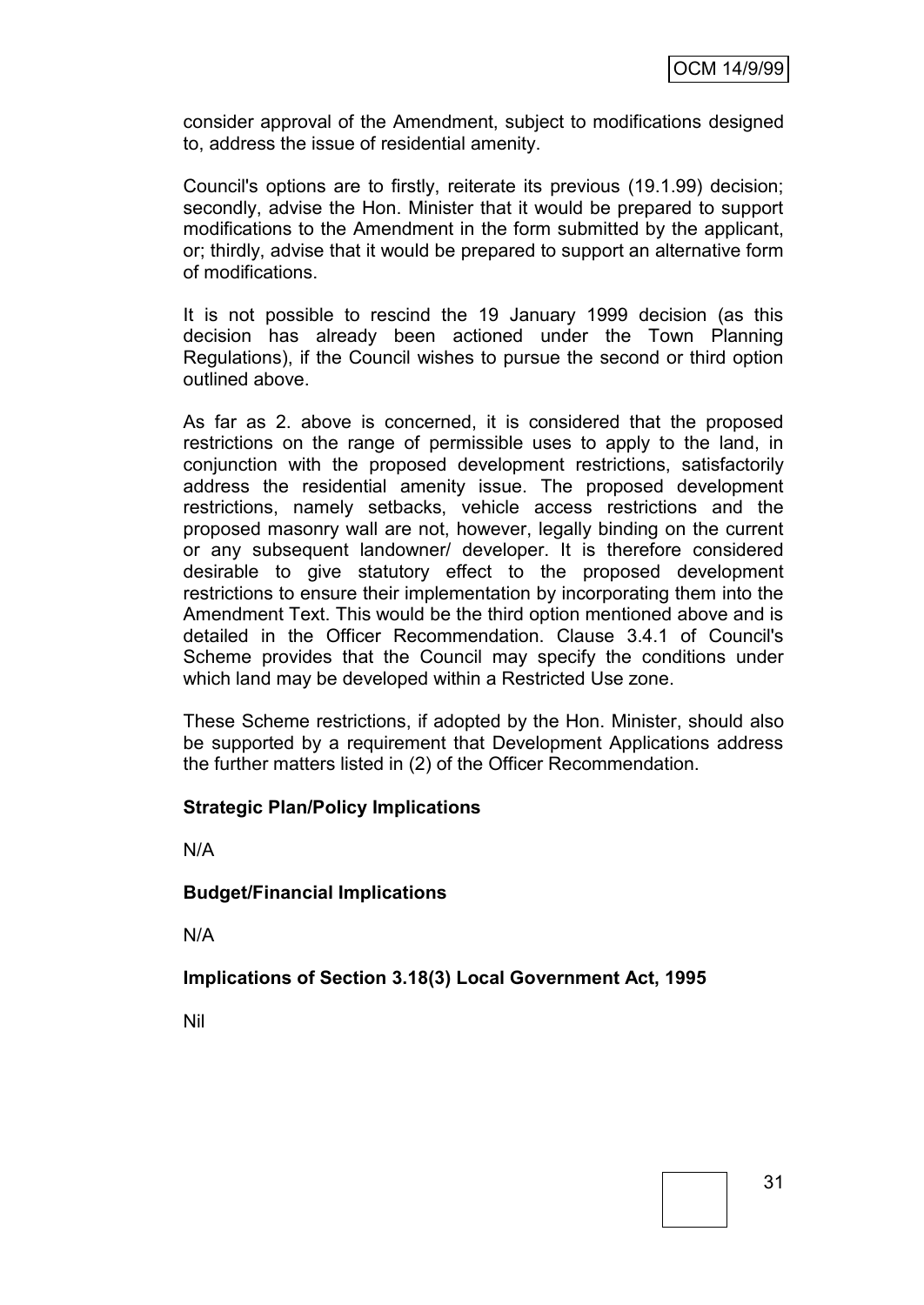### **230. (AG Item 13.9) (OCM1\_9\_1999) - COOLBELLUP REDEVELOPMENT - FINI GROUP (9112) (AJB)**

# **RECOMMENDATION**

That Council:

- (1) receive the report;
- (2) adopt the Master Plan for Coolbellup prepared by the Fini Group as the basis for proceeding with detailed planning and programming of the redevelopment works;
- (3) endorse the Coolbellup Community Plan;
- (4) adopt the following tree planting strategy proposed by the Fini Group, namely:-
	- 1. Create tree lined boulevards along Waverley Road, Counsel Road, Cordelia Avenue and Coolbellup Avenue using a mix of Plane and Elm trees, and other trees such as Olive, Jacaranda and Norfolk pine in selected areas throughout parklands.
	- 2. Street planting in Coolbellup Avenue except at the entrance and roundabouts be deferred until a review of the street tree planting strategy is completed following works in Waverley Road, Counsel Road, Cordelia Avenue and Stock Road.
	- 3. To plant exotic trees at a height of 2-4 metres to give an instant effect to these visually important boulevards that link at the town centre of the suburb.
	- 4. The Fini Group to maintain all trees for three (3) years and the maintenance is to include watering, pruning and replacement.
	- 5. A mix of native vegetation, and exotic planting to be applied as follows:-
		- Parklands throughout Coolbellup (60% native, 40% exotic)
		- Screening to North Lake Road (80% native, 20% exotic)
		- Screening to Stock Road (80% native, 20% exotic).
	- 6. None of the existing vegetation along Coolbellup Avenue that fronts the shopping centre is to be removed.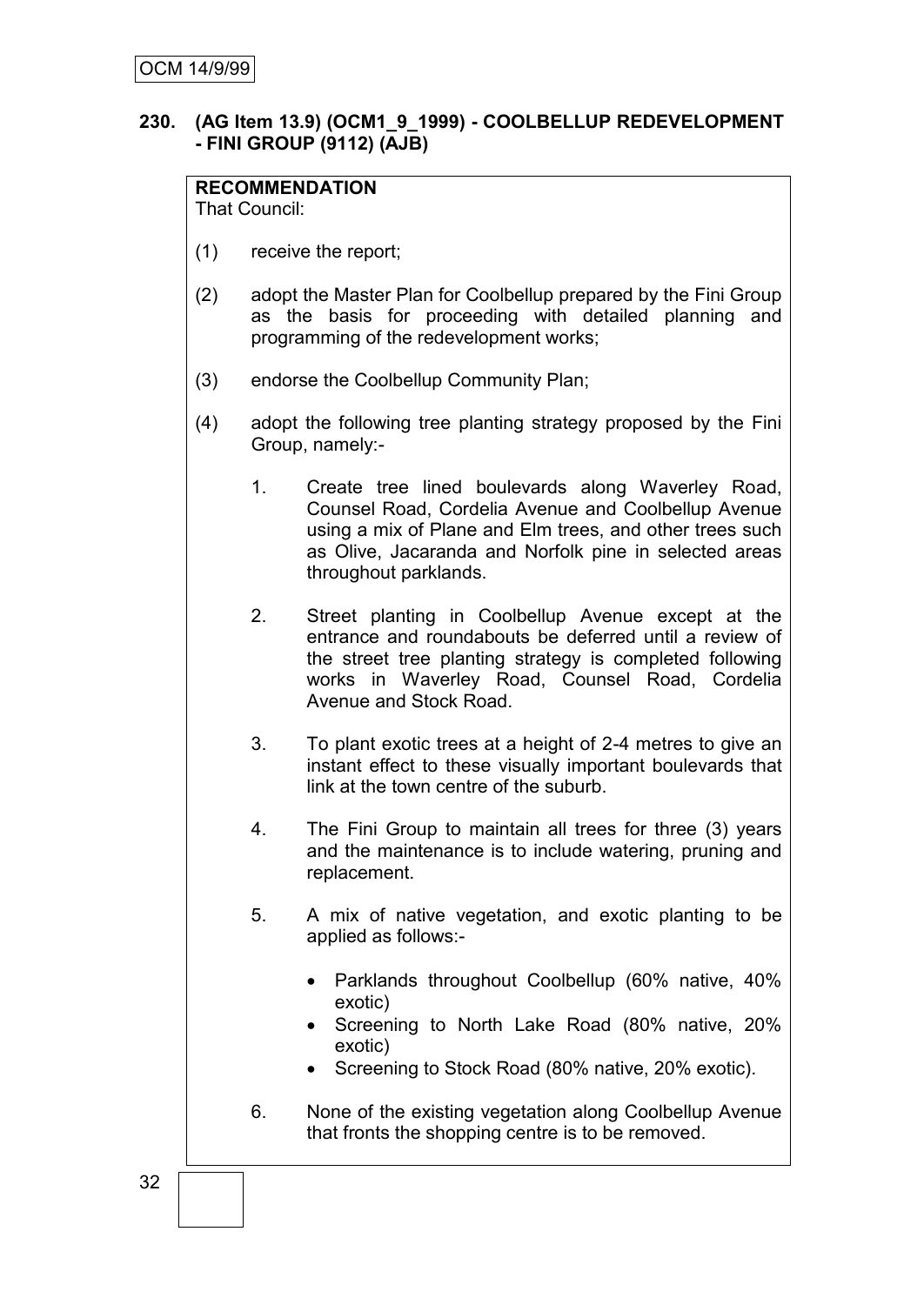- 7. The Fini Group is to establish and contribute to an Environmental Community Fund to be managed by the local community and aimed at achieving community awareness towards parklands and planting of native seedlings in designated areas;
	- 8. Establish more distinctive woodlands in designated areas and enhance these with assistance of the community.
- (5) advise the Fini Group that:-
	- 1. The Fini Group is required to maintain the redeveloped parks and sump areas for a minimum of 2 years after construction and street trees for 3 years after planting at their cost.
	- 2. After 2 years Council will assume responsibility for maintenance (street trees 3 years) at a standard equivalent to \$12,000 per hectare per year.
	- 3. Expenditure on slab footpath replacement will continue in the Coolbellup area.
	- 4. Annual community events that the Fini Group plan to be held in the facilities established as part of the upgrade will be actively supported.
	- 5. Whilst the proposed uses to be incorporated into Hargreaves Park are acceptable, they should be reviewed by the Manager for Parks at completion of the consultation process and when seeking final approval the Fini Group should document and submit the outcome of the public consultation process.
- (6) agree to contribute to public works within Coolbellup in accordance with Table 1 and Table 2 attached to the Agenda, and payment will be authorised by the relevant officer following certification from the Ministry of Housing that the scheduled works have been completed;
- (7) amend the Budget to transfer funds totalling \$322,843 from Account Nos. 695970, 695839, 695844, 695873, 695971, 695973, 695972, 695517, 575912, 695514, 695946, 695525 and 695512 as detailed in the report to the Coolbellup Redevelopment Contribution Account;
- (8) advise the Fini Group and the Coolbellup Community Association of its decision accordingly.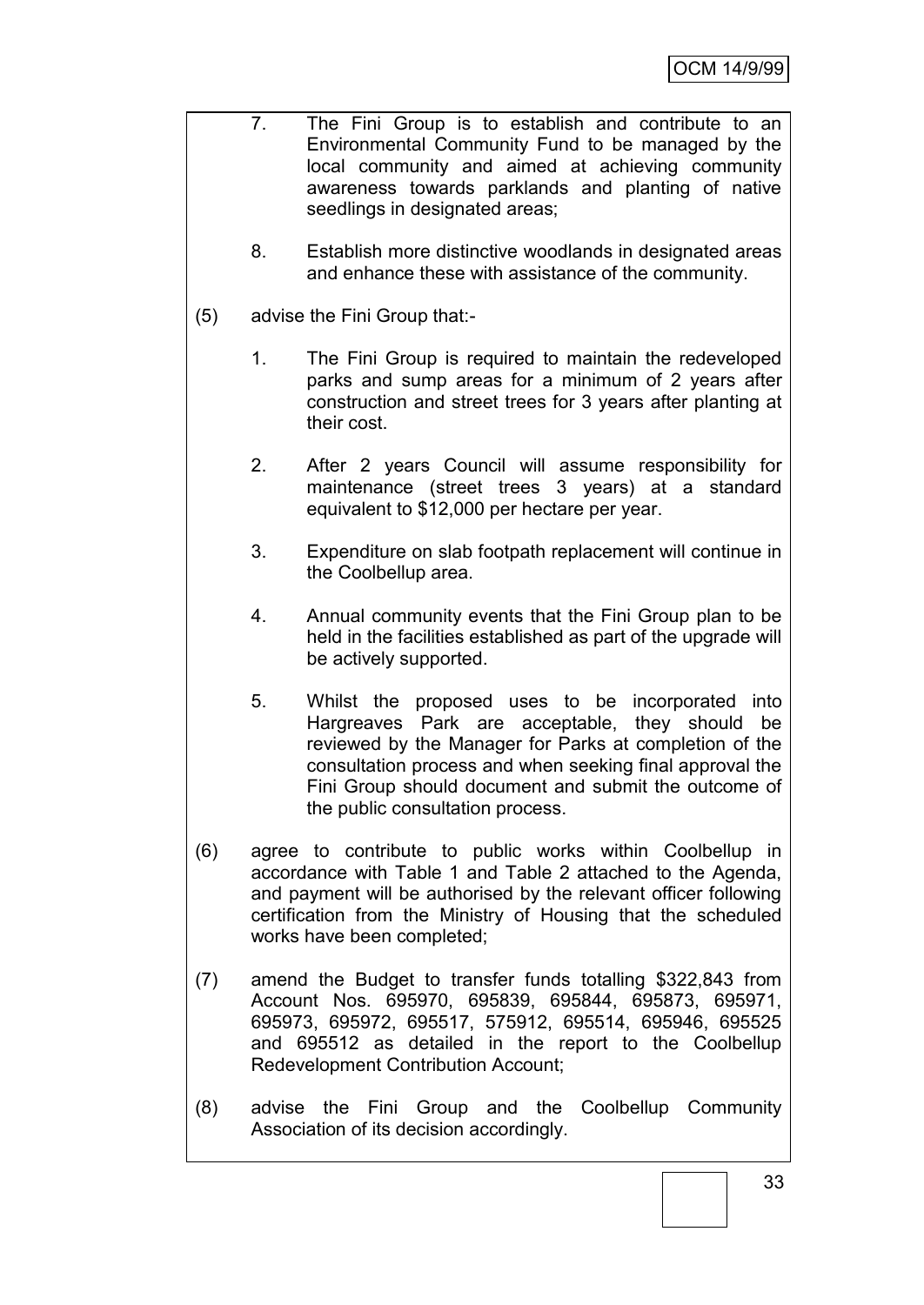# **TO BE CARRIED BY AN ABSOLUTE MAJORITY**

## **COUNCIL DECISION**

MOVED Cmr Jorgensen SECONDED Cmr Donaldson that Council:-

- (a) acknowledge receipt of submissions from the Coolbellup Community Association and Mrs G. Gilmore; and
- (b) 1. receive the report;
	- 2. adopt the Master Plan for Coolbellup dated 14 September 1999 prepared by the Fini Group as the basis for proceeding with detailed planning and programming of the redevelopment works;
	- 3. endorse the Coolbellup Community Plan;
	- 4. adopt the following tree planting strategy proposed by the Fini Group, namely:-
		- 4.1. Create tree lined boulevards along Waverley Road, Counsel Road, Cordelia Avenue and Coolbellup Avenue using a mix of Plane and Elm trees, and other trees such as Olive, Jacaranda and Norfolk pine in selected areas throughout parklands.
		- 4.2. Street planting in Coolbellup Avenue except at the entrance and roundabouts be deferred until a review of the street tree planting strategy is completed following works in Waverley Road, Counsel Road, Cordelia Avenue and Stock Road.
		- 4.3. To plant exotic trees at a height of 2-4 metres to give an instant effect to these visually important boulevards that link at the town centre of the suburb.
		- 4.4. The Fini Group to maintain all trees for three (3) years and the maintenance is to include watering, pruning and replacement.
		- 4.5. A mix of native vegetation, and exotic planting to be applied as follows:-
			- Parklands throughout Coolbellup (60% native, 40% exotic)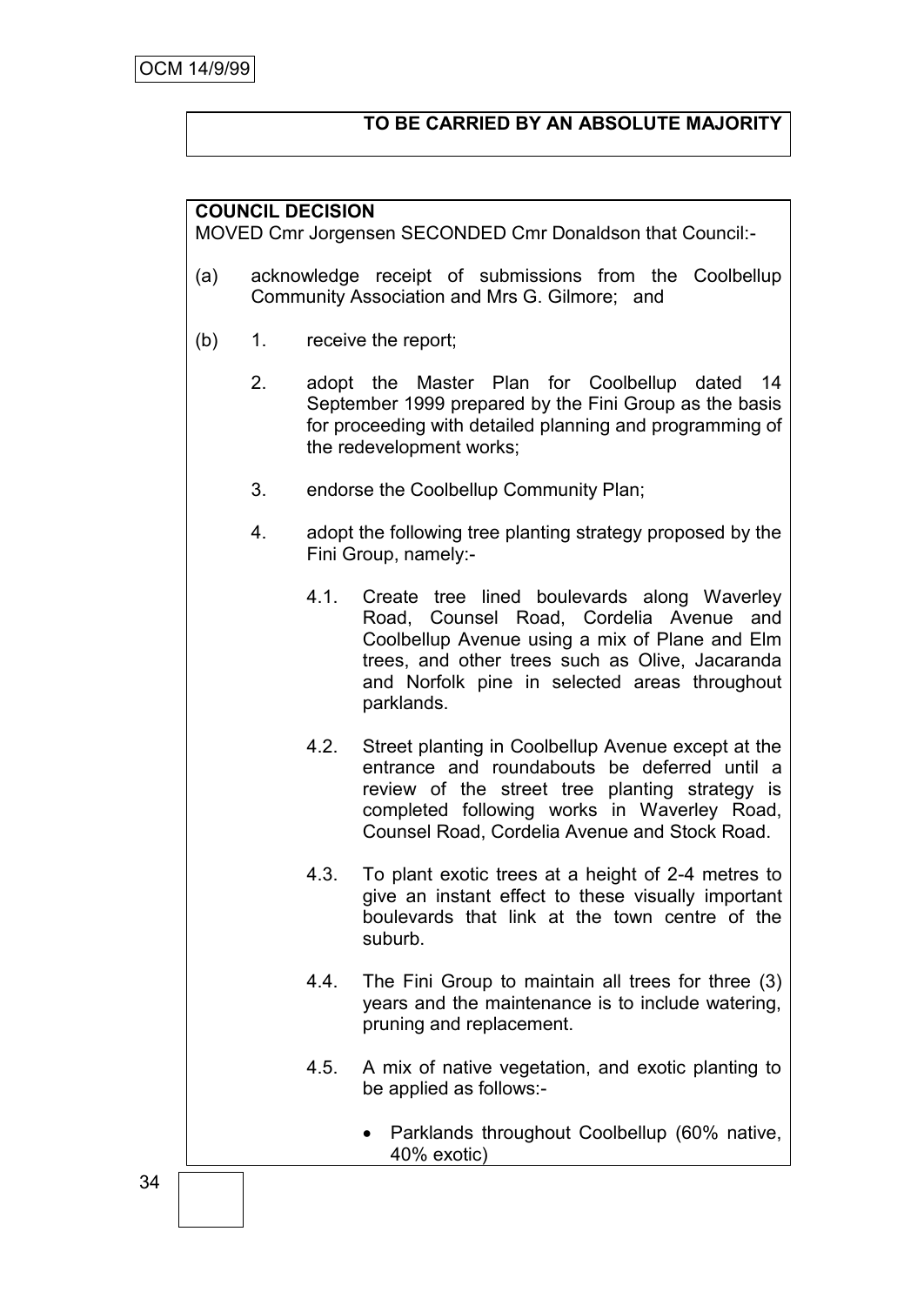- Screening to North Lake Road (80% native, 20% exotic)
- Screening to Stock Road (80% native, 20% exotic).
- 4.6. None of the existing vegetation along Coolbellup Avenue that fronts the shopping centre is to be removed.
- 4.7. The Fini Group is to establish and contribute to an Environmental Community Fund to be managed by the local community and aimed at achieving community awareness towards parklands and planting of native seedlings in designated areas;
- 4.8. Establish more distinctive woodlands in designated areas and enhance these with assistance of the community.
- 5. advise the Fini Group that:-
	- 5.1. The Fini Group is required to maintain the redeveloped parks and sump areas for a minimum of 2 years after construction and street trees for 3 years after planting at their cost.
	- 5.2. After 2 years Council will assume responsibility for maintenance (street trees 3 years) at a standard equivalent to \$12,000 per hectare per year.
	- 5.3. Expenditure on slab footpath replacement will continue in the Coolbellup area.
	- 5.4. Annual community events that the Fini Group plan to be held in the facilities established as part of the upgrade will be actively supported.
	- 5.5. Whilst the proposed uses to be incorporated into Hargreaves Park are acceptable, they should be reviewed by the Manager for Parks at completion of the consultation process and when seeking final approval the Fini Group should document and submit the outcome of the public consultation process.
	- 5.6. In respect to 5.1. above, Council will consider making a financial contribution to the maintenance of the redeveloped parks and sump areas.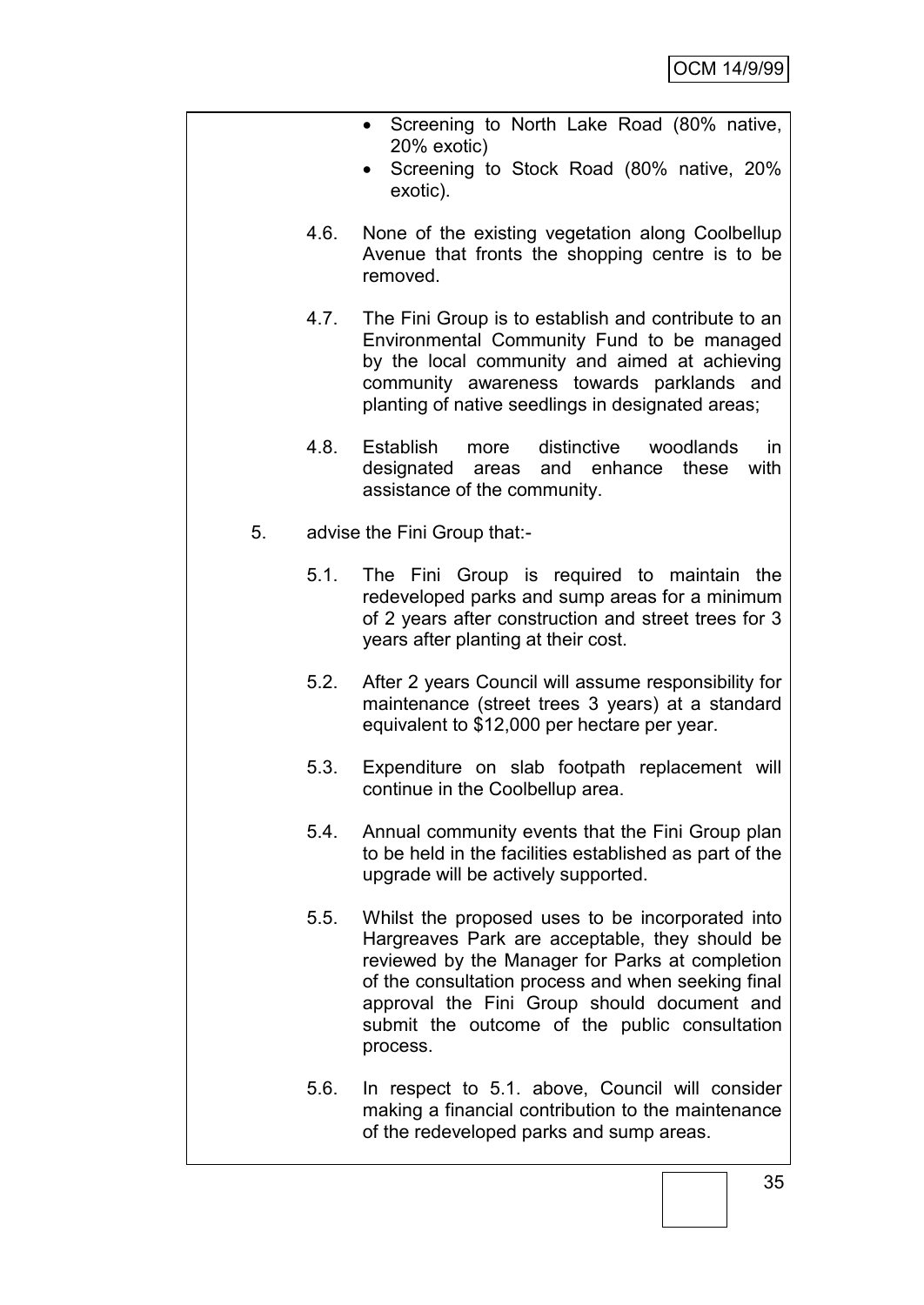- 6. agree to contribute to public works within Coolbellup in accordance with Table 1 and Table 2 attached to the Agenda, and payment will be authorised by the relevant officer following certification from the Ministry of Housing that the scheduled works have been completed;
	- 7. amend the Budget to transfer funds totalling \$322,843 from Account Nos. 695970, 695839, 695844, 695873, 695971, 695973, 695972, 695517, 575912, 695514, 695946, 695525 and 695512 as detailed in the report to the Coolbellup Redevelopment Contribution Account;
	- 8. advise the Fini Group and the Coolbellup Community Association of its decision accordingly.

**CARRIED 2/0**

# **Explanation**

The conditions that Fini be responsible for the total parks in the Coolbellup area on the face of it, appears to be a little unreasonable. The addition of part 5.6 of the recommendation, allows staff to further investigate and look at the ramifications of a formal contribution by Council. Also, Fini has taken a lot of community comments on board which shows their commitment and the community should be assured that Council will continue to listen to their needs and suggestions as well as the suggestions of the Fini Group.

# **Background**

In March 1997 Homeswest (now Ministry of Housing) and the City of Cockburn signed a Memorandum of Understanding (MOU) which set out the objectives and overall principles which apply to the redevelopment of Coolbellup.

Clause 9 (i) of the MOU provides that Council will co-operate with Homeswest in matters like (as may be necessary), fast tracking rezoning applications, closing or realigning roads, developing , relocating or selling reserves, improving streetscapes, implementing traffic management schemes, issuing demolition licences and linking its works programmes to Homeswest projects in accordance with the priority list agreed between them. Council will match funds contributed by Homeswest for infrastructure works, in all Council owned land, Public Open Space, or vested land as agreed between the parties and such contribution may be in cash or kind.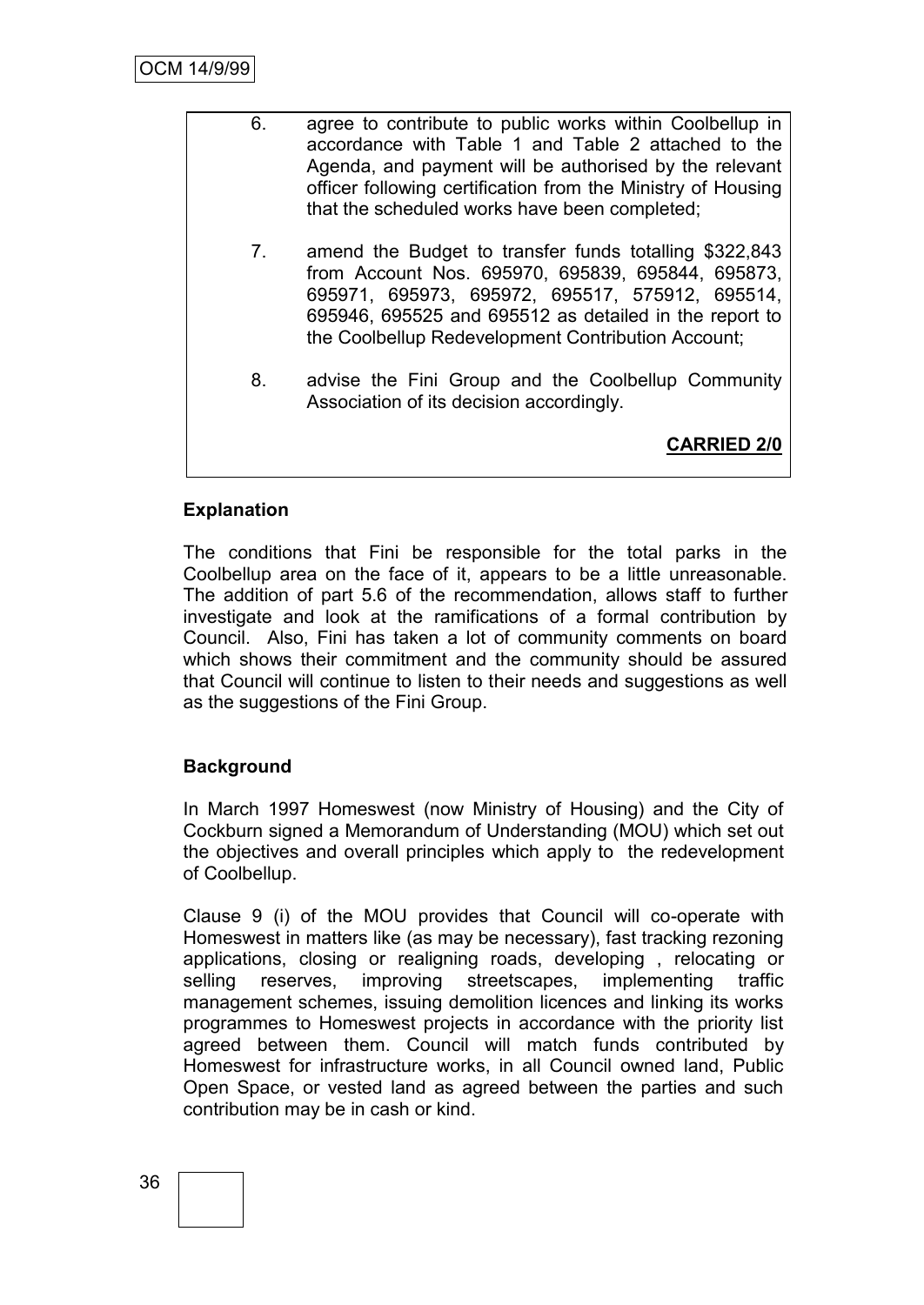In late 1998 The Fini Group was appointed by Homeswest to project manage the Coolbellup New Living Program.

### **Submission**

Since their appointment the Fini Group have prepared a Master Plan for Coolbellup, undertaken extensive community consultation, facilitated the early commencement of the in-fill sewer program and prepared detailed plans for the upgrading of De Marchi Park and Hargreaves Park. Work on the major entry treatments has commenced as has refurbishment of Ministry of Housing houses. Redevelopment of the Yaralla flats is due to commence within the week.

There is a program of ongoing community consultation through various mediums. There are some ongoing studies including traffic management and an assessment of development opportunities.

In order for further works to proceed and the project vision to be achieved, the Fini Group now seek endorsement of the Master Plan and Community Plan by the City of Cockburn. These documents have already been endorsed by Ministry of Housing.

#### **Report**

#### *The Master Plan*

Following initial discussion with various interest groups the Fini Group prepared a draft Master Plan for the whole of Coolbellup. The draft Master Plan dated January 1999 identified the proposed scope of works to be undertaken on items such as entry statements, streetscapes, parks and upgrading of apartments and showed photos to demonstrate the desired outcomes.

The draft Master Plan formed the basis of a community consultation process which included a manned display held on 29,30 January and 1 February 1999 in the Centenary Hall in Coolbellup and meetings with the Coolbellup Community Association (CCA). Residents were advised of the consultation by letter drop and adverts in local papers. The display included the draft Master Plan, staging plan and artists impressions of entry and boulevard treatments and remodelling of existing apartments.

Of the 317 individuals or groups that attended the display, over 95% were in support of the draft Master Plan and associated works. The areas of general concern raised were that there was too much money being spent on the redevelopment of flats, and that a good number of the flats should be demolished and the upgrade work could be cosmetic, as evidenced in Lockridge and Kwinana and buildings will fall rapidly into disrepair. Other points raised by people supporting the draft plan included the need for a traffic management plan, that Council and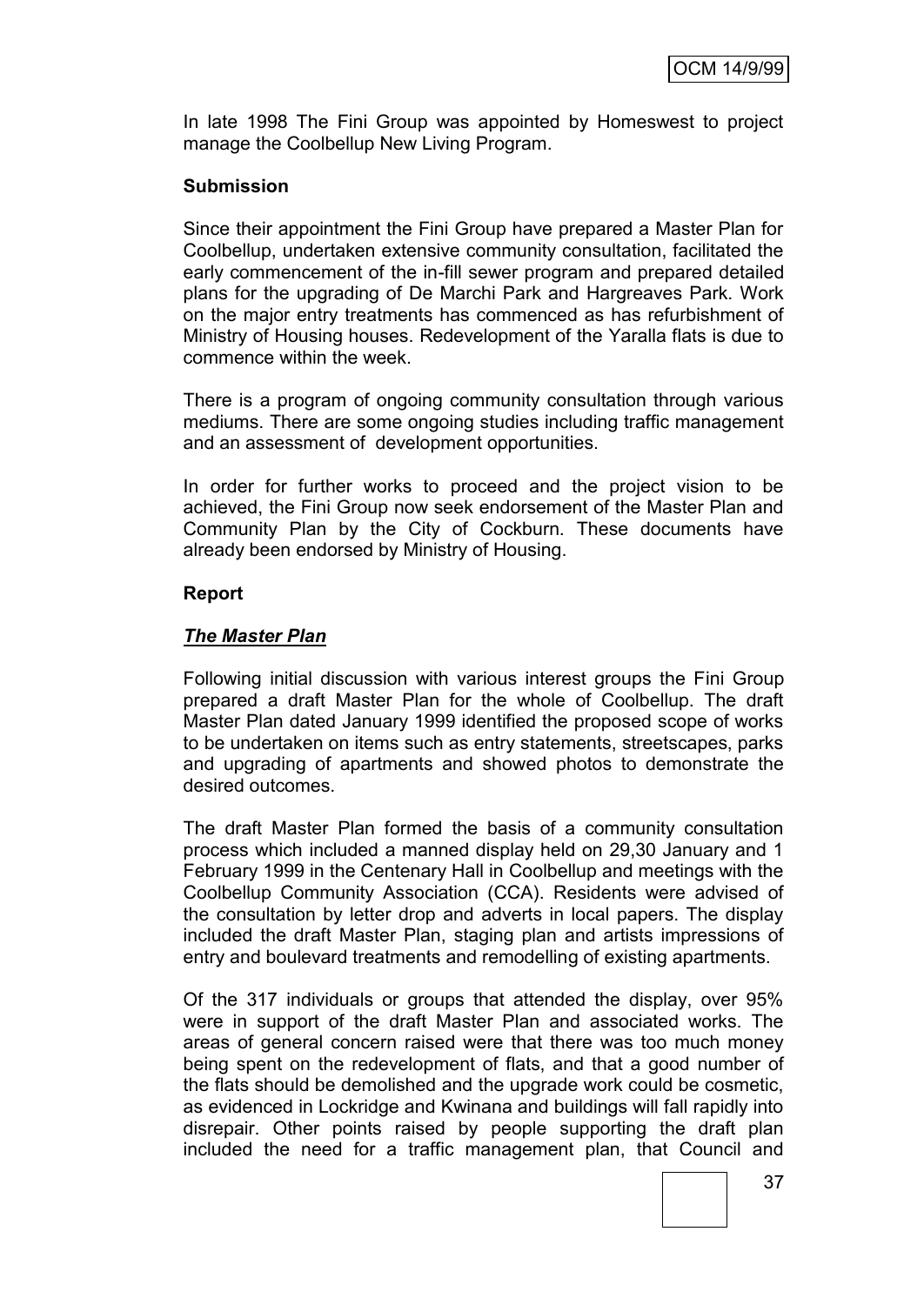Ministry of Housing had neglected the area for years and should now spend more time and money on the area, the need for housing options for the aged, shopping centre needs attention, social issues relating to relocation of Ministry of Housing tenants, rationalisation of parks as most are not used and the desire by some members of the community to be involved in their planning, the excessive width of road reserves, asbestos roofs should be removed and the cost of underground power was not acceptable given that sewerage is happening at the same time.

In response to the feed back and after further consultation with the CCA the following action has occurred

- The staging of works has been amended and Fini has agreed to delete Jacarandas and Flame trees as Boulevard trees.
- CCA representatives met with the Minister of Housing who gave a commitment to review some of the flats at a later date.
- Consultants have been appointed to prepare a traffic study and to examine the development/redevelopment potential of Ministry of Housing sites to meet specific requirements including aged and disabled.
- A process has been implemented for consultation on proposals for the development of individual parks.
- Ongoing discussions are occurring with the managers of the shopping centre.
- The provision of primary schools within Coolbellup is being reviewed by the Education Department in consultation with the school community.
- A Coolbellup New Living Group comprising a wide range of interests in the redevelopment of Coolbellup has been established to broaden and improve the level of consultation.
- Coordination of works by Fini and the Water Corporation as far as practicable to minimise disturbance of new works.

Council Officers have attended several CCA meetings and one of the displays. The matters covered in the Fini consultation were the main issues raised. There were several additional matters such as the need for Council to maintain verges, weed control, the need for an improved footpath in Leece street, substandard footpaths being provided by Council in Coolbellup compared to elsewhere, lack of POS maintenance, the need for bus shelters and the need for a slip lane in Stock Road at its intersection with Counsel Avenue.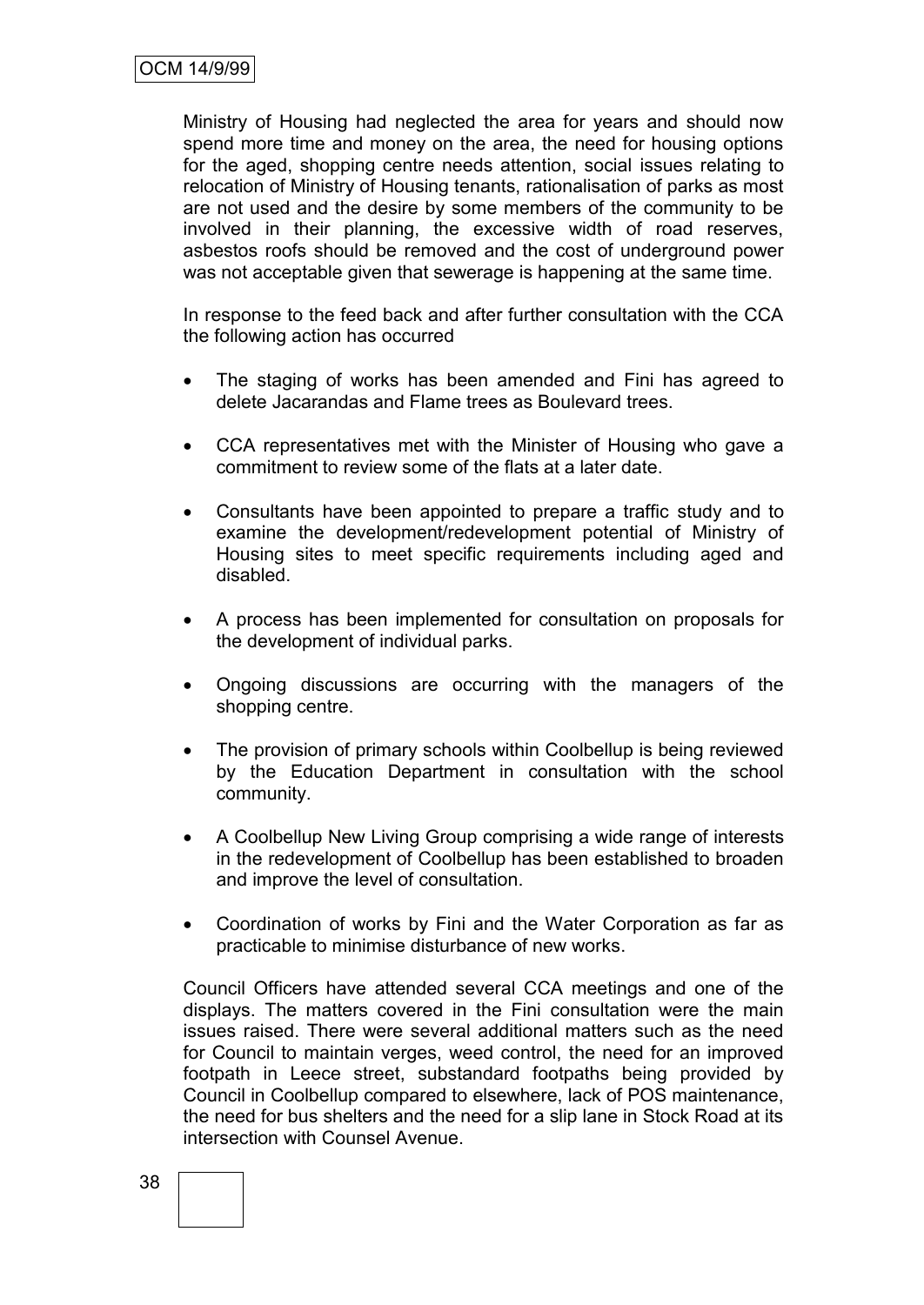The need for footpaths and bus shelters within the municipality was the subject of a recent community survey in the Cockburn Soundings by the Engineering Department and information on Coolbellup will be provided to the Fini Group for consideration as part of the redevelopment program.

The submitted Master Plan includes the following works;

- Entry statements at Waverley Road, Counsel Road, and Coolbellup Avenue to create a sense of arrival to the new Coolbellup. Works are to include verge planting, entrance walls, feature paving, new footpaths and new lighting (these works have already commenced).
- Provision of traffic calming features, island and verge planting within Waverley Road, Counsel Road, Coolbellup Avenue and Cordelia Avenue to create quality tree lined boulevards and to break up the long distances of straight roads that traverse the suburb.
- Works to improve the appearance of minor entrances to Coolbellup from Winterfold Road.
- Possible feature pavement treatments to low key intersections.
- Enhance and upgrade major parks with new facilities and planting a mix of native and non-native vegetation to ensure a greater diversity of park use and more structure to the hierarchy to open spaces throughout the suburb. Parks to be upgraded include Doherty, De Marchi, Tempest, Hargreaves, Jarvis, Rinaldo and Len Packham Reserve.
- Enhance existing verge to North Lake Road and Stock Road with predominantly native planting to improve the external appearance and create effective screening.
- Improve the visual appearance of all sumps throughout the suburb by the use of new fencing, plantings and earthworks.
- Refurbish and transform all existing Ministry of Housing dwellings, including all apartment complexes with particular attention to the streetscape appeal (8 houses have been completed, 20 will be completed within 2-3 weeks and work on the Yaralla apartments is about to commence).

A copy of the Master Plan is included in the Agenda attachments.

The submitted Master Plan provides a strong basis for the rejuvenation of Coolbellup with the improvement of public places, streetscapes and 30% of the building stock which was owned by Ministry of Housing. Parallel programs to assist and encourage private property owners to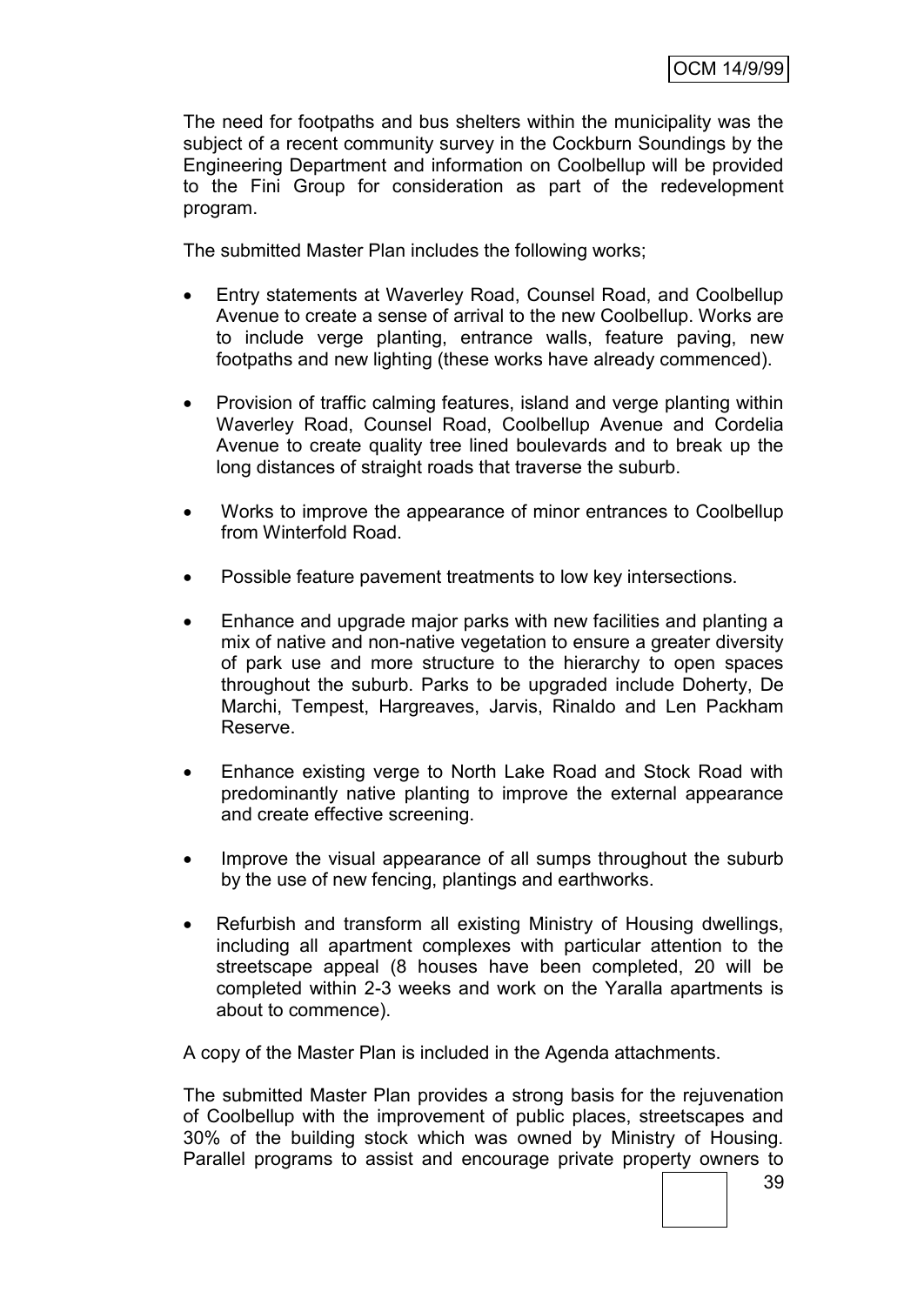undertake improvements to their property as well as community activities provide the opportunity for the entire suburb to benefit from the program.

The redevelopment of Coolbellup is a 5 year project with significant elements to be completed within the first 2 years to ensure an immediate and observable improvement. Notwithstanding that there are still detailed studies being undertaken and there is an ongoing program of public consultation, it is considered that the submitted Master Plan is acceptable. The plan should be regularly reviewed in light of ongoing market research, community consultation and detailed studies.

### *The Coolbellup Community Plan*

Ministry of Housing and the Fini Group are committed to work in cooperation with the City of Cockburn, relevant service providers and the community to make Coolbellup a high quality residential suburb which incorporates contemporary design principles to create a more vibrant community, resulting in increased community pride and property values for all. The stated purpose of the Community Plan is to outline an overall framework to achieve these objectives.

The Community Plan details the local and district sport, recreational, education, entertainment, shopping, clubs and community organisations, principles of the new living program and community participation processes. Whilst there are a wide range of facilities and services, some are in need of upgrading. The Manager of Social Services has advised that there is a need to replace the temporary child care facilities at the rear of the Community Centre with a permanent sessional child care and group activity space. Also as part of the upgrading of Len Packham reserve, consideration will need to be given to accommodate indigenous groups who use the existing change rooms as their base.

Section 3.4 of the Community Plan details a comprehensive ongoing community consultation program including Community information and open days, regular meetings with key parties, Bi-monthly meeting of the Coolbellup New Living Group, quarterly production of the Coolbellup Messenger, direct mail for important issues, sales and community information office, Coolbellup Community directory (trade services) and specific meetings as required. The community participation program is full of easy to run simple low cost activities. These are an in for us if we want to join in and interact or relate to the activities. Events organised to date include walking sessions, Easter hunt, multicultural lunch, meet the sports stars and story telling in the library. Future events include a community car park sale, homestyle workshops, and mini Christmas concert.

A public art project is being organised for Hargreaves Park which is in part fulfilling the commitment to "community art". The art program needs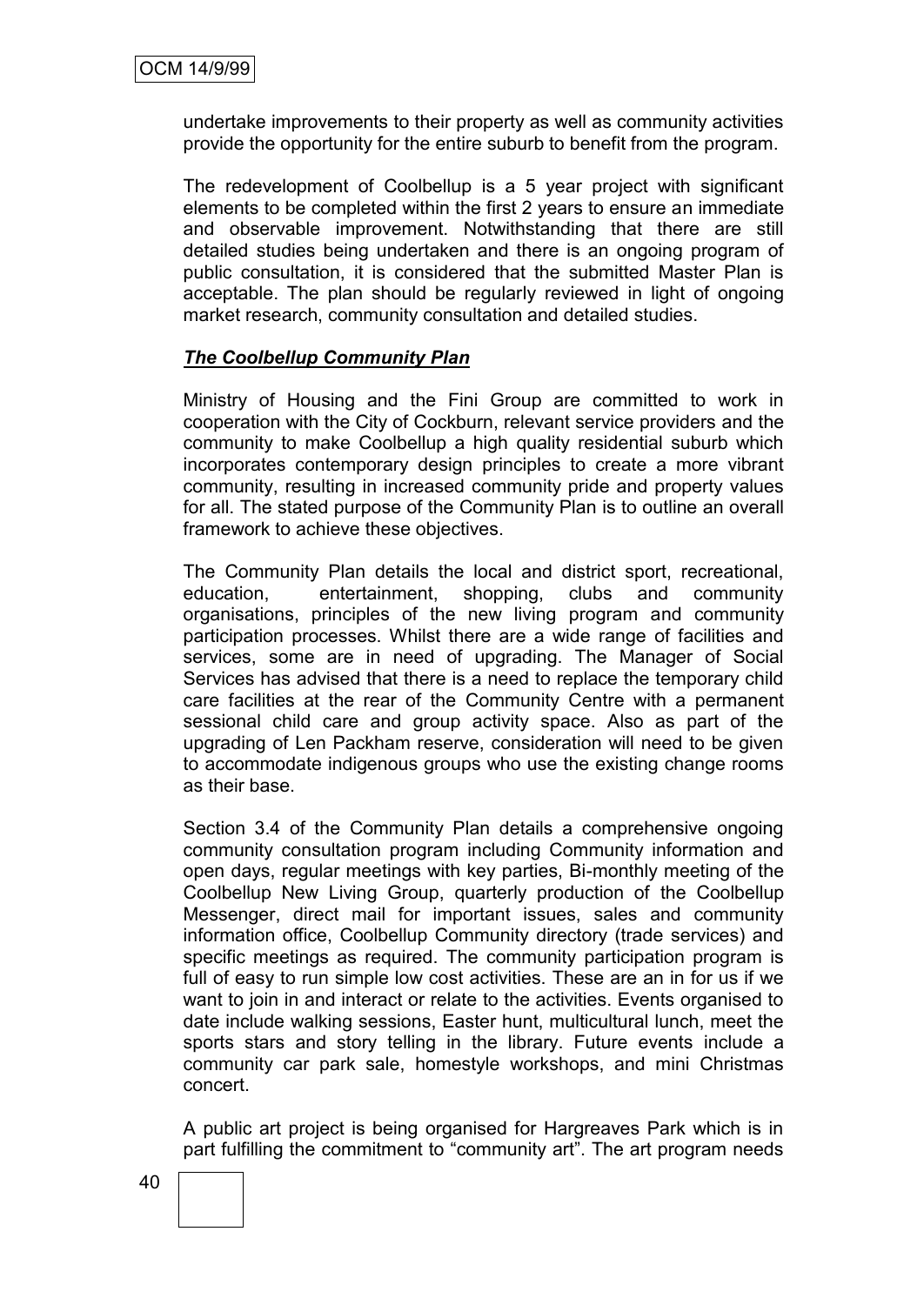to be guided by the City once this is adopted by Council and is completed.

The community consultation processes and community participation program detailed in the Community Development Plan are supported. Close liaison needs to be maintained with Councils Community Services department to coordinate the Fini and Council activities.

### *Park Development And Street Planting*

Community consultation regarding park upgrades has been extensive. In March 99 Fini invited residents to nominate what parks they wanted to have input into during the design stage. This request was in the Coolbellup Messenger delivered to every property in Coolbellup. Four nominations were received.

The consultation strategy involves;

- 1. Speaking to local neighbours about their needs wishes and concerns and requesting input for designs:
- 2. Preparing a plan based on local responses:
- 3. Presenting the new plan to neighbours in a one on one forum:
- 4. Presenting the plan to the CCA and other groups:
- 5. Distributing the plan to every household in Coolbellup Via the Coolbellup Messenger with an invitation for people to make comments.

This process was followed with the plans for De Marchi Park works. No comments were received from the public at Stage 5. The same process is being followed for Hargreaves Park which is currently at Stage 4 of the process.

A recent issue that has emerged is the type of vegetation to be used in the park redevelopment and streets. The Fini Group have recommended a balance of native and non native trees (exotic) in designated areas. However based on a survey of residents conducted in June 99, the CCA is strongly of the view that landscaping should be Australian natives with a preference for Western Australian native trees and opposes the exotic species chosen for parks and verges. A copy of the CCA survey and letter dated 9<sup>th</sup> August is included in the Agenda attachments.

Whilst the CCA survey shows a preference for native trees to exotics, it is pertinent to note that there are opposing views eg both support and rejection of Jacarandas, support and rejection of Eucalypts. The divergence of opinion is evident on the ground with gardens containing a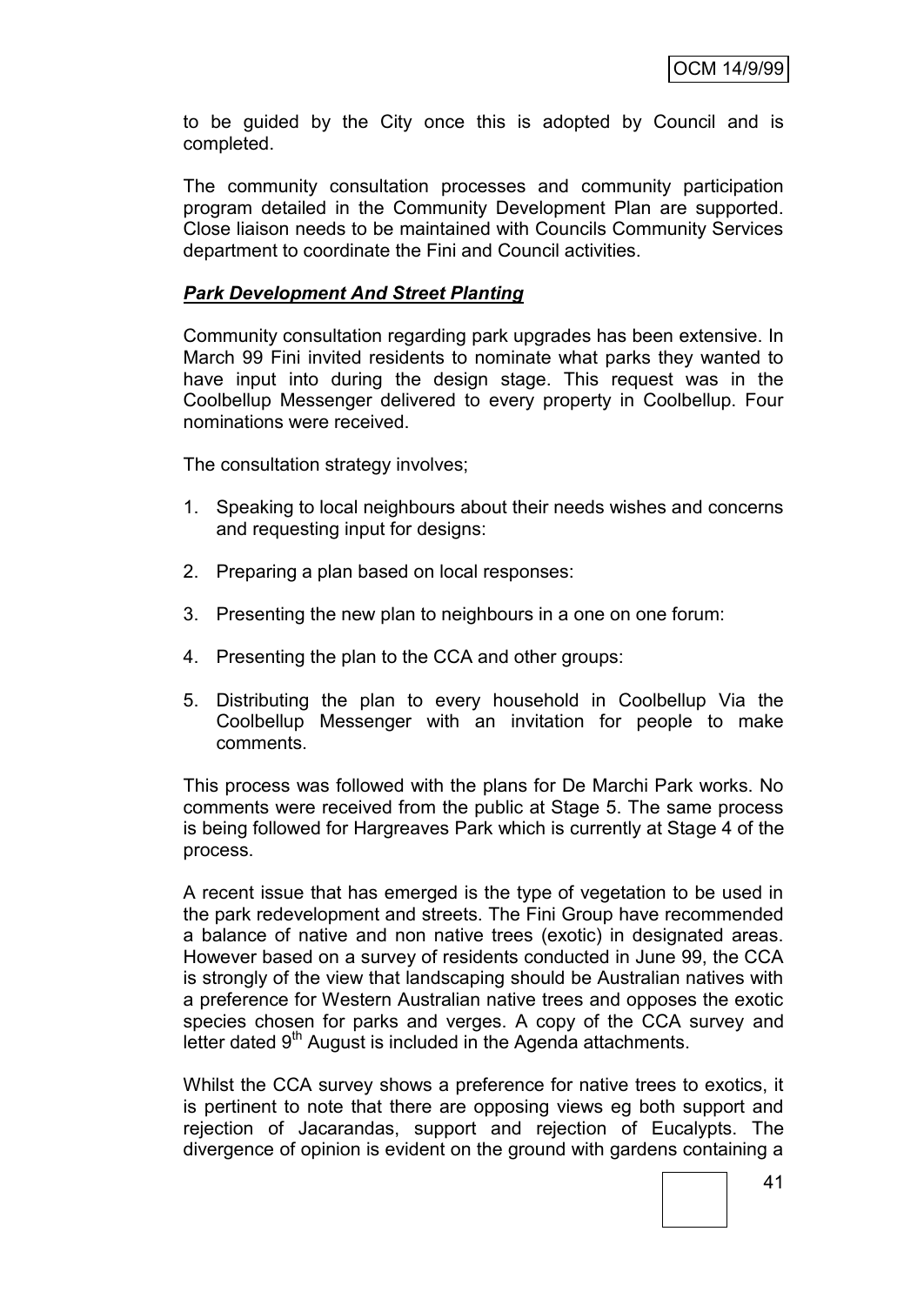mix of Palms, exotic trees including Jacarandas, Flame trees and Conifers and natives including Eucalypts, Grevilleas and Callistemons.

In summarising the survey, the CCA concluded that as with any project it will not be possible to accommodate everybody's viewpoint and therefore to ensure maximum satisfaction it was recommended that there be wide street by street based consultation.

The tree planting strategy proposed by Fini is as follows;

- 1 Create tree lined boulevards along Waverley Road, Counsel Road, Cordelia Avenue and Coolbellup Avenue using a mix of Plane and Elm trees. Other trees such as Olive, Jacaranda and Norfolk pine to be used in selected areas throughout parklands.
- 2 Tree planting in Coolbellup Avenue except at the entrance and roundabouts be deferred until a review of the street tree planting strategy is completed following works in Waverley Road, Counsel Road, Cordelia Avenue and Stock Road.
- 3 To plant non native trees at a height of 2-4 metres to give an instant marketing effect to these visually important boulevards that link at the town centre of the suburb.
- 4 Fini to maintain all trees for up to three years and hand over to Council. This includes watering and pruning.
- 5 A mix of native and non-native vegetation to be used in the following areas;
	- Parklands throughout Coolbellup (60% native, 40% non-native)
	- Screening to North Lake Road (80% native, 20% non-native)
	- Screening to Stock Road (80% native, 20% non-native)
- 6 None of the existing vegetation along Coolbellup Avenue that fronts the shopping centre is to be removed.
- 7 Fini is to establish and contribute to an Environmental Community Fund to be managed by the local community and aimed at achieving community awareness towards parklands and planting of native seedlings in designated areas.
- 8 Establish more distinctive woodlands in designated areas and enhance these with assistance from community involvement.

Tree planting strategy items 1-8 are supported subject to the fulfilment of the public consultation requirements previously detailed.

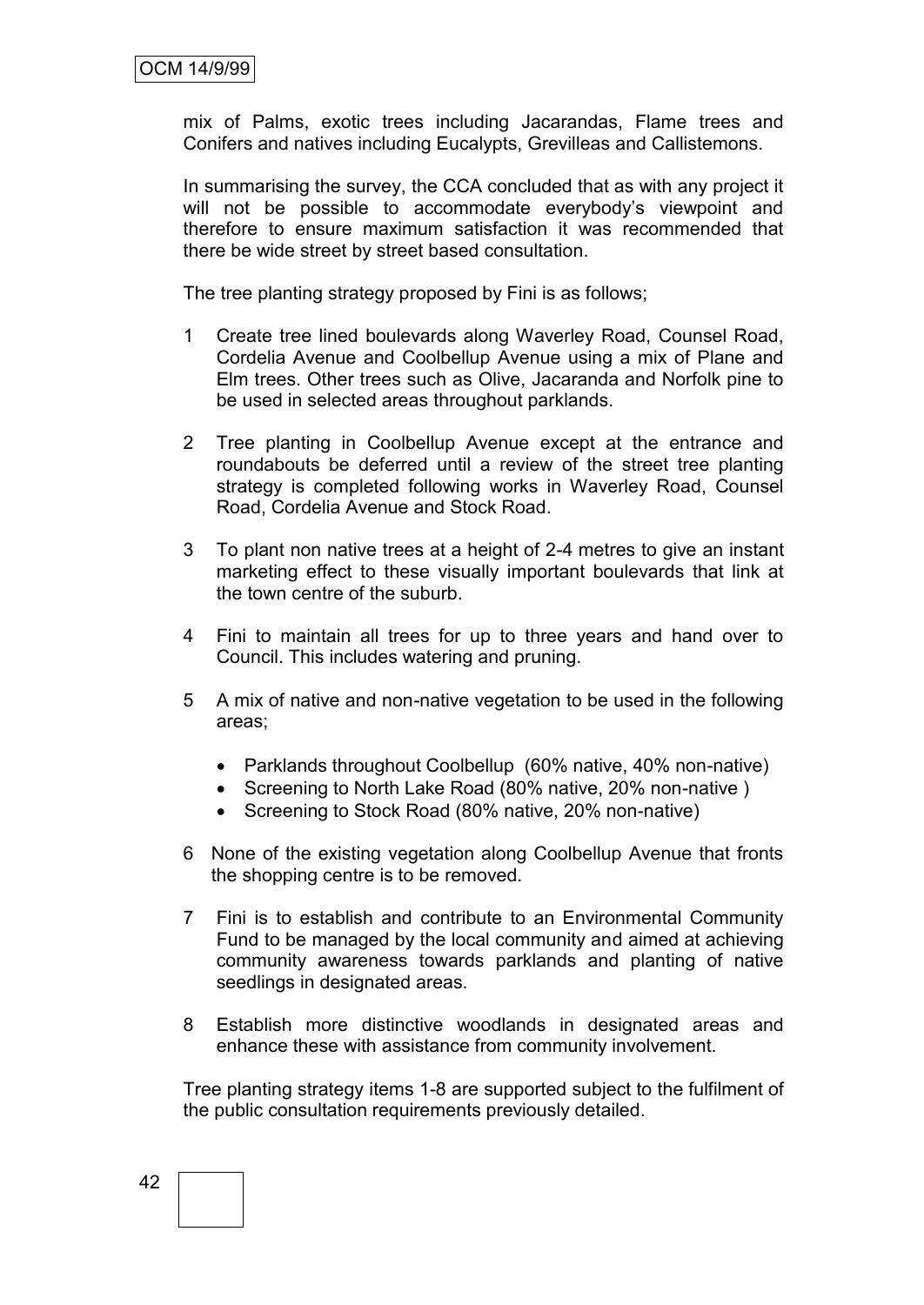## *De Marchi Park*

Detailed proposals for De Marchi Park have been prepared and have been through the 5 stage public consultation process. Enhancements to the park include the provision of shade to the playground area, repairing and painting fences and seats and an extensive non-native tree planting program. The Parks Department has supported the proposed works In principle subject to modifications to the irrigation system, verification of the mix of native/exotic vegetation and that maintenance will not exceed \$12,000 per Ha per annum.

### *Hargreaves Park*

Detailed proposals for Hargreaves Park have been prepared and are the subject of community consultation ( currently in stage 4). Enhancements to the park include the construction of a gazebo, walkways, lighting, barbecues, entry points, community art, and transformation of the existing sump into an amphitheatre. It also provides a reticulated kick about area in the centre of the park and improved amenities.

Any grass trees that need to be removed to implement the plan will be transplanted into parkland cleared woodlands that surround the perimeter of the site. These areas will not be reticulated.

Some existing trees of varying species will need to be removed to transform the sump area and for the creation of the amphitheatre. However over 100 mature trees will be planted with in the park.

Plans for the park including the incorporation of barbecues, gazebo, kick about area and the amphitheatre were suggested by residents surrounding the park in stage 1 of the consultation process. In stage 3 of the consultation process the 49 residents surrounding the park were surveyed. Twenty one responses were received which included one objection.

The CCA has expressed concerns about potential vandalism, anti social behaviour relating to the provision of the amphitheatre, gazebo and barbecues, questions the need for these facilities in this park (suggesting that this may be more appropriately located in Len Packham Reserve), how such facilities will be used with out the provision of toilets (which CCA would oppose), the relocation of grass trees and the use of exotics.

The facilities to be provided in Hargreaves Park are intended to provide a diversity of low key activities for local use. Accordingly toilet facilities will not be required. If in the future an event is planned for this park which required toilets these would be brought in by the organisers as part of the necessary infrastructure. The Gazebo is to be a robust structure constructed from steel to minimise potential vandalism. Fini are of the view that the design of the landscaping, lighting of the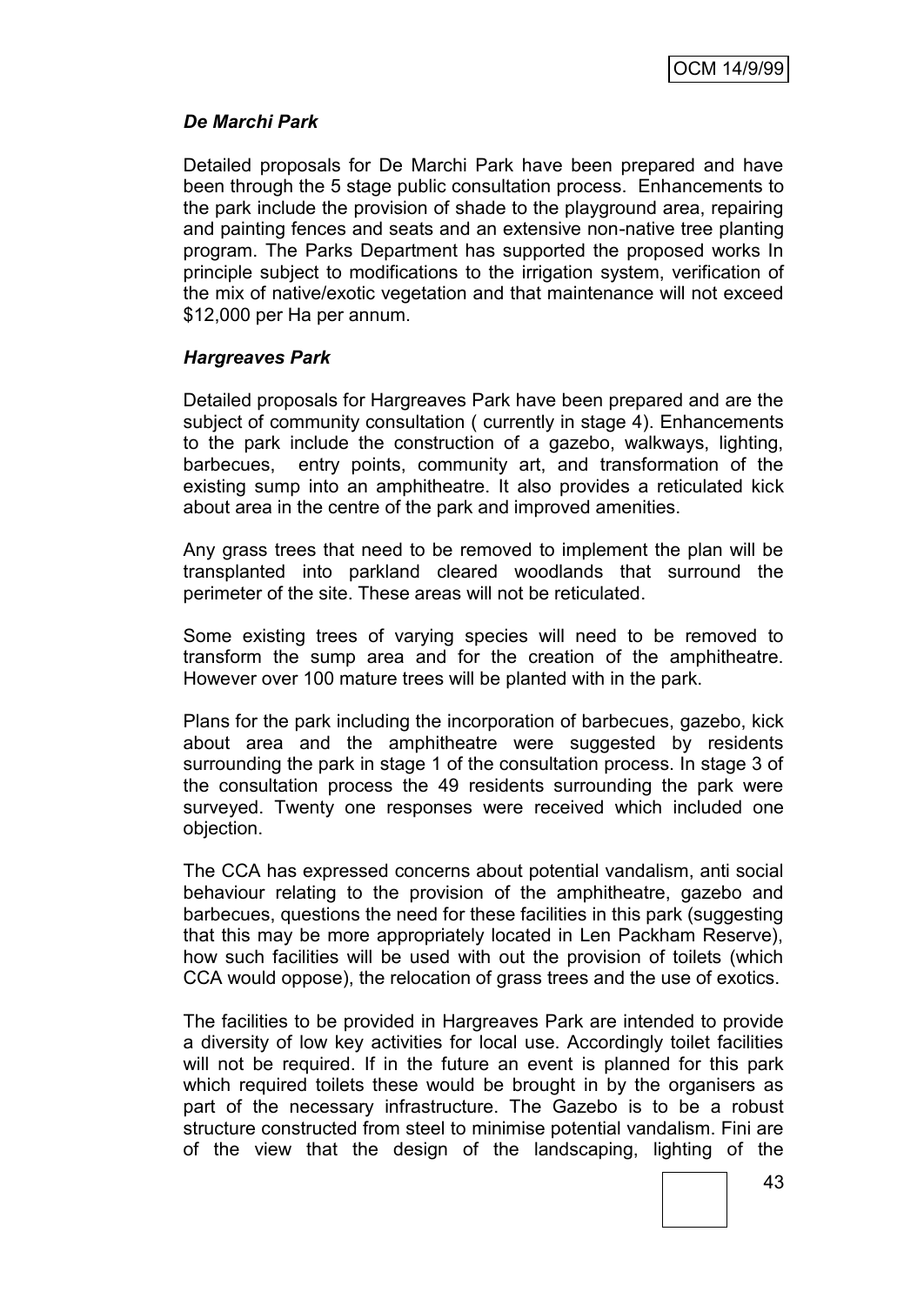pathway/gazebo area, increased usage and increased ownership of the park by the neighbours will minimise the potential for anti social behaviour.

Plans for the redevelopment of Hargreaves Park have been supported in principle by the Parks Department subject to modifications to the reticulation system, to verification of the mix of native/exotic vegetation and that maintenance will not exceed \$12,000 per Ha per annum. The outcome of the public consultation process should be documented and submitted to Council by the Fini Group when seeking final approval to the plans for the park.

It is recommended that Council should advise the Fini Group and CCA that whilst the proposed uses to be incorporated in Hargreaves are acceptable to Council, they will be reviewed upon completion of the consultation process and that a mix of native and exotic vegetation is supported.

### *Schedule Of Works And Cost Sharing*

Based on proposals outlined in the Master Plan and discussions with the Director of Engineering, the Fini Group have prepared a schedule of works and contributions for Councils consideration. The schedule is included in the Agenda attachments as Table 1. Councils liabilities on the basis of financial years has been prepared and is included as Table 2.

Council has been requested to consider payment by way of a once a year contribution at the end of 1999/2000 and at the commencement of each financial year thereafter following confirmation of programmed works for that year.

In addition to the cost sharing the Fini Group have proposed the following;

- Councils landscape maintenance on all refurbished parks and gardens be set at a budgeted amount of \$12,000 per ha annually immediately following the capital investment of park upgrades from the Fini Group;
- Councils landscape maintenance is to include all running costs to irrigation systems installed to parks and open areas;
- Expenditure on footpath upgrades from existing slab continues to be allocated to Coolbellup with a higher priority than previously; and
- Council will actively support development of annual community events to be held inn facilities provided as part of the upgrade.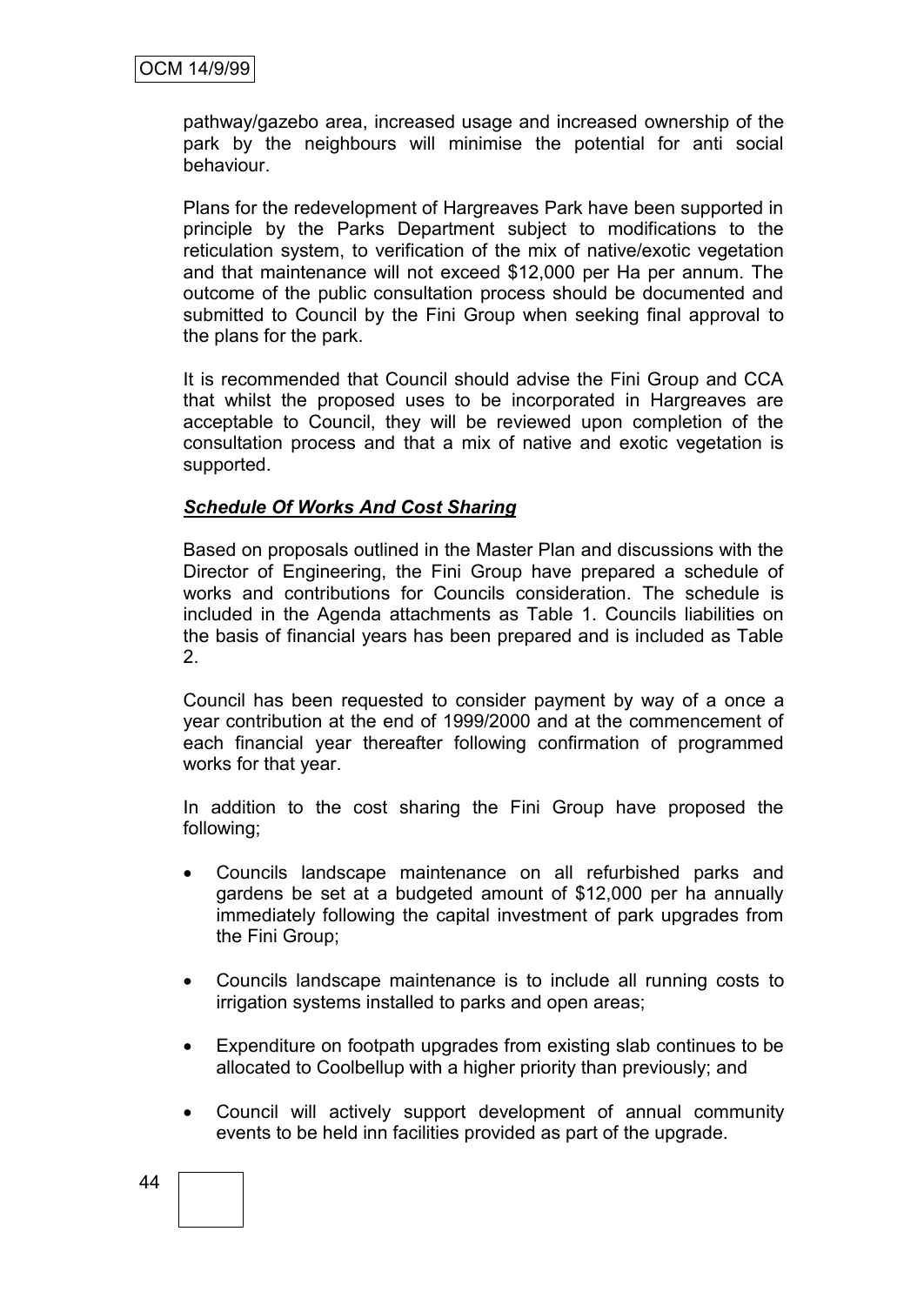The Manager of Engineering has advised the proposed schedule of works is acceptable with much of the works proposed for 1999/00 already on the budget. Footpath works in Coolbellup accounts for 30% of the total municipal expenditure and 46% of the slab replacement program allowed for in the 1999/00 budget. The desirability of increasing the proportion of the footpath budget spent in Coolbellup or increasing the amount of allocated funds will need to be considered by Council as part of the 2000/01 budget process.

The Manager of Community Services has advised that monies for the upgrading of community facilities on Len Packham reserve has been included in the Principal Activities Plan recently adopted by Council and that annual community events to be held in facilities provided by the upgrade will be supported.

The Manager of Parks has advised that Council"s maintenance budget for parks in the Coolbellup area is not set at \$12,000 per hectare per year, for the 1999/2000 year.

The figure of \$12,000 per hectare per year is the estimated annual maintenance cost for the standard of landscape development indicated on the landscape concept plans and in the specification and contract documents - Coolbellup Refurbishment Stage One Landscape & Irrigation Works Contract (Contract No. FIN9845A) - presented to the City on  $19^{th}$  July 1999, by Tract (WA) Pty Ltd.

\$12,000 per hectare per year is based on the assumption that the objective is to ensure that the landscape works:

- are developed and maintained to their full design and horticultural potential;
- have plants that are at all times healthy and vigorous;
- provide optimum aesthetic appeal; and
- at no time appear unkempt.

Irrigation maintenance and running costs are included in the \$12,000 per hectare per year cost.

Council"s Policy E5.5 Maintenance of Public Open Space in Residential Subdivisions, states:

*The developers of residential subdivisions in the City of Cockburn be required to maintain the landscaping and reticulation systems being installed on public open space for the duration of their subdivision works in the area, but not less than two years.*

This policy was established on the understanding that high quality public open space was being provided for display and marketing purposes. This is considered to be the primary purpose for the level of landscaping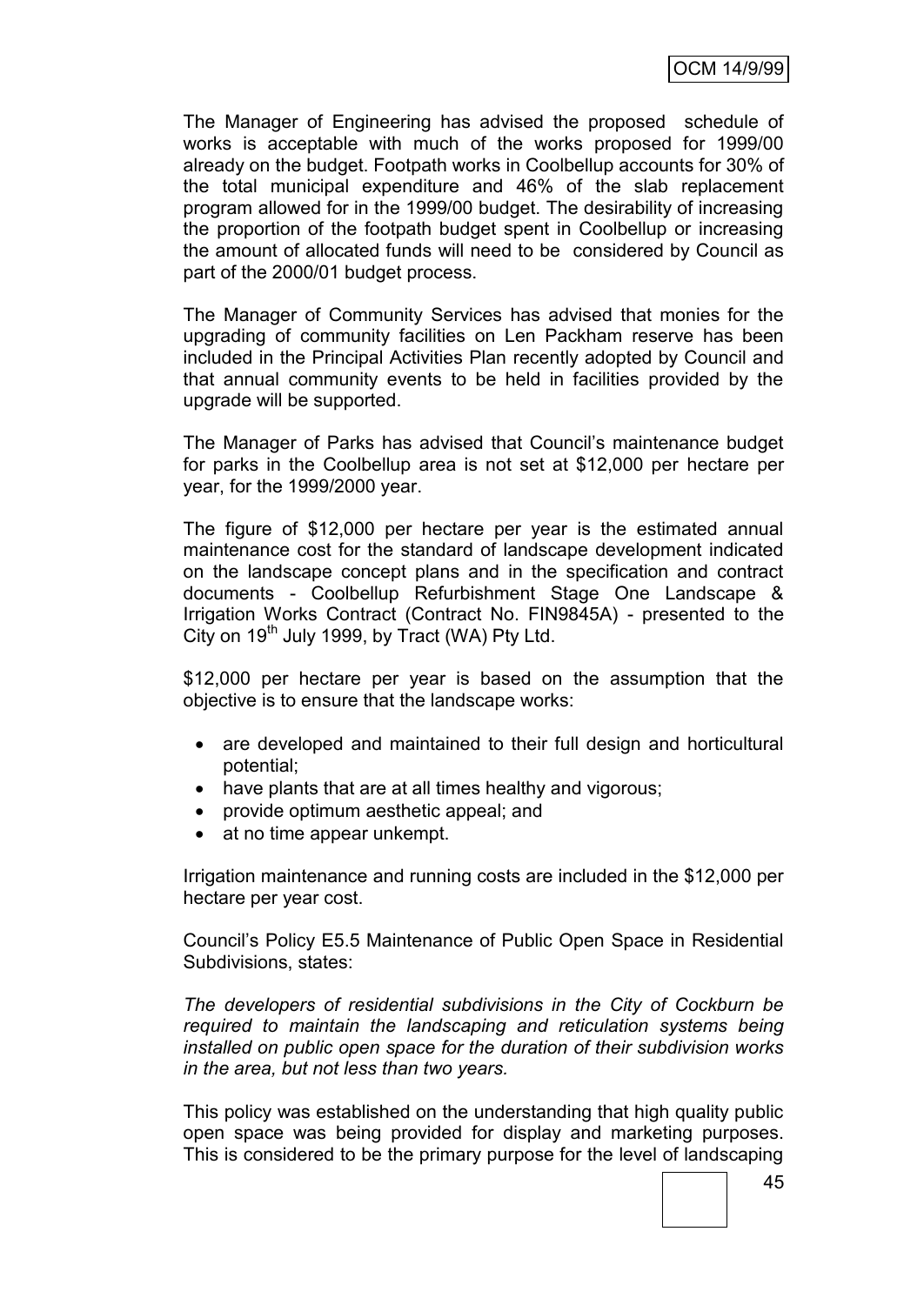being proposed for the Coolbellup redevelopment. Therefore, it is recommended that Homeswest should maintain the redeveloped public open space for a minimum of two years after construction. Council should budget for the full amount of \$12,000 per hectare per year in 2001/02 Budget as Council starts to assume full responsibility for the maintenance of redeveloped parks.

The Director of Finance has advised that in regard to tendering regulations for the works the Local Government (Functions and General) Regulations 1996 paragraph 11 (2) state that tenders do not have to be publicly invited if "(e) the goods or services are supplied by or obtained through the government of the State or the Commonwealth or any of its agencies......." As the works are being tendered in accordance with requirements of the Ministry of Housing then it is not necessary for Council to be part of any tendering process. Council is safeguarded by the Ministry of Housing processes.

Not withstanding that Council does not need to be part of the tendering process, there is a need for accountability for funds contributed by Council. Accordingly Council will require certification from the Ministry of Housing that the scheduled works have been completed prior to payment being made. All payments are to be authorised by the relevant officer ie Manager of Engineering, Manager for Parks or Manager of Community Services. Within any particular financial year, funds will not be available before September unless the funds are carried forward from the previous budget.

Overall the contributions requested by the Fini Group and Ministry of Housing are less than the 50% maximum set out in the MOU. The value of Councils contribution to works for 1999/00 as per Table 1 is \$322,843.

| Account | Description                                 | <b>Budget</b> | Available    |
|---------|---------------------------------------------|---------------|--------------|
| No.     |                                             |               | for Transfer |
| 695970  | Coolbellup – contribution to upgrade        | 71,000        | 71,000       |
| 695839  | Coolbellup Avenue/Waverley Rd roundabout    | 49,757        | 49,757       |
| 695844  | Counsel Rd - traffic management device      | 48,993        | 48,993       |
| 695873  | Coolbellup Shopping precinct                | 4,915         | 4,915        |
| 695971  | Cordelia Ave streetscape                    | 2,000         | 2,000        |
| 695973  | Elinor St-upgrade of sump                   | 8,000         | 6,738        |
| 695972  | Cordelia Avenue - upgrade of sump           | 15,000        | 13,694       |
| 695517  | Mamilius Park (Archidamus Rd) - modify sump | 35,670        | 13,641       |
| 575912  | Jarvis Park - grass and landscape sump      | 24,605        | 9,605        |
| 695514  | Coolbellup redevelopment road works         | 50,000        | 50,000       |
| 695946  | Forrest Rd/Sudlow Rd/Coolbellup Ave works   | 56,000        | 20,000       |
| 695525  | Stormwater sumps improvement programme      | 33,200        | 25,000       |
| 695512  | Bus shelter program                         | 30,000        | 7,500        |
|         |                                             | Total         | \$322,843    |

Funds available in the 1999/00 budget are as follows;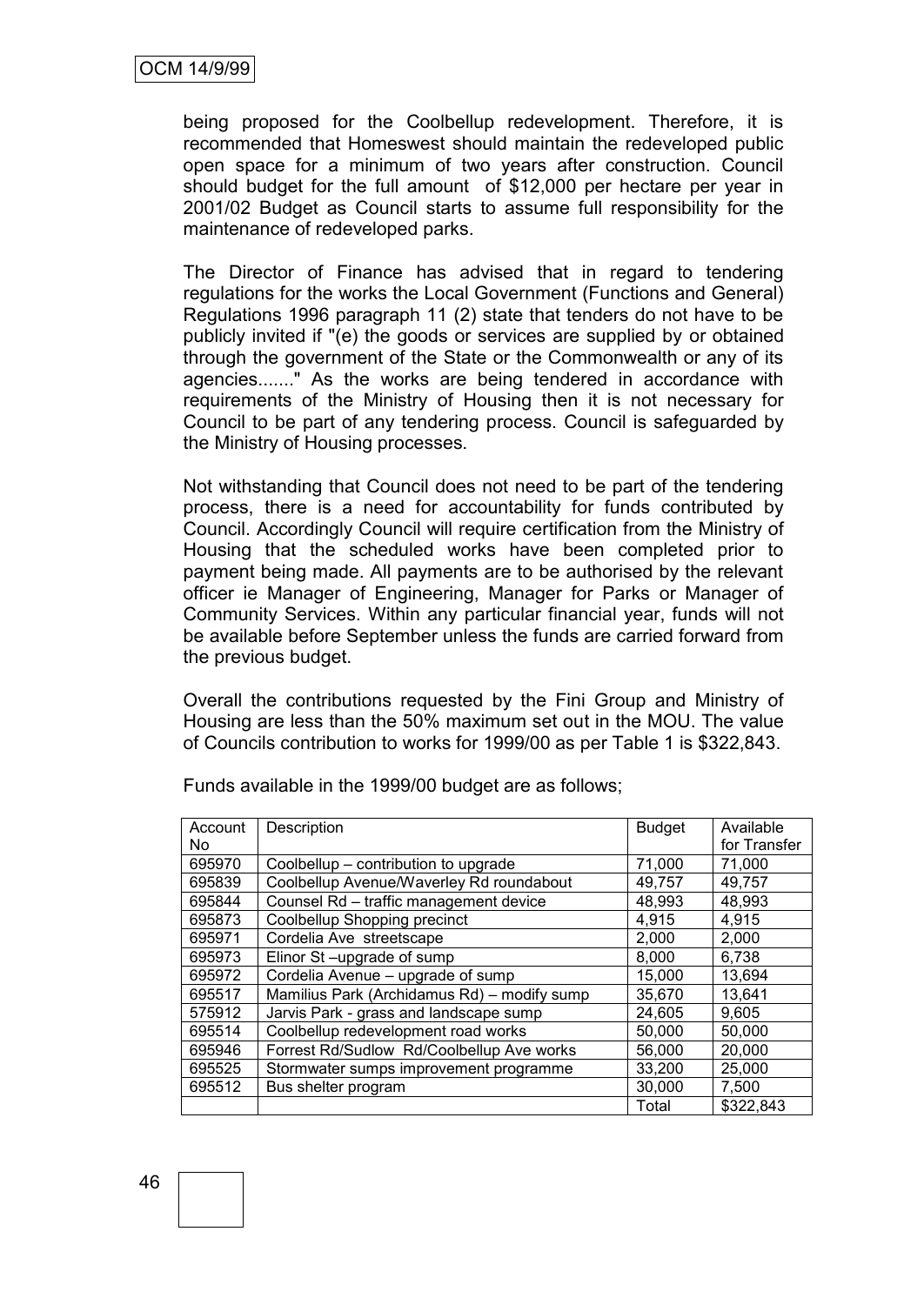It is recommended that the Schedule and value of works submitted by the Fini Group be accepted. Sufficient funds are available to meet Councils contributions to the redevelopment of Coolbellup for 1999/00 as outlined above. It is recommended that Council resolve that the amounts shown in the nominated accounts be made available for payment to the Ministry of Housing upon certification of completion of the scheduled works.

If there is any change in the timing of future works which have budget implications, the Fini Group should notify Council accordingly no later than February of each year to enable officers to make the required changes to the budget requests.

## **Strategic Plan/Policy Implications**

Policy E5.5 Maintenance of Public Open Space in Residential Subdivisions applies.

### **Budget/Financial Implications**

Reallocation of 1999/00 budget items as outlined. Specific allocations for the redevelopment of Coolbellup will be required in future budgets. Additional ongoing funds will be required to maintain POS in Coolbellup.

### **Implications of Section 3.18(3) Local Government Act, 1995**

Nil

# **CMR SMITHSON RETURNED TO THE MEETING AT THIS STAGE THE TIME BEING 8:11PM.**

### **231. (AG Item 14.1) (OCM1\_9\_1999) - INTERNAL AUDIT COMPLIANCE QUOTATION (5017) (KL)**

#### **RECOMMENDATION**

That Council accept the quotation submitted by Barrett and Partners for \$36,000 to conduct the Internal Audit Compliance process over a 4 year period, to be completed by 30 June 2003.

## **COUNCIL DECISION**

MOVED Cmr Jorgensen SECONDED Cmr Smithson that Council accept the quotation submitted by KPMG for \$34,481 to conduct the Internal Audit Compliance process over a 4 year period, to be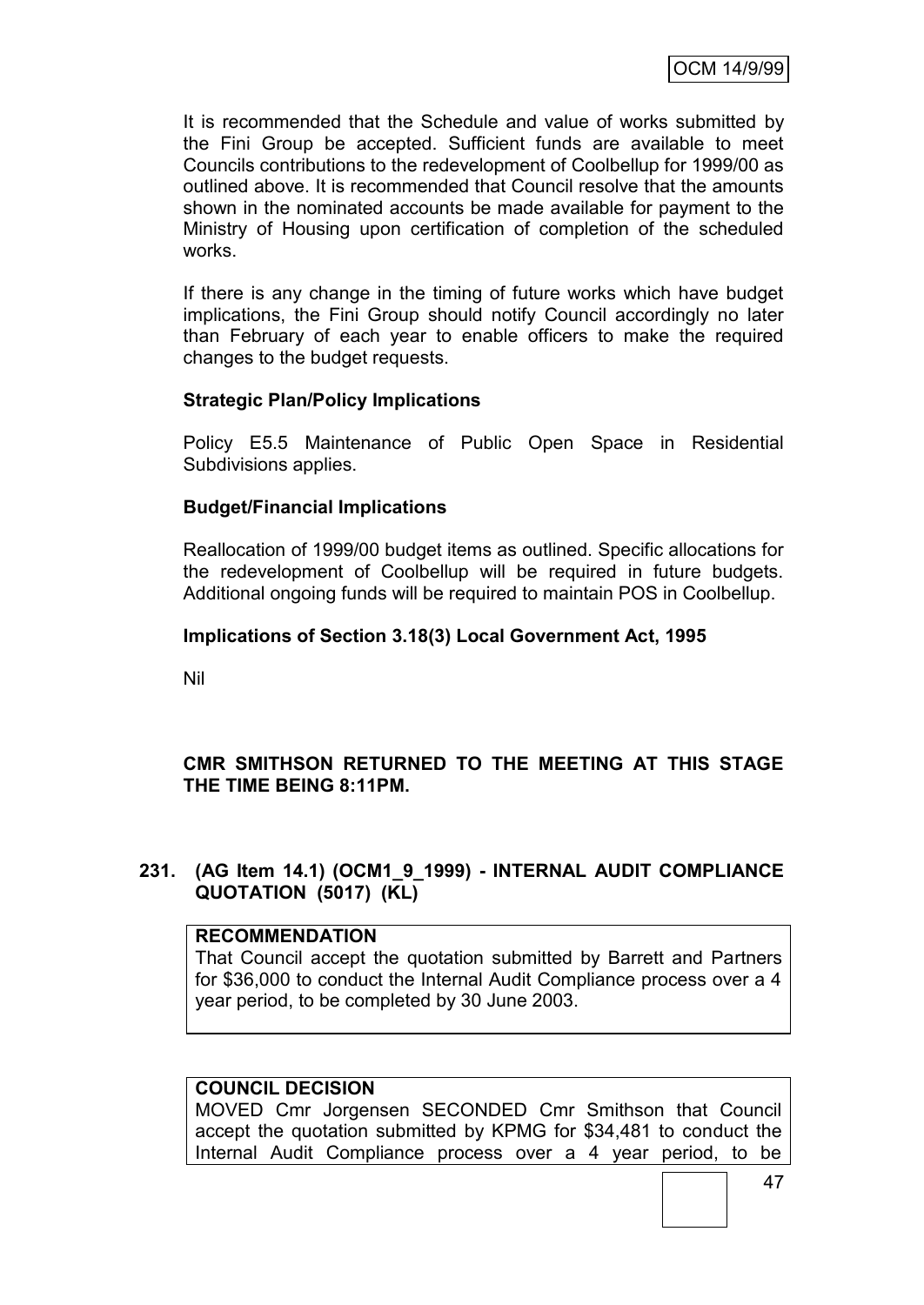completed by 30 June 2003.

**CARRIED 3/0**

## **Explanation**

It is considered that in the interest of impartiality and transparency, the internal and external audits should be handled by separate Companies.

### **Background**

The item was deferred from the last Meeting as Cmr Donaldson was away at a conference. Council felt that his input on the matter would be beneficial as he was on the Internal Audit Committee.

At its meeting held on 20 April 1999, Council adopted an Internal Audit Charter. Under the Local Government (Financial Management) Regulations 1996, the Chief Executive Officer is required to undertake reviews of the appropriateness and effectiveness of the Financial Management Systems and procedures of the local authority.

Council resolution to appoint delegates to the Audit Committee was adopted at its meeting held on Tuesday, 11 May 1999.

#### **Submission**

N/A

### **Report**

Quotations were requested from 3 firms to undertake the process of compliance audit over a 4 year period, commencing 1 July 1999 and ceasing on 30 June 2003.

Based on an overall assessment of the quotes submitted, the most advantageous quotation submitted to Council, is that by Barrett and Partners.

Barrett and Partners are currently Council's external auditors, however this does not present a conflict of interest, as the external and internal audits are conducted by separate departments.

This possible conflict of interest was raised by Council at its April Meeting when the issue of the Audit Charter was being discussed.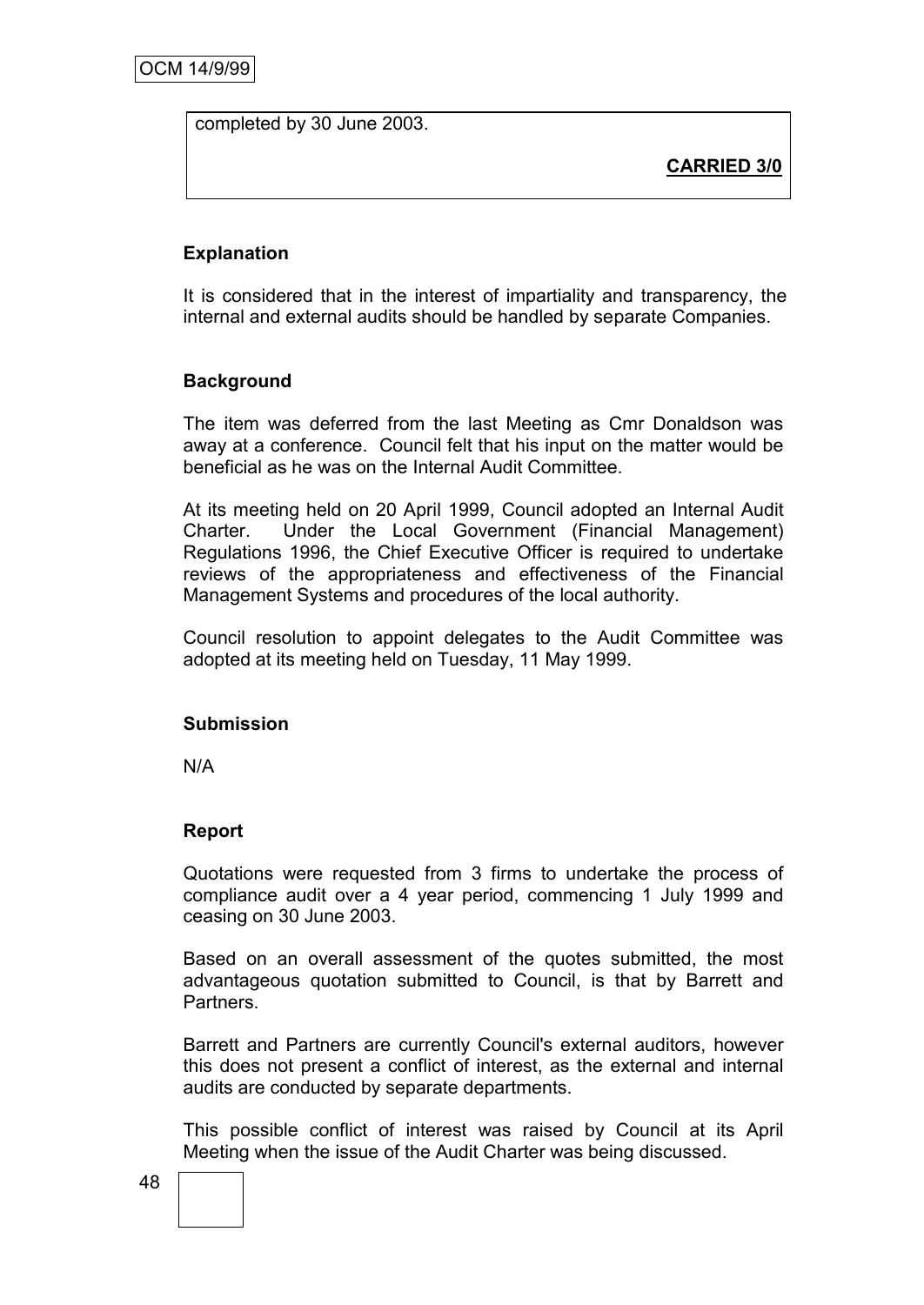The Department of Local Government's view is, it is common practice in the business environment to have the same organisation do both internal and external audits, provided the organisation has two separate divisions. Barrett and Partners meet this criteria.

The quotations submitted by the accounting firms contain an implementation strategy which will be pursued by the Audit Committee. A part of the Audit Committee's brief is to review and/or initiate any other act necessary to ensure compliance with other policies, plans, procedures, laws and regulations.

Quotations submitted also provided an hourly rate to cover any compliance work the Audit Committee may require to be undertaken for specific issues which require investigation. Barrett and Partners have quoted the lowest rate to provide any compliance work which may be necessary.

Although their quotation to undertake the Financial Management Review was not the lowest, combining the two tasks together, means that the package provided by Barrett and Partners provides the most cost effective solution for Council.

## **Strategic Plan/Policy Implications**

N/A

### **Budget/Financial Implications**

Council has provided \$25,000 in Account No.110477 to conduct the first stage of the audit during 1999/00.

### **Implications of Section 3.18(3) Local Government Act, 1995**

Nil

**232. (AG Item 14.2) (OCM1\_9\_1999) - PURCHASE OF LOT 146 HAMMOND ROAD, JANDAKOT - CONSTRUCTION OF BEELIAR DRIVE (4413888) (KJS)**

**RECOMMENDATION** That Council:

(1) offer A. Scolaro \$64,000 for the purchase of Lot 146 Hammond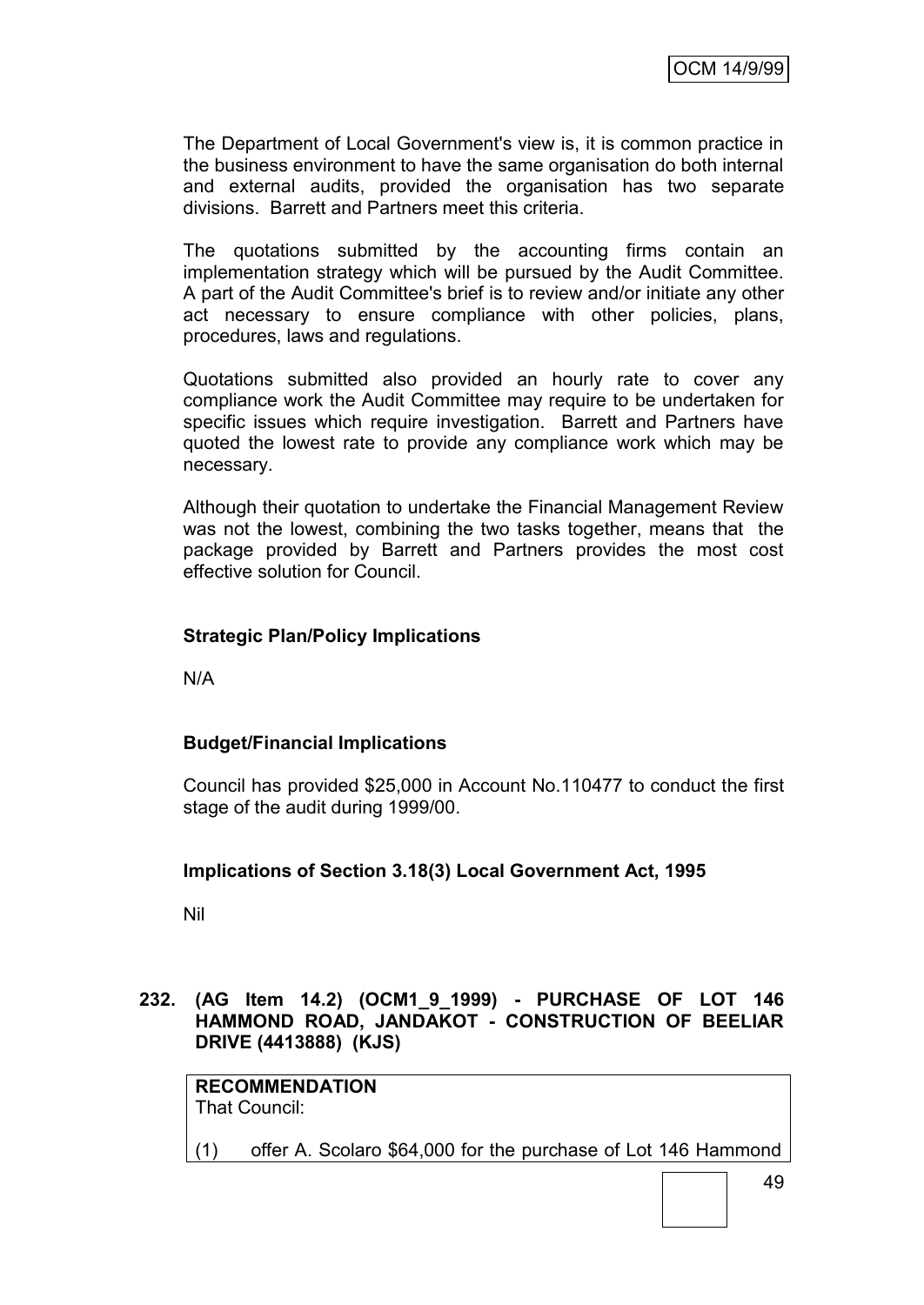Road, Jandakot; and

(2) draw funds from the Land Development Reserve Fund for the purchase of the above land.

**TO BE CARRIED BY ABSOLUTE MAJORITY OF COUNCIL**

### **COUNCIL DECISION**

MOVED Cmr Smithson SECONDED Cmr Jorgensen that the recommendation be adopted.

**CARRIED 3/0**

#### **Background**

Lot 146 is a lot created as a result of the purchase of land for the construction of Beeliar Drive. Lot 146 has an area of 987 sq.m. and was formerly part of Lot 9 Hammond Road, it was severed from the balance portion of Lot 9 with the creation of the Beeliar Road Reserve. The Ministry for Planning imposed a condition of subdivision, whereby a notation was made on the Diagram of Survey 91759 that "Lot 146 to be transferred to the Crown for municipal purposes". The Ministry for Planning has recently agreed for the notation to be removed.

#### **Submission**

Mr. A. Scolaro has written to the City with an offer to sell the land for \$70,000.

#### **Report**

It is usal practice of Council to acquire small parcels of land created as a result of purchase of land required for road construction.

In 1993 Council purchased part of Lot 9 Hammond Road for the construction of Beeliar Drive. Purchase of the land required created what is now Lot 146 Hammond Road, an area 987 sq.m.. Council did not purchase Lot 146 at that time because of the Ministry for Planning condition of subdivision that it was to be transferred to the Crown for municipal purposes. The Ministry for Planning has recently agreed for the notation to be removed and the owner, Mr. Scolaro, has offered to sell the block to Council for \$70,000.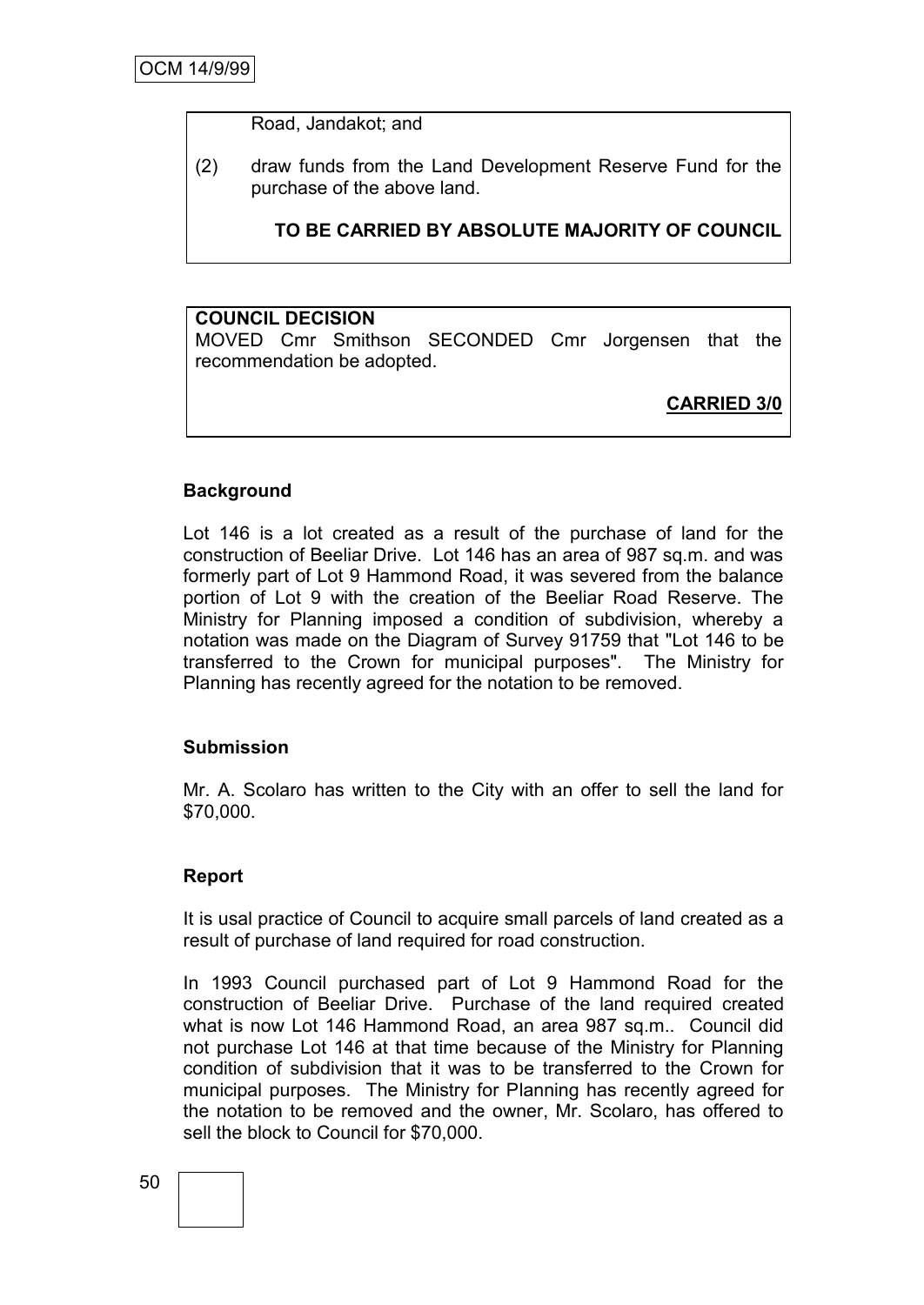As Council would have purchased the land in 1993 if it was able to it is considered appropriate for Council to now purchase the land.

Separate discussions are taking place in regard to acquiring the adjoining Lot 147 (665 sq.m.) created as a result of Hammond Road construction with the intention of amalgamating the two lots. The resultant lot of 1,652 sq.m. would be in keeping with the size of blocks in the area.

A valuation report obtained from Licensed Valuer, Brian Handcock gives a value of \$64,000 for Lot 146 Hammond Road.

### **Strategic Plan/Policy Implications**

N/A

### **Budget/Financial Implications**

There are funds available in the Land Development Reserve Fund.

### **Implications of Section 3.18(3) Local Government Act, 1995**

Nil

### **233. (AG Item 14.3) (OCM1\_9\_1999) - REPORT ON THE FINANCIAL STATEMENTS - FORM OF FINANCIAL REPORTING (5505) (KL)**

#### **RECOMMENDATION** That Council:

- (1) adopt the tri-annual option of financial reporting, in a form that sets out:
	- 1. Annual Budget Estimates;
	- 2. Operating Revenue, Operating Income, and all other income and expenses in accordance with the Local Government (Financial Management); and
	- 3. Details of significant variations.
- (2) in accordance with Regulation 34 (as Amended) of the Local Government Financial Management Regulations, does not produce a financial report for the period ending 30 June.

# **TO BE CARRIED BY ABSOLUTE MAJORITY OF COUNCIL**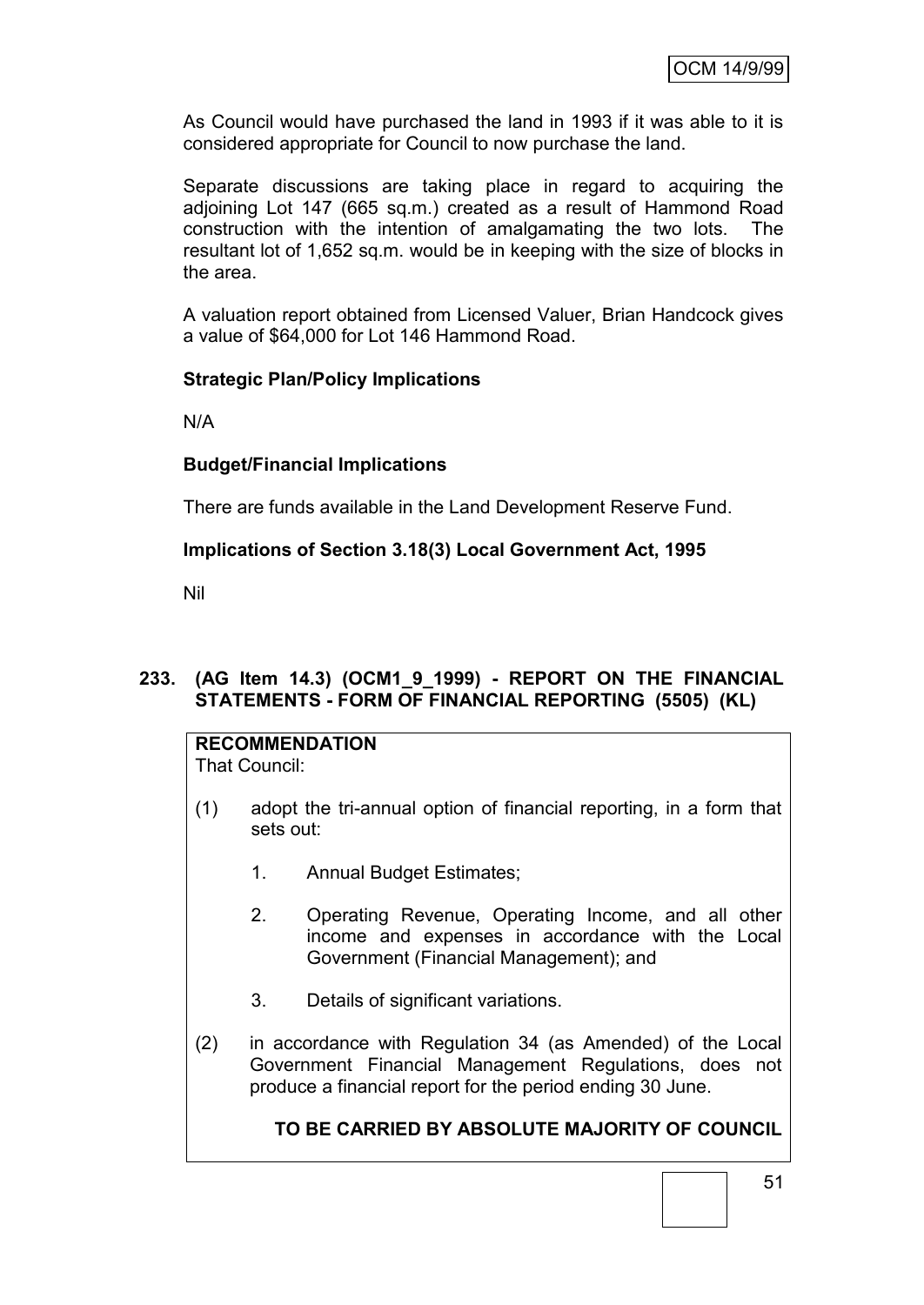#### **COUNCIL DECISION** MOVED Cmr Jorgensen SECONDED Cmr Smithson that the recommendation be adopted.

# **CARRIED 3/0**

## **Background**

Section 6.4 of the Local Government Act 1995 requires Council to prepare financial reports. Section 34(1) of the Local Government (Financial Management) Regulations 1996, prescribes that a Local Government is to prepare either:

- 1. quarterly financial reports for the periods ending 30 September, 31 December, 31 March and 30 June; or
- 2. tri-annual financial reports for the period ending 31 October, 28 February and 30 June respectively.

#### **Submission**

N/A

### **Report**

Council has in the past received Option (1) - Quarterly Financial Reports for the periods ending 30 September, 31 December, 31 March and 30 June. It is now proposed that Council move to tri-annual financial reporting for the periods ending 31 October, 28 February and 30 June.

The reason behind this change is linked to Council's Auditors request, that the quarterly reports previously presented to Council did not fully comply with the Financial Regulations, in that more disclosure was required in regards to significant budget variations. Regulation 35(1)(c) states that a quarterly or tri-annual report is to be in a form that sets out from 1 July to the end of the relevant period which:

1. identifies any significant variations between the year-to-date income and expenditure totals and the relevant annual budget provisions for those totals from 1 July to the end of the quarter;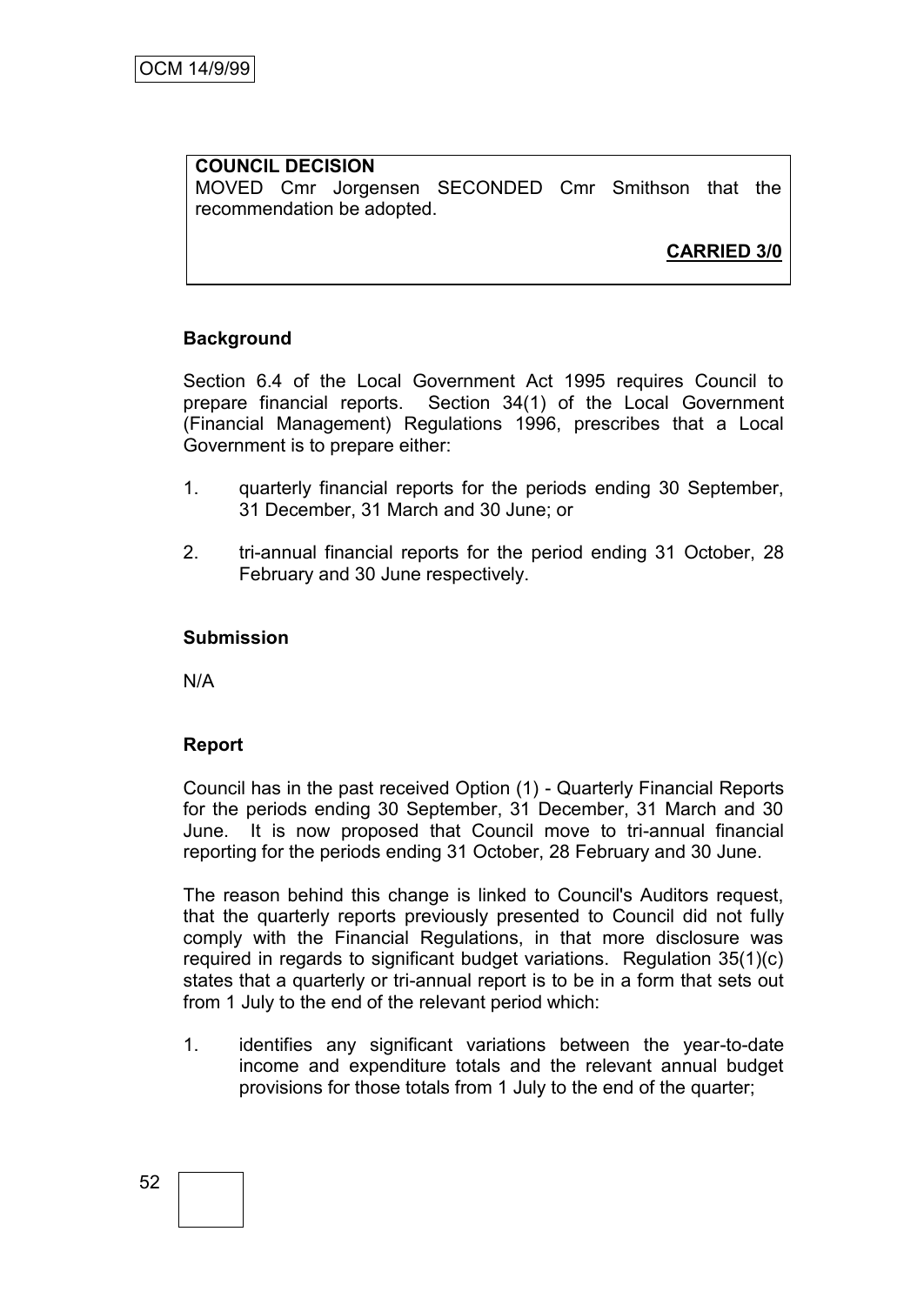- 2. identifies any significant areas where the activities of the local government are not in accordance with the estimates set forth in the annual budget for that year;
- 3. in relation to a matter the subject of an identification made under paragraph (1) and (2) provides financial projections to the next 30 June advising the likely effect of the identification of that matter on the end-of-year results when compared to the projected result set forth in the annual budget for that matter in that year.

As Council's Budget is not adopted until late July, and works contained in the Budget do not commence until at least September, there is little activity to report other than operational expenditure. By presenting triannual reports, a more meaningful report can be prepared for consideration.

With the move to tri-annual reporting, the traditionally prepared January Budget Review would now be presented in both November and March. This pattern fits better into the Director, Finance and Corporate Services' schedule, in regards to forecasting the overall picture of how the Budget is performing. By re-scheduling the January Budget Review to March, this will provide a more indicative figure on possible Budget Deficits/Surpluses in June and for the following year's Budget.

Council has a choice under the Financial Management Regulations to prepare a June Tri-annual Report or not. This option must be resolved by absolute majority. As the Director, Finance and Corporate Services incorporates details of how the Council concluded the end of the financial period in his Budget reports to Council in July, it is felt that there is little benefit in preparing the June Report.

A significant variation is one which is of up to either 5% or \$2,000 (whichever is the greater) under or over the budgeted amount.

The Final Year End Statements are not confirmed until audited and presented to Council in the Annual Report, which is required to be produced to Council prior to 31 December each year.

### **Strategic Plan/Policy Implications**

N/A

# **Budget/Financial Implications**

N/A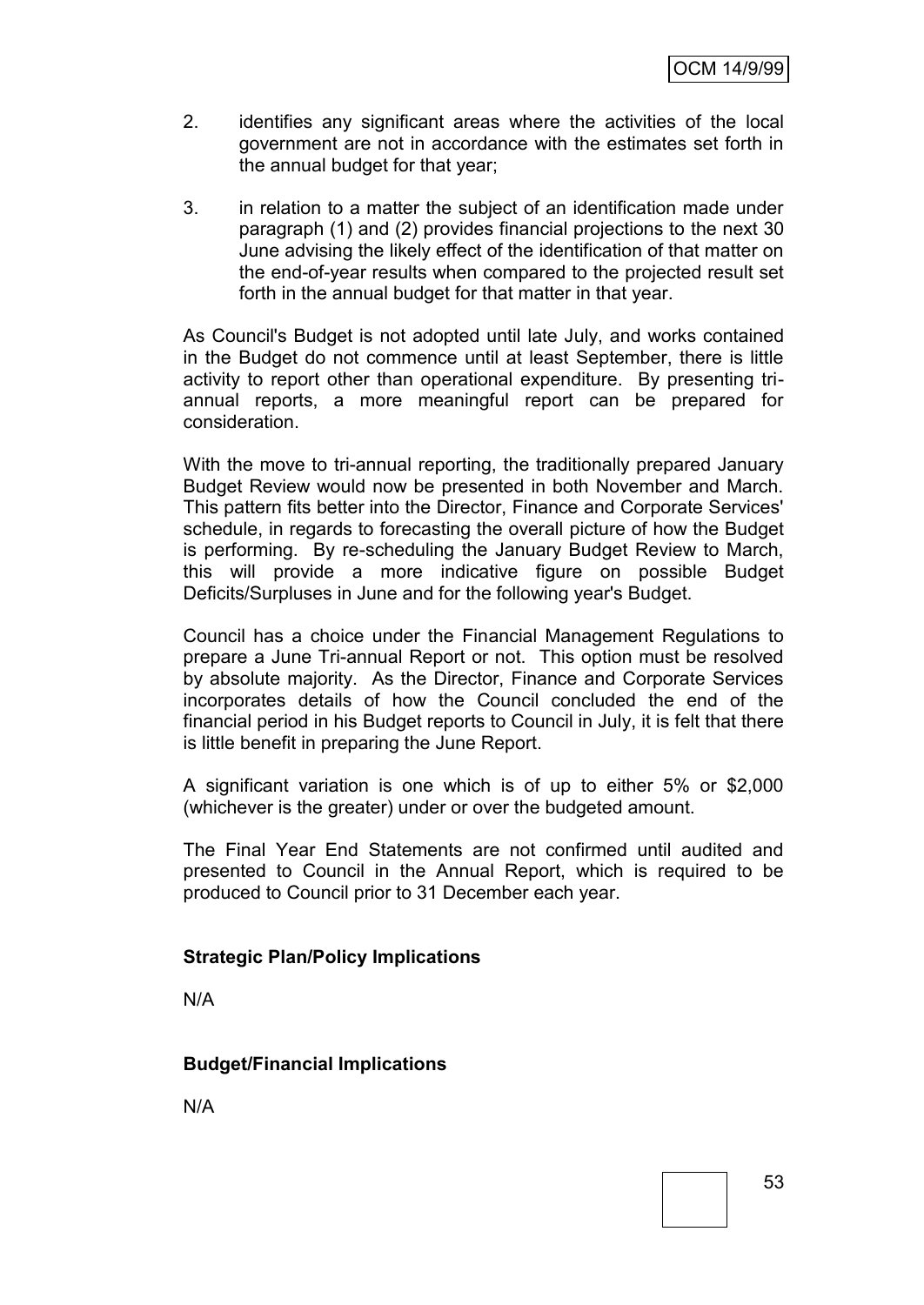## **Implications of Section 3.18(3) Local Government Act, 1995**

Nil

**234. (AG Item 14.4) (OCM1\_9\_1999) - OFFER TO LEASE RESERVE 31607 SPEARWOOD AVENUE, BIBRA LAKE - BUNNINGS BUILDING SUPPLIES (1117498) (KJS)**

#### **RECOMMENDATION** That Council:

- (1) lease to Bunnings Building Supplies 1,132 sq.m. of Cockburn Sound Location 4527 for the purpose of car parking for a period of 10 years with two 5 year options with the lease to provide for:
	- 1. an initial annual rent of \$6,792 with annual increases in accordance with CPI, Perth Metropolitan Area.
	- 2. a 3 year review of the annual rental, reflecting the market rate at the time of review.
	- 3. the lease to commence as soon as practical with the annual rent to be paid in advance by the anniversary each year
- (2) seek final endorsement by the Department of Land Administration.

# **COUNCIL DECISION**

MOVED Cmr Smithson SECONDED Cmr Jorgensen that the recommendation be adopted.

# **CARRIED 3/0**

# **Background**

Council at its Meeting held on 20 April 1999 resolved to:

- *(1) request the Department of Land Administration to relocate Drainage Reserve 31607 from its current position to a location north of its current location and abutting Spearwood Avenue;*
- *(2) issue a management order (vesting) for the purpose of drainage and parking for the City of Cockburn with a power to lease;*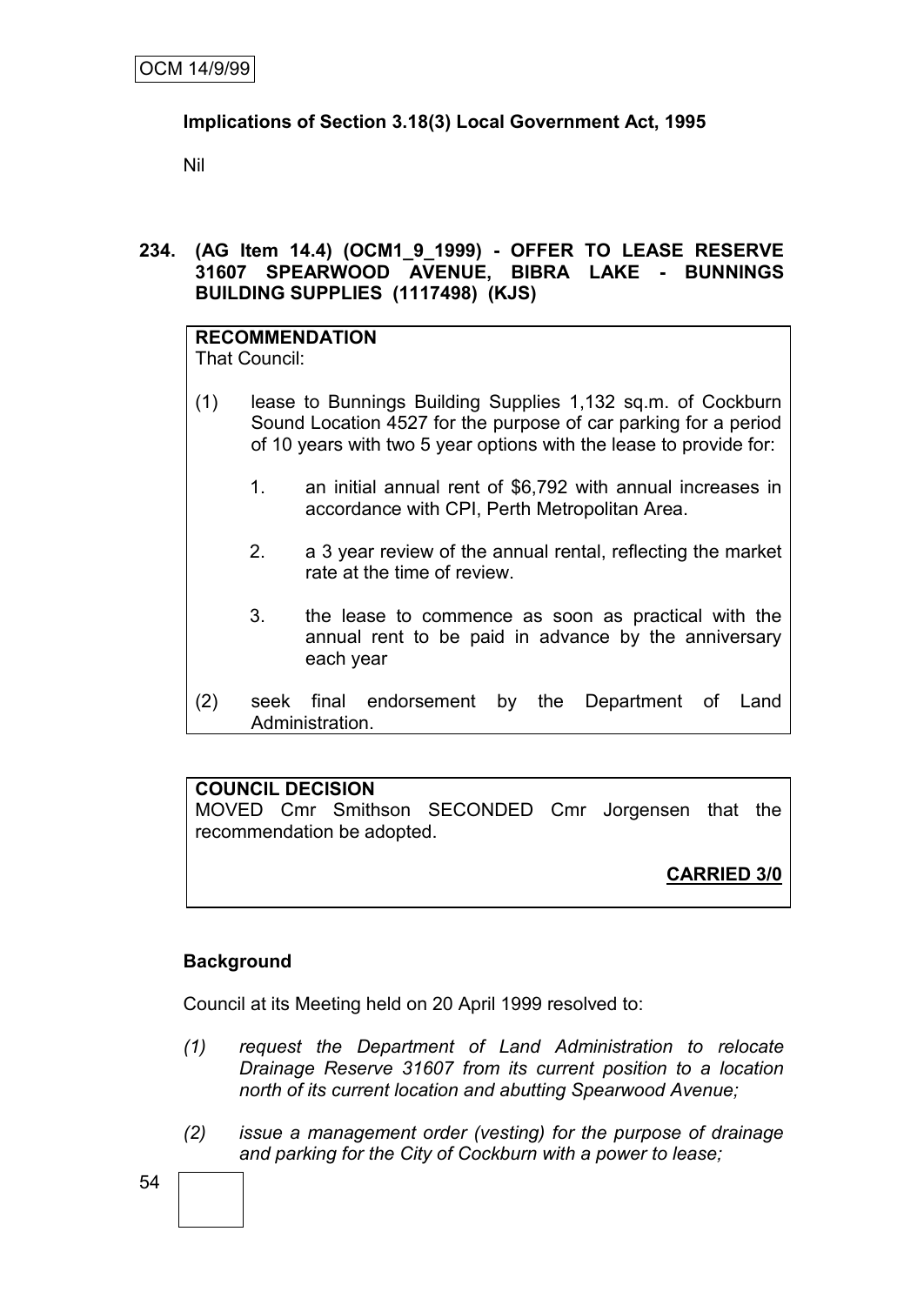- *(3) on completion of (2) and (3) above, enter into negotiations with Bunnings to lease portion of the reserve for parking purposes associated with the development on Lot 301 Spearwood Avenue; and*
- *(4) that Bunnings pay all costs associated with (1), (2) and (3) including legal and construction costs.*

## **Submission**

Bunnings has written to the City with an offer to lease portion (1,132 sq.m.) of Reserve 31607 for the purpose of car parking for a rental payment of \$6,792 per annum for 10 years with two 5 year options.

### **Report**

The Department of Land Administration has had the new boundary surveyed and is currently attending to the legal aspects of the land transactions. The Reserve will be for the purpose of Drainage and car parking with a power to lease.

The offer by Bunnings is a typical commercial lease, being 10% of the land value in dollars per sq.m., multiplied by the area of the lease. Council's Property System shows that Bunnings recently purchased the adjoining site for \$60 per sq.m.. A report has been obtained from Licensed Valuer, Brian Handcock which determines the market value of the annual rent to be \$6,792 which is exactly the same as the offer by Bunnings.

The proposal as advertised in the West Australian newspaper allows a fourteen(14) day period for any objections to be received, with the submission period closing on 11 September 1999.

#### **Strategic Plan/Policy Implications**

N/A

### **Budget/Financial Implications**

Council's Municipal Funds will benefit from the lease amount received.

### **Implications of Section 3.18(3) Local Government Act, 1995**

Nil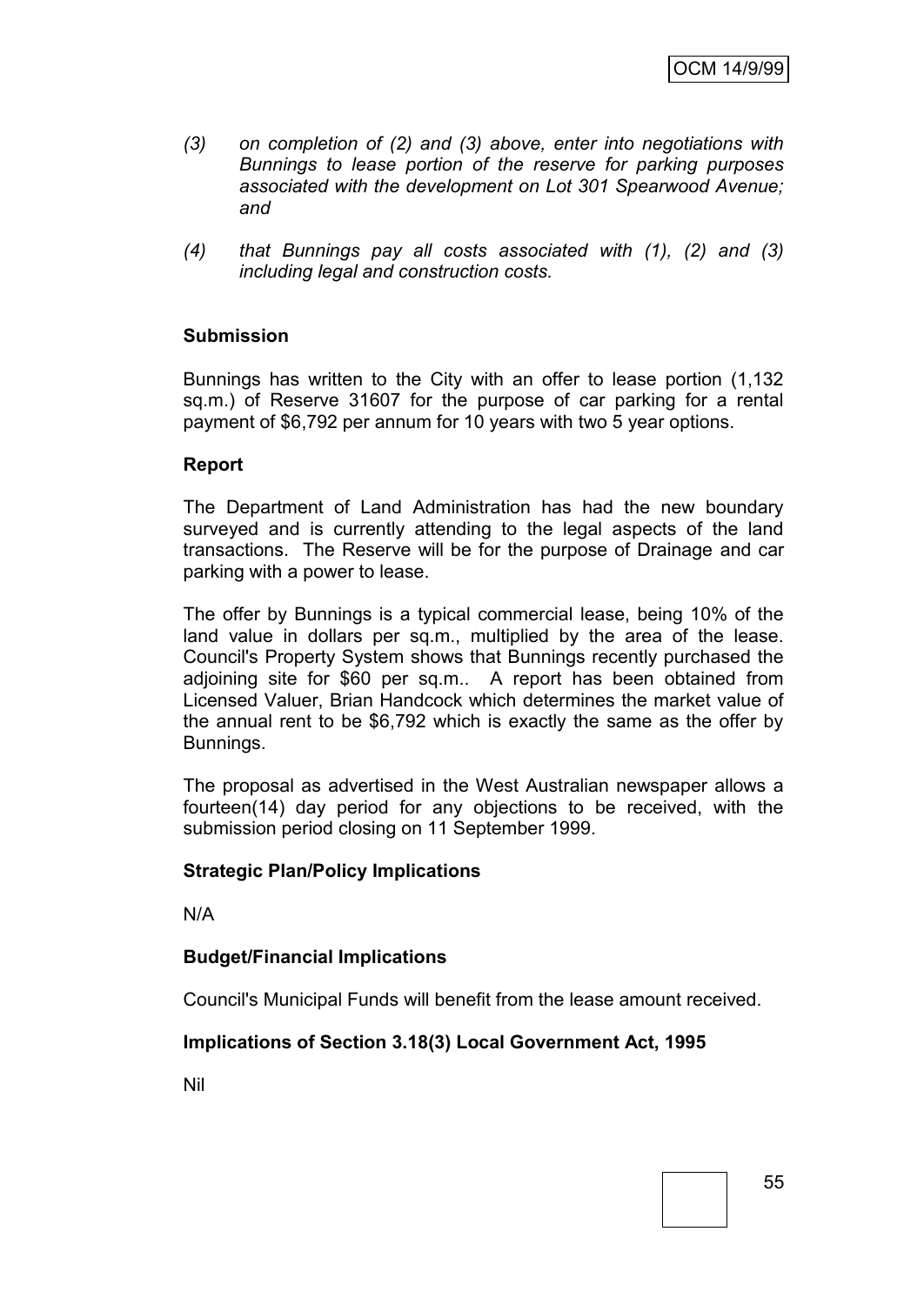## **235. (AG Item 15.1) (OCM1\_9\_1999) - BRIDGE OVER KWINANA FREEWAY - BARTRAM ROAD (450052)(9703) (APS)**

# **RECOMMENDATION**

That Council:

- (a) write to Main Roads Western Australia to request construction of the Bartram Road bridge in conjunction with the five (5) interchange improvements along the Kwinana Freeway; and
- (b) write to local member, Monica Holmes, to request her support for the Bartram Road bridge to be included with the five (5) interchanges proposed for the Kwinana Freeway.

## **COUNCIL DECISION**

MOVED Cmr Jorgensen SECONDED Cmr Smithson that the recommendation be adopted.

**CARRIED 3/0**

## **Background**

There has been conjecture whether the bridge over the Kwinana Freeway at Bartram Road was required in the near future. The requirements tended to rest on access to the High School site on Bartram Road, Atwell, access to the Gateways Shopping Centre and general traffic movements between subdivisions.

The bridge in question will not have direct access to the Kwinana Freeway which means it will be a designated fly-over linking development areas. It would be envisaged that the bridge would help to alleviate traffic congestion on Beeliar Drive.

The past 12 months have seen an increased rate of development within Atwell and Success and with the pending works on the Kwinana Freeway it seems an opportune time to construct this bridge along with the proposed upgrades to the existing five (5) signalised intersections.

### **Submission**

N/A

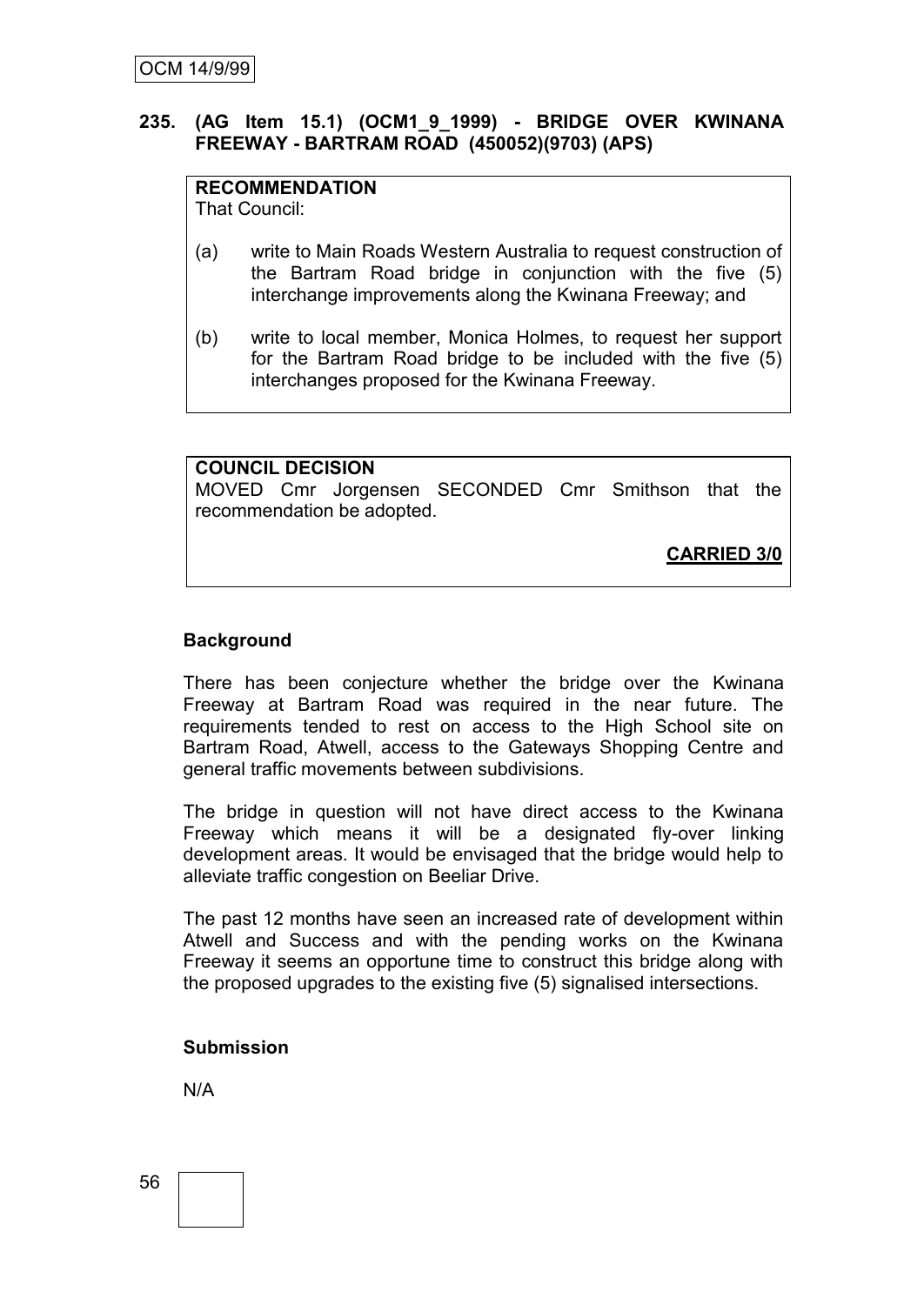## **Report**

Currently the development area in Atwell north of Bartram Road is close to capacity. It is envisaged that by early next year the availability of land under the control of Landcorp and Gold Estates will be exhausted. The only area yet to be resolved is at the north-west corner of Bartram Road/Tapper Roads intersection which is under City of Cockburn ownership. It is understood that subdivision plans have been lodged for this land with no firm timetable for the works.

The Suburb of Success is largely under the ownership of Gold Estates and again will be constructed to Bartram Road potentially within 12 to 18 months. No timetable can be confirmed for the minor landowners in the Success area. Main Roads WA have advised that contracts for the Kwinana Freeway works will be awarded in November/December 1999 with the subsequent interchange works being completed in late 2000 early 2001. These time lines are virtually mirroring the development adjacent to the freeway and the bridge at Bartram Road over the Kwinana Freeway will be very relevant when contracts are finalised.

If Council decides to wait and request construction of this bridge in 18 to 24 months the chances of Main Roads WA undertaking the works will be doubtful. Main Roads WA have designated the bridge to be constructed in the 2006/2007 financial year. The disruption to the traffic system when bridges are constructed is extensive, therefore if the works can be amalgamated with the proposed interchanges the traffic management can also be incorporated in these works.

Development to the south of Bartram Road is in the structure planning stage and Consultants working for Landcorp have indicated that work will start in Atwell south of Bartram Road by April 2000. In Success earthworks have already started south of Bartram Road with final earthworks to be carried out in mid 2000.

It all works in well with the proposed works to be carried out on the Kwinana Freeway and it is essential that Council instigate discussions with Main Roads WA to include the Bartram Road bridge as part of the proposed works to be carried out on the Kwinana Freeway.

It would be appropriate for Council to contact the Local Member, Monica Holmes, Member for Southern River to seek her support.

### **Strategic Plan/Policy Implications**

The construction of the Bartram Road fly-over is on Council's Corporate Plan and will be an integral and essential part of the structure of the Atwell/Success urban areas.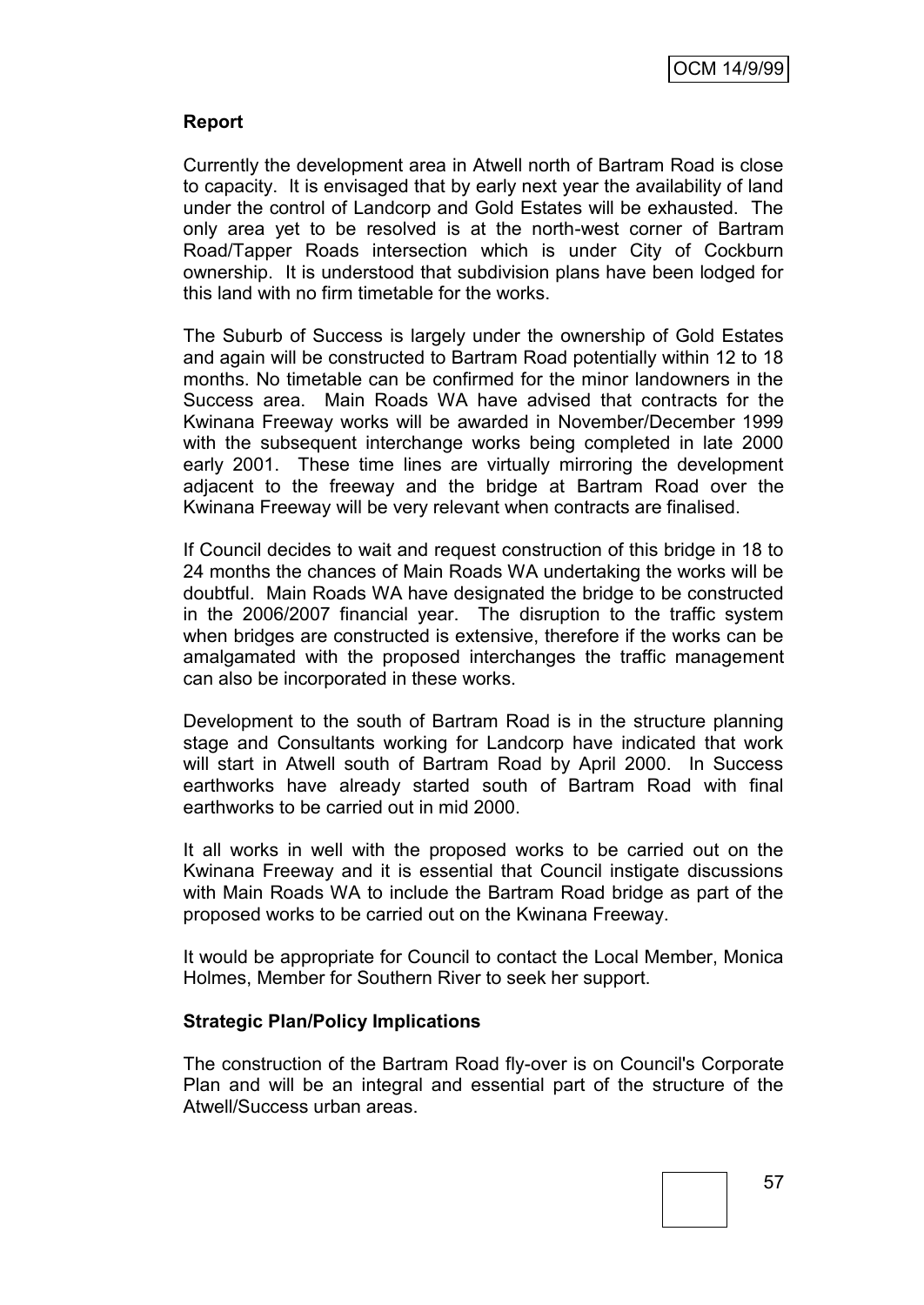Main Roads WA have advised previously that their planning for the overpass be for the financial year 2006/2007.

## **Budget/Financial Implications**

N/A

## **Implications of Section 3.18(3) Local Government Act, 1995**

Nil

## **236. (AG Item 16.1) (OCM1\_9\_1999) - SOUTH LAKE OTTEY CENTRE (RA) (8501)**

**RECOMMENDATION** That Council:

- (1) increase its donation to the South Lake Ottey Family Centre Association for the extension to its premises by the provision of an additional \$5,000 to be drawn from the Community Recreation Facilities Reserve Fund; and
- (2) amend the Budget accordingly.

# **TO BE CARRIED BY AN ABSOLUTE MAJORITY**

# **COUNCIL DECISION** MOVED Cmr Jorgensen SECONDED Cmr Smithson that the recommendation be adopted.

**CARRIED 3/0**

### **Explanation**

The Commissioners requested that a minor amendment to the last sentence of the following Background be noted to clarify that since the original tender, the Committee sought an additional quotation which was only slightly above that originally estimated by the Architect.

### **Background**

Council placed on its 1998/99 budget \$75,000 for the South Lake Ottey Family Centre Management Committee (Inc) to upgrade its premises located at 2 South Lake Drive. These funds were to cover all costs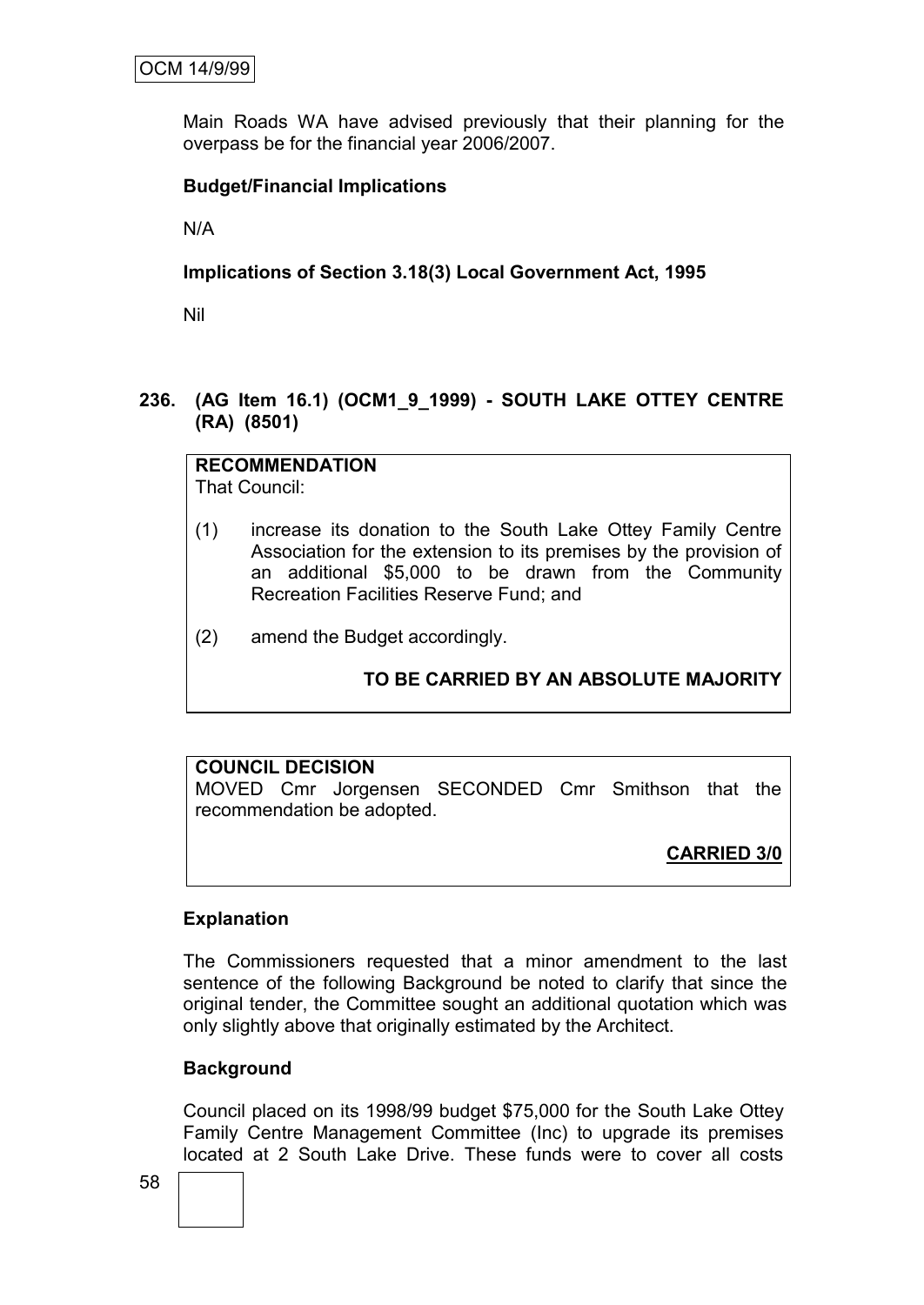associated with these works including fees. The committee tendered out the works and received prices which would result in the overall project cost blowing out some \$25,000 from that budgeted. The committee met with Commissioners on the 27<sup>th</sup> of July 1999, and they subsequently visited the centre to gain a clear view on the services and facilities available. Since the original tender the Committee sought an additional quotation which was only slightly above that estimated by the Architect.

## **Submission**

The South Lake Ottey Family Centre Management Committee has written to Council seeking an additional sum of \$5,000. They advise that they will put in an additional \$2,571 to make up the shortfall in funding available from the City to see the project completed as originally envisaged and agreed by Council.

## **Report**

Council has already committed funds to the project, a review of the work to be carried out and costing demonstrate that any significant reduction to the scope of the project would severely compromise the improved usefulness of the facility. It is recommended that Council provide the additional funds requested. The arrangement put in place is for Council to pay the association progress payments on receipt of evidence from the Architect that the work has been completed to their satisfaction.

### **Strategic Plan/Policy Implications**

N/A

### **Budget/Financial Implications**

Funds are available within the Community Recreation Facilities Reserve Fund.

### **Implications of Section 3.18(3) Local Government Act, 1995**

Nil

## **237. (AG Item 16.2) (OCM1\_9\_1999) - COOLBELLUP LIBRARY EXTENSION (RA) (4604)**

**RECOMMENDATION** That Council: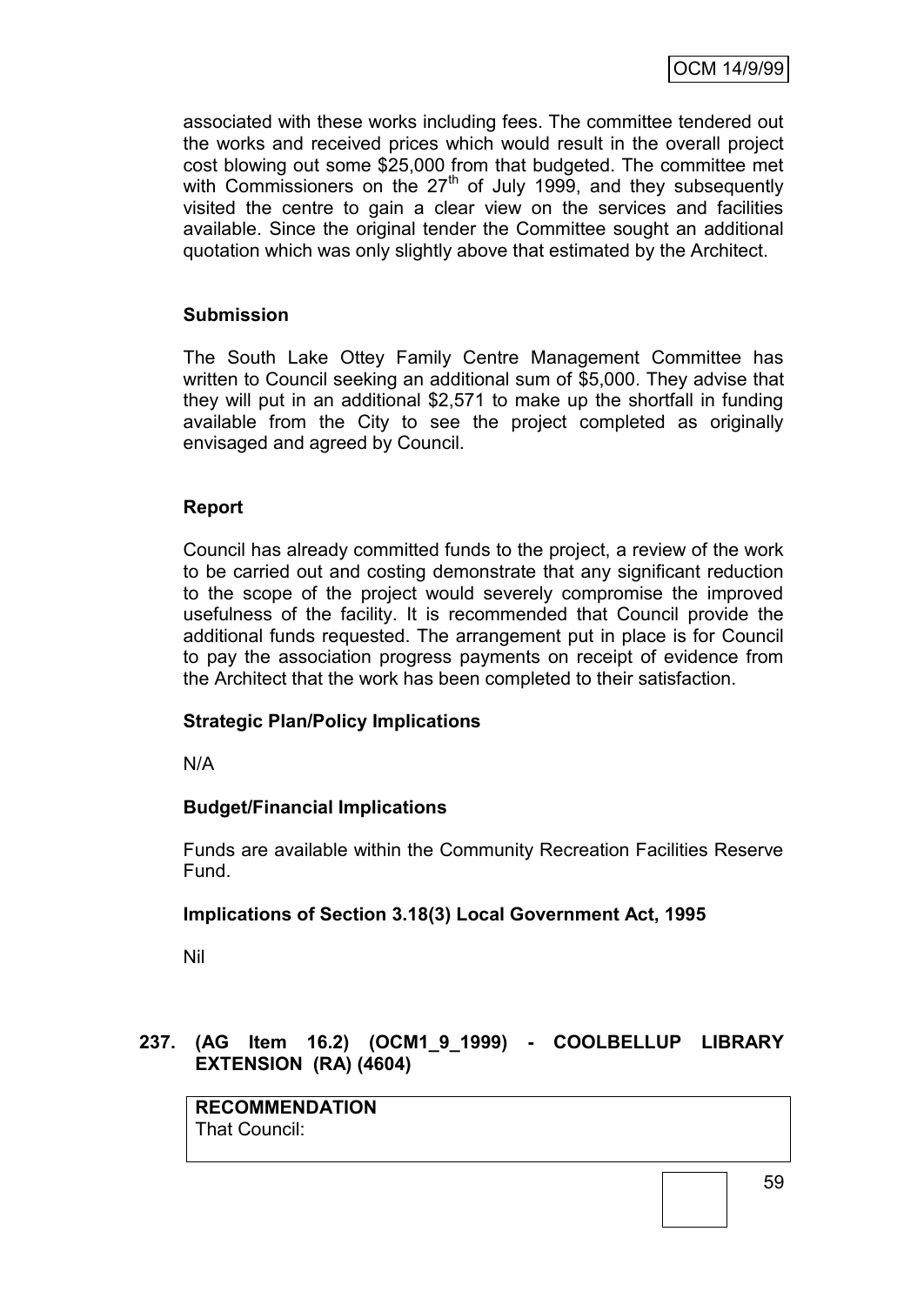- (1) expand the Coolbellup Library in accordance with Layout option one (1) as prepared by Vernon Drafting and Design and advise the Cockburn Vocation Centre (Inc) accordingly that their area can be set out in accordance with either layout 1 or layout 2 with the work to start as soon as practical.
- (2) the rent for the Cockburn Vocation Centre (Inc) remains at \$8,585 for an area of 179m2 with the lease of the building to be extended to the  $30<sup>th</sup>$  June 2001.
- (3) donate \$12,895 as a subsidy toward the rental of the Cockburn Vocation Centre are with the budget to be adjusted accordingly.

**TO BE CARRIED BY AN ABSOLUTE MAJORITY OF COUNCIL**

### **COUNCIL DECISION**

MOVED Cmr Jorgensen SECONDED Cmr Smithson that the Administration investigate other options and report back to Council as soon as possible.

**CARRIED 3/0**

# **Explanation**

The Commissioners inspected the properties and met with representatives of the Library and the Cockburn Vocation Centre and as a result of discussions, requested that staff investigate other suggested options to either utilise a transportable structure in the current courtyard area, or relocate the Vocation Centre to the adjacent Community Centre facilities.

# **Background**

Council at its meeting of the  $16<sup>th</sup>$  of March 1998 resolved to lease the area previously occupied by Cockburn Skillshare to the Cockburn Vocation Centre (Inc) This area is included within the complex, which includes the Coolbellup Library and Centenary Hall. Council's decision and advice to the Cockburn Vocation Centre (CVC) was based on the understanding that the Cockburn Vocation Centre would be given access to the total area of  $214m^2$  until such time as Council took up the option of extending the Coolbellup Library. The advice to the Cockburn Vocation Centre at the time was that Council would take up to  $48m^2$  of the area. In the meantime the Cockburn Vocation Centre would have the use of this area at no charge. The rent for the balance of the area of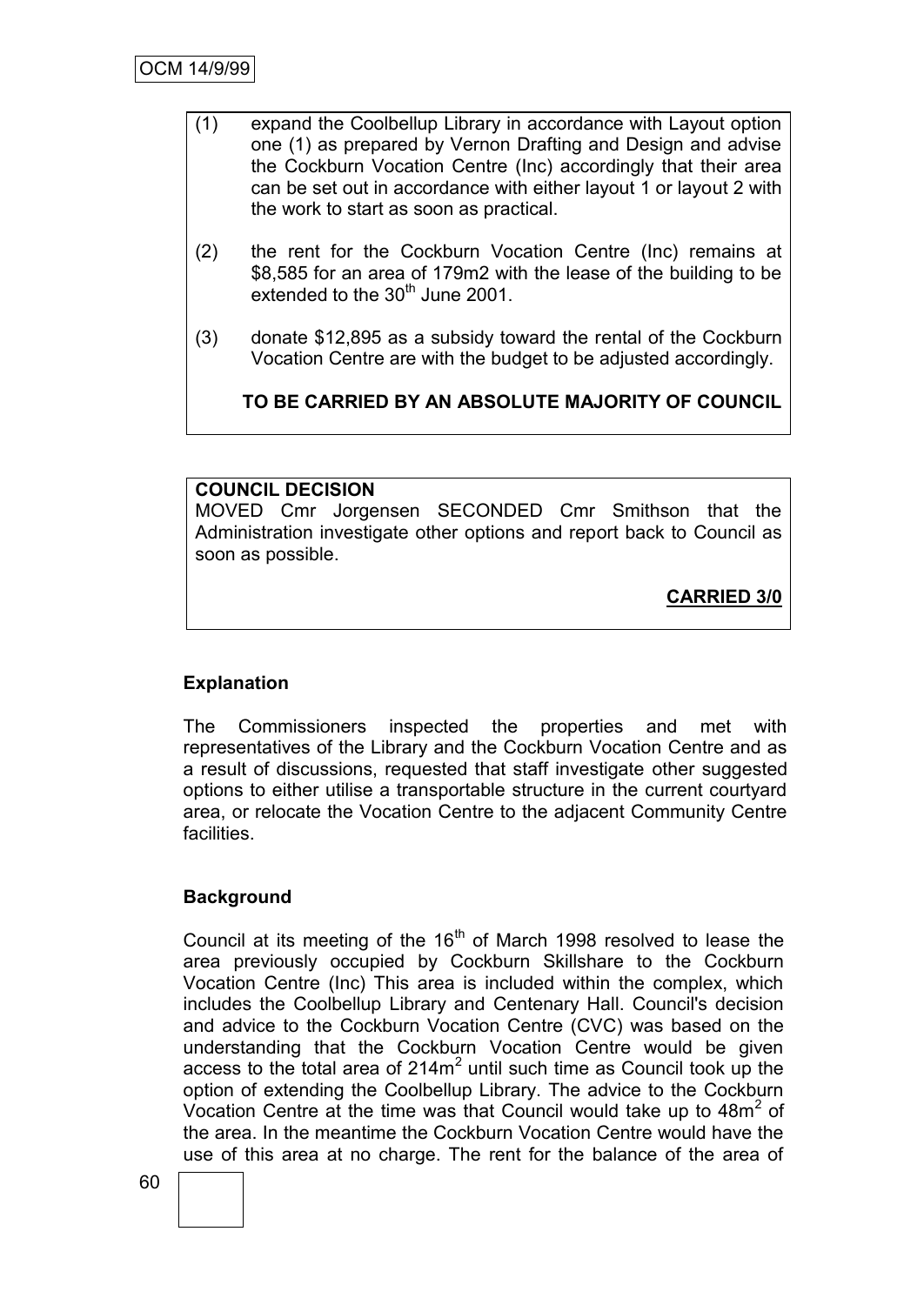166 $m<sup>2</sup>$  was set at \$67 $m<sup>2</sup>$  pa (\$11,122pa) which was considered to be at approximately 50% of the market value.

Subsequently, following a request from the Cockburn Vocation Centre Council, resolved at its meeting of the 16 March 1999 to reduce the rent to \$51.72m<sup>2</sup> pa (\$8,585) for the 166m<sup>2</sup> and the lease to expire on the 30<sup>th</sup> June 2000. At this time the Cockburn Vocation Centre were again advised that Council administration would be seeking a budget allocation for 1999/2000 to extend the library into the Cockburn Vocation Centre area in accordance with the previous advice.

Council placed on its 1999/2000 budget the sum of \$35,000 to carry out the necessary alteration to the building to expand the Library. The work will be totally funded by Council with no financial contribution required from the Cockburn Vocation Centre. This work was deemed necessary on the advice of Council's Occupational, Health and Safety Officer as the cramped conditions presented the possibility of staff injury particularly in the placement and recovered of stored equipment and material. The minimum area deemed necessary was  $35m^2$ .

In the design of the new Coolbellup Library allowance was made for the future expansion of the library into the total area now occupied by Cockburn Vocation Centre (Inc.). The required additional library area to meet all current requirements is estimated by the library staff as  $48m^2$ . The reduction of the actual area to  $35m<sup>2</sup>$  has been a compromise to allow for the entry into the Vocation Centre to remain from Cordelia Avenue.

### **Submission**

The Cockburn Vocation Centre has written to Council in response to the layout options prepared by Vernon Drafting and Design. Firstly the centre preference is for no changes to be made to their portion of the building and have requested that instead the library review its layout to accommodate the additional space requirements. They are concerned about the ability of the centre to be able to accommodate the anticipated future growth in the centre services. If required to choose the preferred layout option is 4. The suggestion is also made for the courtyard area to be expanded in the future when the area is deep sewered in approximately 2001 and the septic tanks under the courtyard can be moved. A copy of the letter from the Cockburn Vocation Centre is attached for information.

### **Report**

The St Vincent de Paul Society and Cockburn Rotary Club as the previous sponsors of Cockburn Skillshare have allowed the Cockburn Vocation Centre to utilise the equipment previously the property of Cockburn Skillshare. The Cockburn Rotary Club has continued to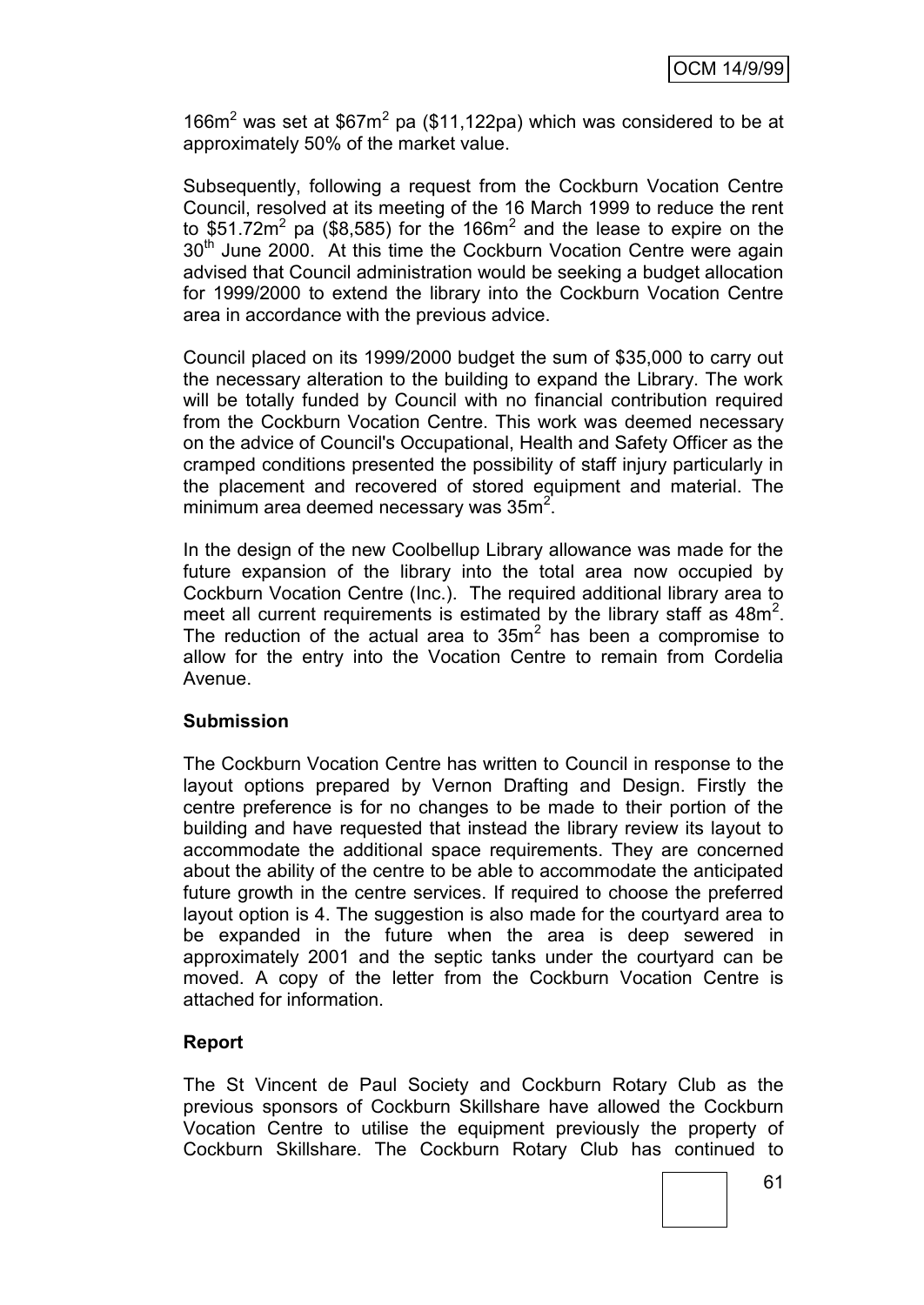provide management expertise and advice to the Cockburn Vocation Centre, the core staff having previously been staff of the Cockburn Skillshare. The Cockburn Vocation Centre provide a valuable service to the local community through the provision of computer training, advice and assistance on seeking employment and resources for preparation of resumes. Income is generated through Government training contracts, fees from agencies dealing with workers compensation matters and fees from individuals using the facilities. Council has clearly indicated its previous support for this service.

On a number of occasions over the past several months officers of Council have met with representatives of Cockburn Vocation Centre seeking to reach a compromise on the means by which the previous decisions of Council could be implemented. Various options have been put to the Cockburn Vocation Centre including floating the idea of the group taking over the larger area of the Coolbellup Community Centre which is on the same site. A number of areas of concern expressed by the Cockburn Vocation Centre have been addressed including reducing the area required by the library from  $48m^2$  to  $35m^2$  and the retention of the entry to the Cockburn Vocation Centre area remaining at its current location.

It became evident that the Administration and Cockburn Vocation Centre would not be able to reach mutual agreement on the issue of space allocation. The decision was made to contract Vernon Design and Drafting who are experienced in office requirements and design to provide impartial advice to Council and the Cockburn Vocation Centre on the options available. The brief given to Vernon was to initially seek in discussion with Cockburn Vocation Centre means by which the library could expand its area by  $35m^2$  and meet the needs of the Cockburn Vocation Centre. If an Agreement could not be reached to achieve this requirement then a design would be developed which maximised the area available to the library while still satisfying the needs of the Cockburn Vocation Centre. A copy of Council's letter of appointment of Vernon Drafting and Design was provided to the Cockburn Vocation Centre for information. Vernon met with the Cockburn Vocation Centre on four separate occasions to discuss the issue. As a result of these meetings four layout options were developed by Vernon and copies sent to Cockburn Vocation Centre and Council. Layout options 1 and 2 allowed for a library allocation of  $35m^2$  and layout option 3 with 20m<sup>2</sup> and layout option 4 of  $30m^2$ . Administration has requested that Cockburn Vocation Centre write to Council identifying its preferred layout options. Their response is included within the submission section of this report.

The expansion of the library into the courtyard area has been considered. The cost of this work is likely to be in excess of \$100,000 as a complete new area will need to be constructed not a modification to existing areas. Further, the expansion to the library area is seen as pressing due to the cramped nature of the existing library work area.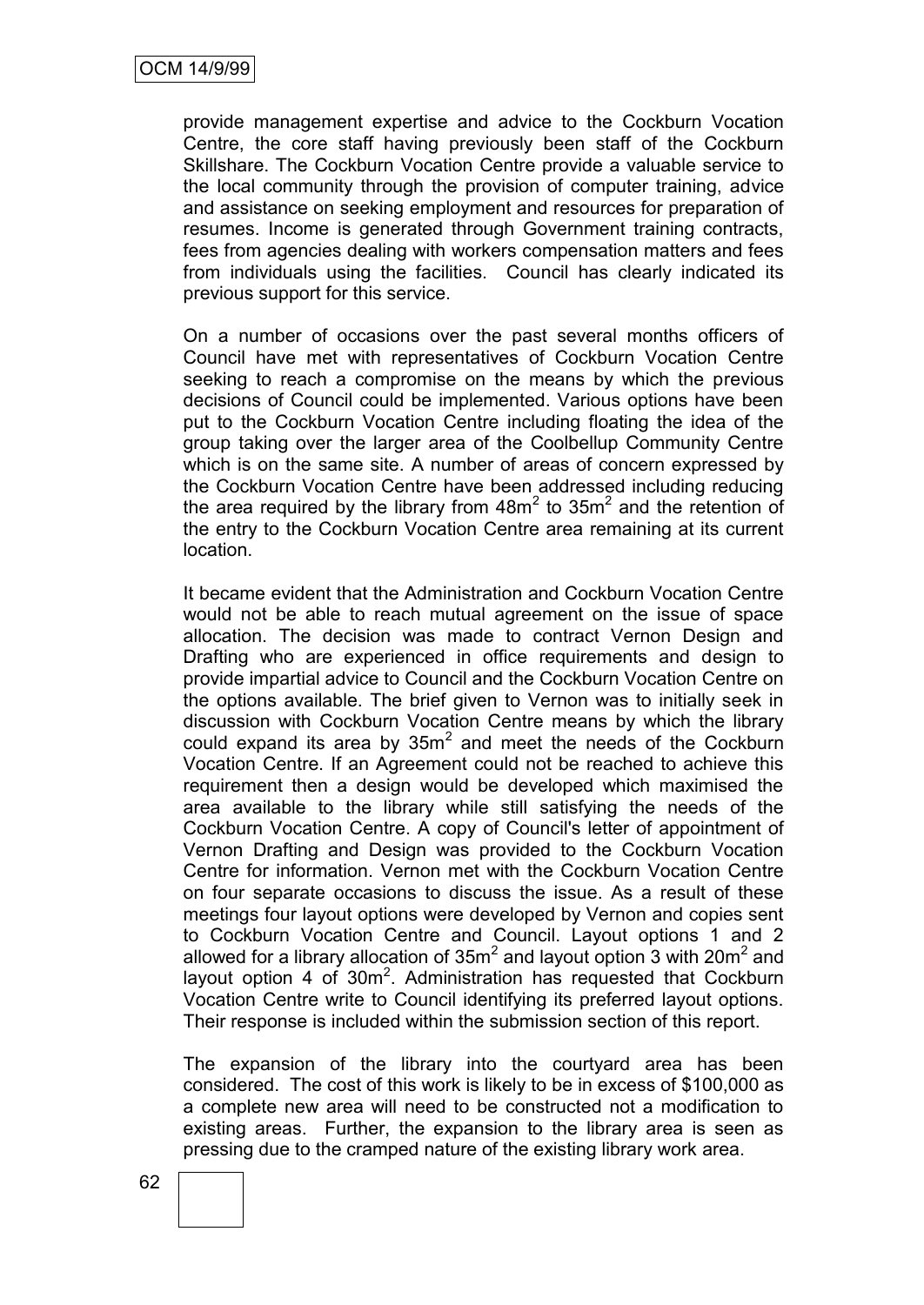In conclusion, Council made it clear that it always intended to expand the Coolbellup Library by up to  $48m^2$  and the Cockburn Vocation Centre has been given ample notice of Council's intention. Administration has made a concerted effort to seek mutual agreement on the matter and has made significant compromises to date. Council administration could quiet legitimately progress this matter without reference to Council but has referred it to ensure the views of the Cockburn Vocation Centre are heard and that the process can be seen to be impartial.

# **Strategic Plan/Policy Implications**

N/A

### **Budget/Financial Implications**

Funds have been budgeted for 1999/2000.

As is Council's current practice to accurately reflect the cost of service provision, it is necessary to make a book entry donation to the Cockburn Vocation Centre of \$12,895. This is calculated on an opportunity rental of \$120 per sq.m. p.a. for 179 sq.m. which equates to \$21,480 p.a.. A rental of \$8,585 is paid leaving a balance of \$12,895.

## **Implications of Section 3.18(3) Local Government Act, 1995**

Nil

## **238. (AG Item 16.3) (OCM1\_9\_1999) - COCKBURN BOWLING AND RECREATION CLUB (INC.) (RA) (80030)**

## **RECOMMENDATION**

That Council Allocate from the Community Facilities Reserve Fund the sum of \$10,000 to treat and paint as recommended by MPL Occupational and Environment Solutions the roof and other requisite roof hardware of the building occupied by the Cockburn Bowling and Recreation (Inc) with the budget adjusted accordingly.

# **TO BE CARRIED BY AN ABSOLUTE MAJORITY OF COUNCIL**

## **COUNCIL DECISION**

MOVED Cmr Smithson SECONDED Cmr Jorgensen that the recommendation be adopted.

# **CARRIED 3/0**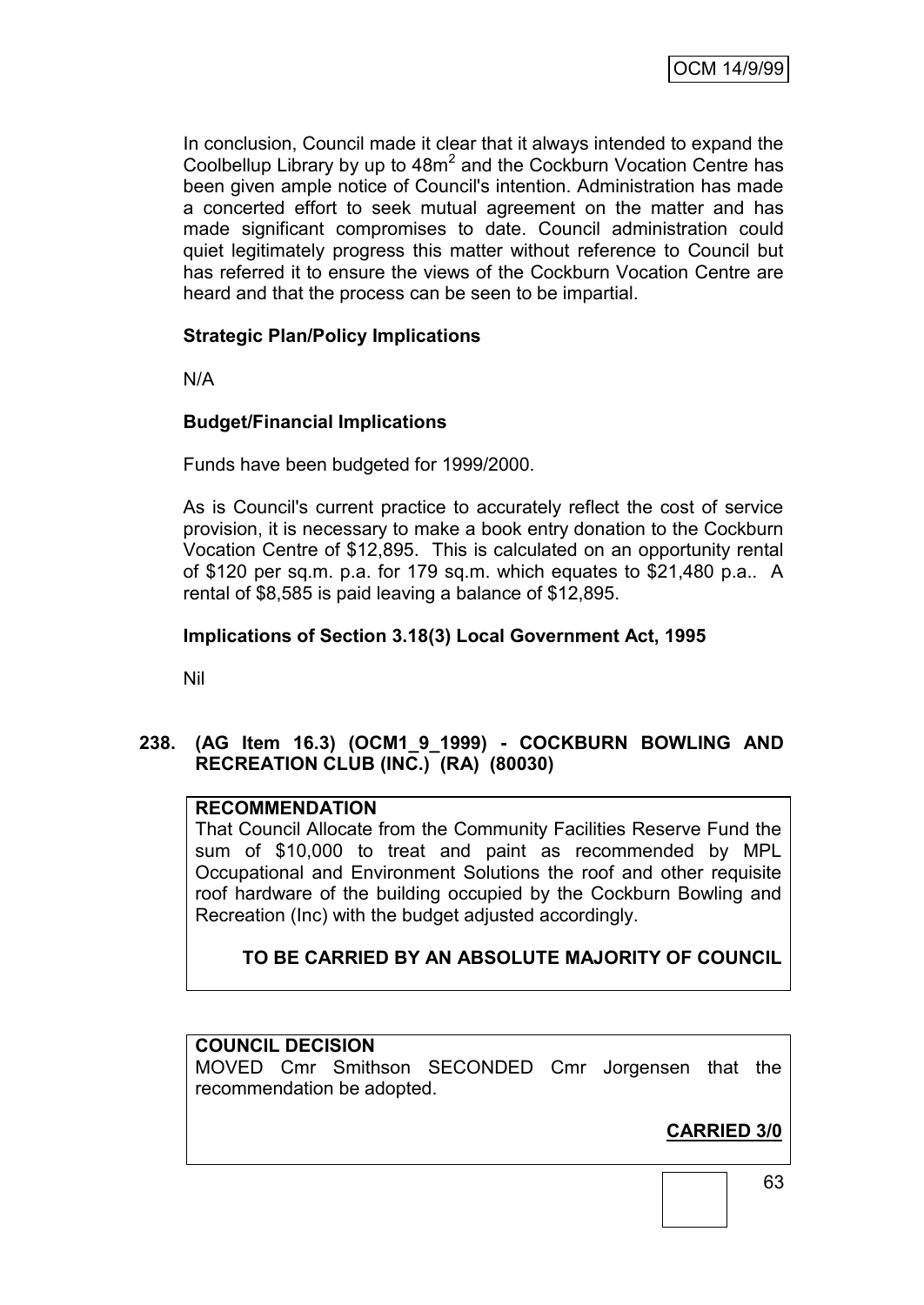## **Background**

At the Council meeting of the  $10<sup>th</sup>$  August 1999 Mr Ron Collis, Chairman of the Cockburn Bowling and Recreation Club read aloud a letter regarding the Clubs past requests for funds to assist in the modernisation of the building facilities and surrounds. The letter expressed the clubs disappointment at not having the necessary funds allocated given that the Council was "debt free" and requested that Council reconsider the matter. The letter was tabled.

The Cockburn Bowling and Recreation Club has for several years been seeking from Council a Grant to extend and modernise its club premises. A report was prepared and considered by Council addressing the issue and considered during the 1999/2000 budget deliberations. Council"s decision was not to place funds on its budget for these works.

#### **Submission**

N/A

#### **Report**

The club put historical matters as justification and a rational for a Council to make a grant to the club. A number of these matters have been questioned by administration with a response being provided directly to the club. These matters are not substantive in the context of the current considerations. Council administration has considered specific matters in the letter and address them as follows.

- (1) The club had the view that it must provide facilities for disability access (toilet access etc). The club has no legal requirement to provide disability access to an existing building. It would however be required to provide this access if it were to modify or upgrade an area which would require this requirement to be met.
- (2) The asbestos roof must be replaced (hazard to Members and the Nearby Primary school)

Administration has had a report commissioned from the reputable firm MPL Occupational and Environmental Solutions to carry out an investigation as to the state of the asbestos roof, ceiling space, and associated roof hardware. A report was then required which identified any areas of concern and identified possible solutions.

The findings of the report are summarised as follows: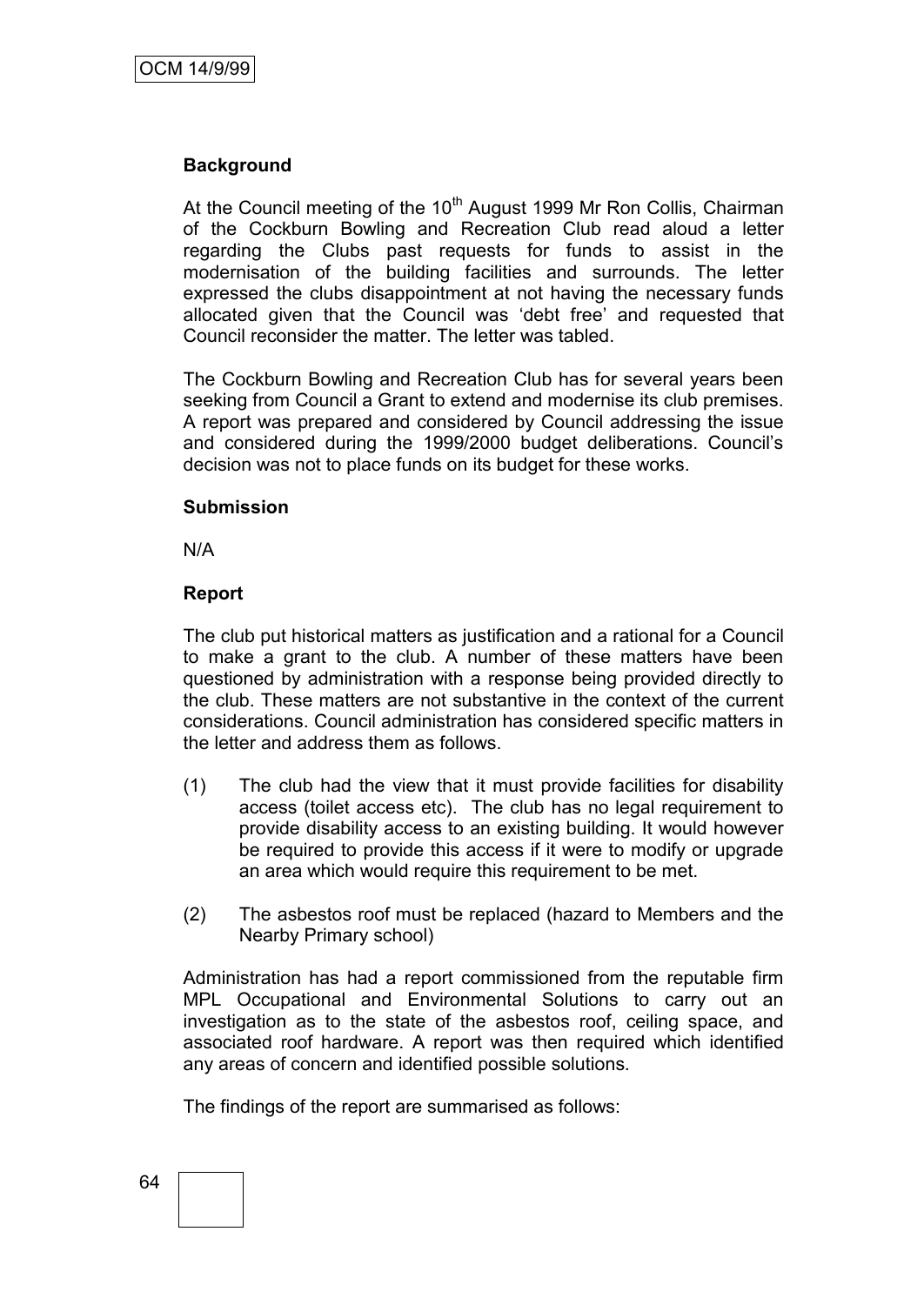### *"Fibre Cement Roof*

*The corrugated fibre cement roof to the Cockburn Bowling Club, contains asbestos. The external surface of the roof sheeting is in poor condition, unsealed and friable. The underside of the roof sheeting (accessed from the roof space) is lined with synthetic mineral fibre sisolation. Refer Sample No. BD731.*

### *Gutter Deposits*

*The deposits accumulated in the roof gutters contain asbestos. Storm water runoff is transported via down pipes to covered ground sumps. Refer Sample No. BD732.*

### *Dust*

*The dust accumulated in the ceiling space was sampled for asbestos contamination. No asbestos fibre was found in this sample, however, synthetic mineral fibre from the insulation to the underside of the roof was detected. Refer Sample No. BD733."*

The options identified in the report were:

- Roof treatment- the encapsulation of the cement roof with crystal promoting silicates followed by a conventional exterior decorative topcoat. Approx cost \$8500.
- Asbestos roof removal, disposal and replacement with corrugated zincalume without insulation. Approx cost \$28,000. For the provision synthetic mineral fibre insulation the estimated total cost is \$36,000.
- (3) Electrical and airconditioning system requires extensive repair or maintenance.

If this is the case it is clear within the lease that these matters are the responsibility of the lessee. The relevant section is quoted below:

### **Section 4(d)**

*"To keep every part of the demised premises and all additions thereto and all lighting and electrical installations and all fences, gates, reticulation, drainage and septic systems and all other fixtures and fittings in good and substantial repair order and conditions".*

(4) Car Park Lighting (some sense of security for members)

The car park area was re-surfaced, kerbed, and landscaped approximately 4 years ago by Council at its expense. At the time of the resurfacing work the area had conduit put in place to allow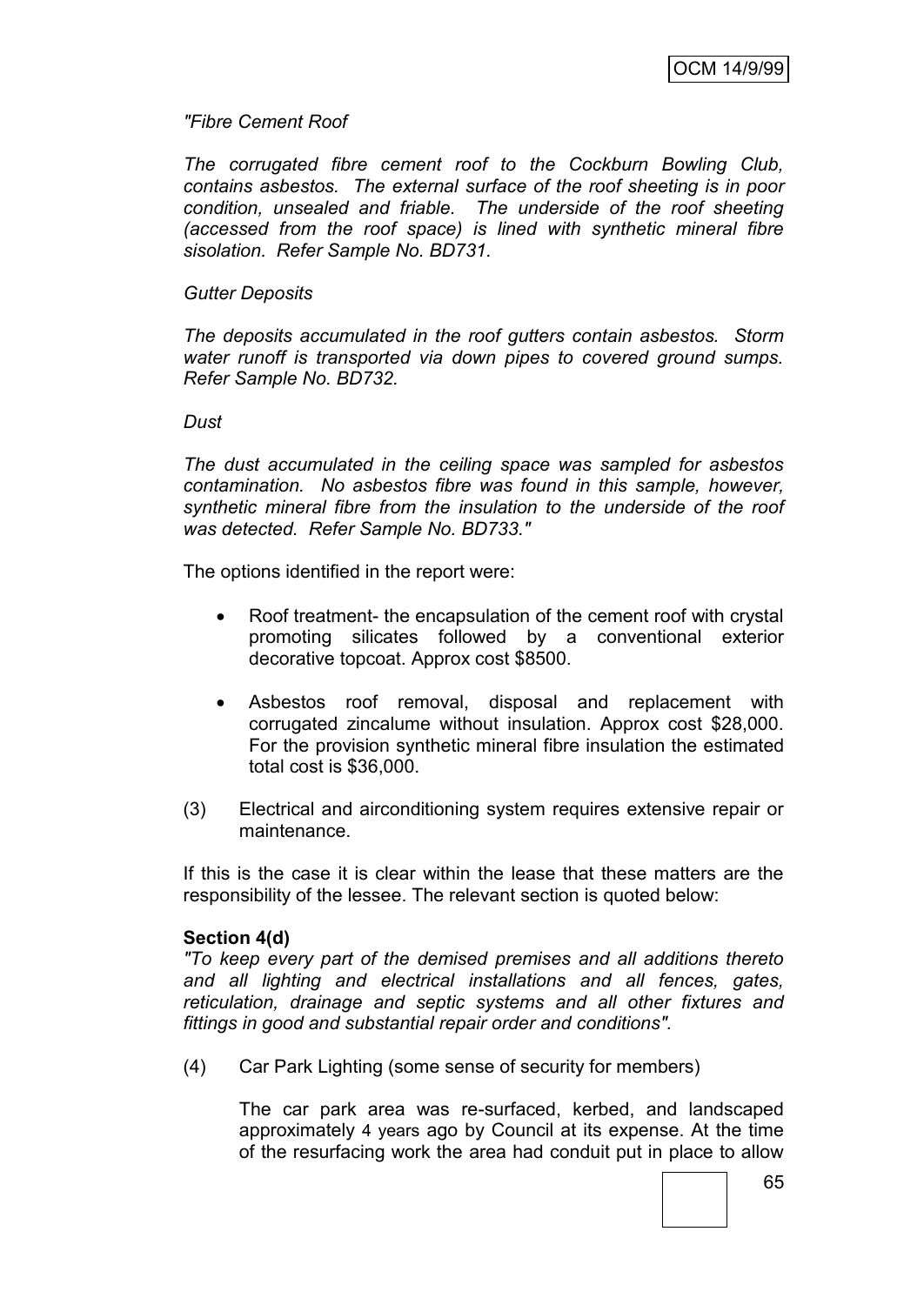for future lighting. This is a matter that can be provided by the club if it deems necessary.

(5) Age-condition of the building has made fire control and the general security of the building a significant risk factor.

This is an issue with all older buildings and not unique to these facilities. If the club see this as a concern they can address the issue from there own resources.

In conclusion it is both appropriate and an obligation as lessor under the terms of the lease, for Council to address the poor condition of the asbestos roof. The first option is cost effective and will provide a serviceable roof finish.

### **Strategic Plan/Policy Implications**

Administration is currently reviewing policies on financial assistance to local community and sporting associations.

#### **Budget/Financial Implications**

There are funds available within the Community Facilities Reserve Fund and given the potential risks of exposed asbestos it is proposed that the matter be progressed promptly. Funds of up to \$10,000 may be required

#### **Implications of Section 3.18(3) Local Government Act, 1995**

Nil

### **239. (AG Item 23.1) OCM1\_9\_1999RESOLUTION OF COMPLIANCE (Section 3.18(3), Local Government Act 1995)**

MOVED Cmr Smithson SECONDED Cmr Jorgensen that Council is satisfied that resolutions carried at this Meeting and applicable to items concerning Council provided services and facilities, are:-

- (a) integrated and co-ordinated, so far as practicable, with any provided by the Commonwealth, the State or any public body;
- (b) not duplicated, to an extent Council considers inappropriate, services or facilities as provided by the Commonwealth, the State or any other body or person, whether public or private; and
- (c) managed efficiently and effectively.

**CARRIED 3/0**